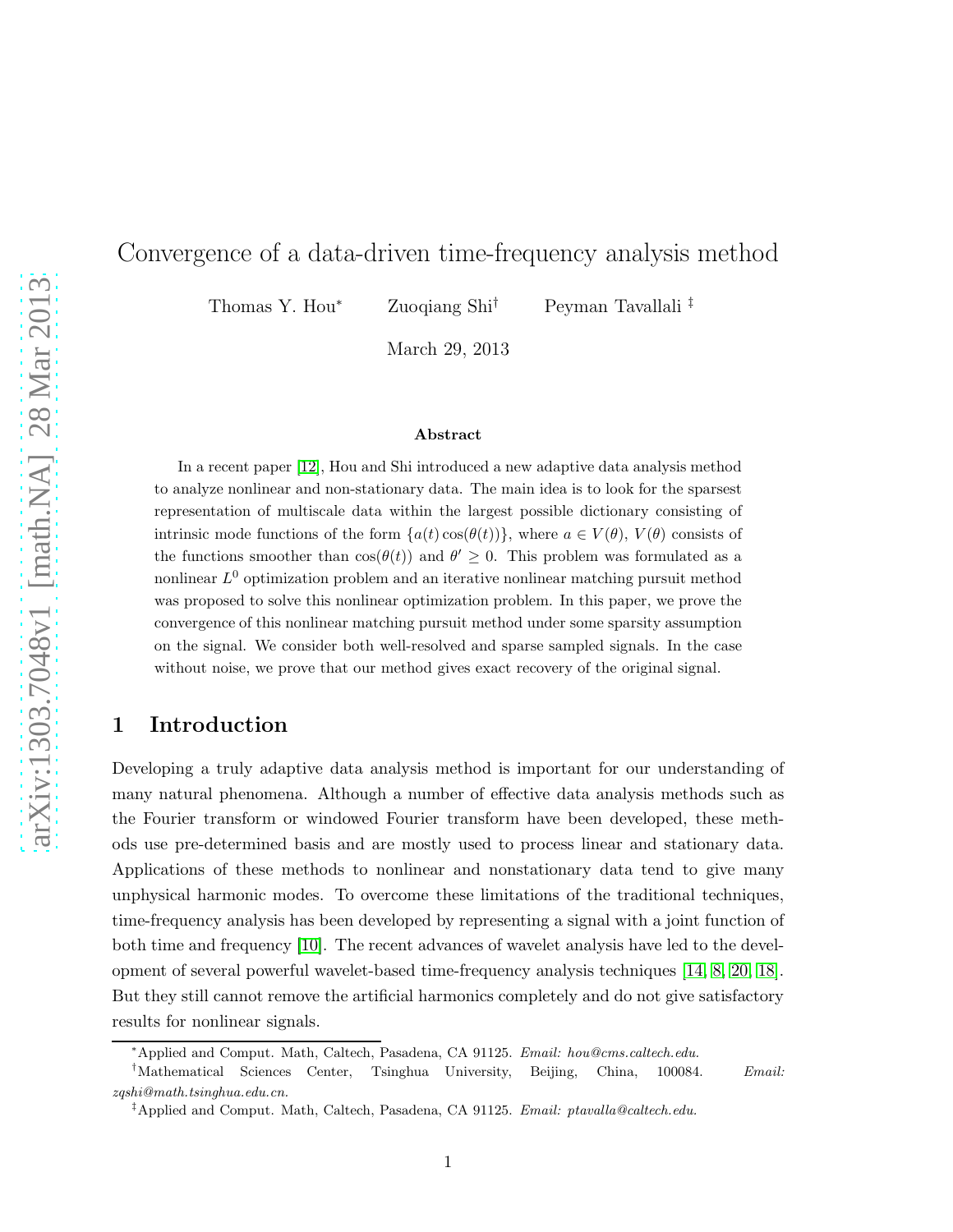Another important approach in the time-frequency analysis is to study instantaneous frequency of a signal. Some of the pioneering work in this area was due to Van der Pol [\[26\]](#page-37-2) and Gabor [\[11\]](#page-36-4), who introduced the so-called Analytic Signal (AS) method that uses the Hilbert transform to determine instantaneous frequency of a signal. However, this method works mostly for monocomponent signals in which the number of zero-crossings is equal to the number of local extrema [\[1\]](#page-35-0). There were other attempts to define instantaneous frequency such as the zero-crossing method [\[23,](#page-37-3) [24,](#page-37-4) [19\]](#page-37-5) and the Wigner-Ville distribution method [\[1,](#page-35-0) [16,](#page-36-5) [22,](#page-37-6) [10,](#page-36-1) [15,](#page-36-6) [21\]](#page-37-7). Most of these methods suffer from various limitations. For example, the zero-crossing method cannot be applied to study a signal with multiple components and is sensitive to noise. On the other hand, the methods based on the Wigner-Ville distribution suffer from the interference between different components.

More substantial progress has been made recently with the introduction of the Empirical Mode Decomposition (EMD) method [\[13\]](#page-36-7). The EMD method decomposes a signal into a collection of intrinsic mode functions (IMFs) sequentially through a sifting process. On the other hand, since the EMD method relies on the information of local extrema of a signal, it is unstable to noise perturbation. Recently, an ensemble EMD method (EEMD) was proposed to make it more stable to noise perturbation [\[27\]](#page-37-8). But some fundamental issues remain unresolved.

Inspired by EMD/EEMD and the recently developed compressive sensing theory [\[6,](#page-36-8) [5,](#page-36-9) [9,](#page-36-10) [2\]](#page-35-1), Hou and Shi proposed a data-driven time-frequency analysis method in a recent paper [\[12\]](#page-36-0). The main idea of this method is to look for the sparsest decomposition of a signal over the largest possible dictionary consisting of the intrinsic mode functions (IMFs). The dictionary is chosen to be:

$$
\mathcal{D} = \left\{ a \cos \theta : \ a \in V(\theta), \ \theta' \in V(\theta), \text{and } \theta'(t) \ge 0, \forall t \in \mathbb{R} \right\},\tag{1}
$$

where  $V(\theta)$  is a collection of all the functions that are smoother than  $\cos \theta(t)$ . In general, it is most effective to construct  $V(\theta)$  as an overcomplete Fourier basis in the  $\theta$ -space. For periodic signals, we can simply choose  $V(\theta)$  as the standard Fourier basis in the  $\theta$ -space. Then the problem can be reformulated as a nonlinear version of the  $L^0$  minimization problem.

$$
P: \underset{(a_k)_{1 \le k \le M}, (\theta_k)_{1 \le k \le M}}{\text{Minimize}} \qquad M
$$
\n
$$
\text{Subject to:} \qquad \begin{cases} f = \sum_{k=1}^{M} a_k \cos \theta_k, \\ a_k \cos \theta_k \in \mathcal{D}, \quad k = 1, \cdots, M. \end{cases} \tag{2}
$$

The constraint  $f = \sum_{k=1}^{M} a_k \cos \theta_k$  can be replaced by an inequality when the signal is polluted by noise. This kind of optimization problem is known to be very challenging to solve since both  $a_k$  and  $\theta_k$  are unknown. Inspired by matching pursuit [\[17,](#page-37-9) [25\]](#page-37-10), Hou and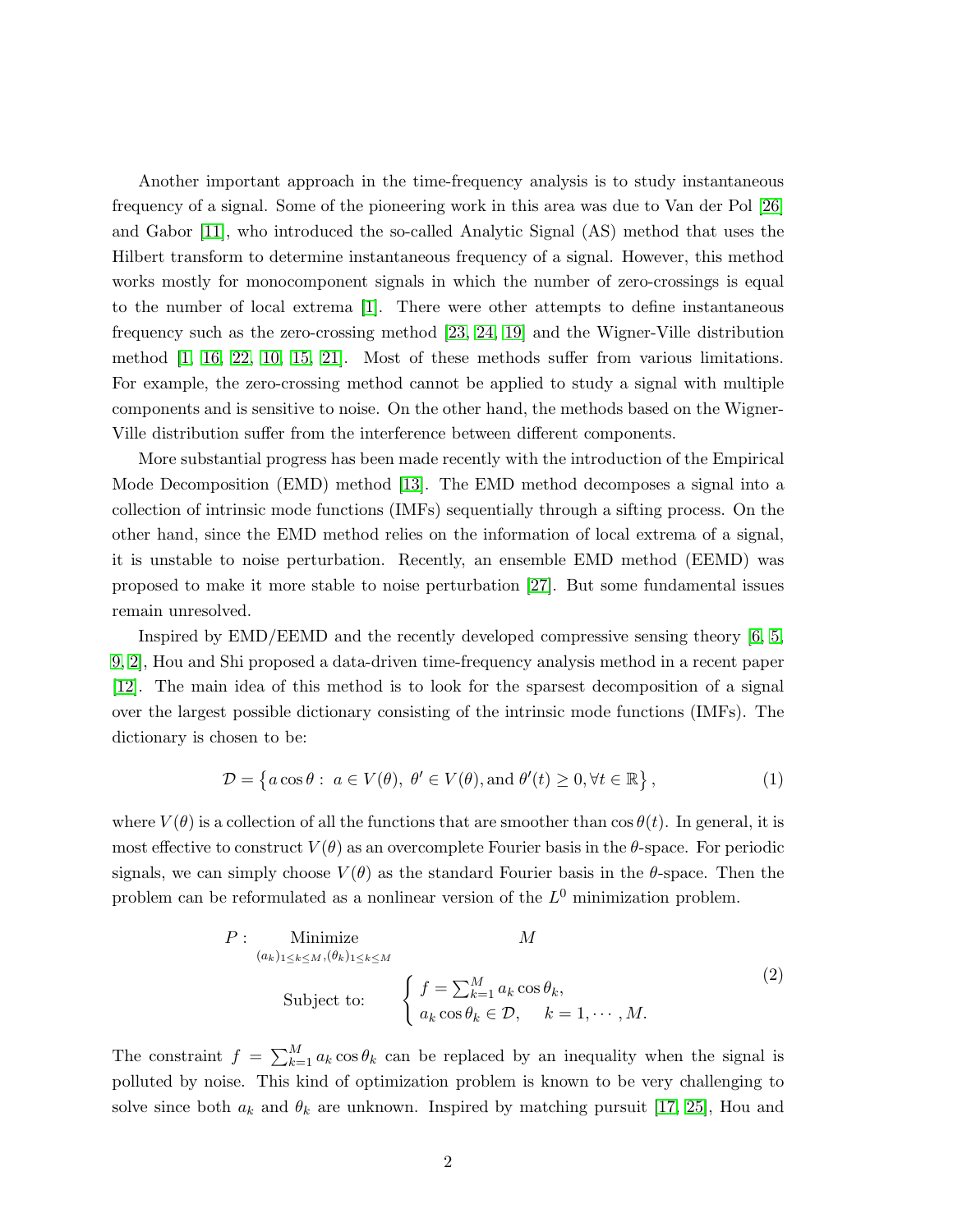Shi [\[12\]](#page-36-0) proposed a nonlinear matching pursuit method to solve this nonlinear optimization problem. The basic idea is to decompose the signal sequentially into two parts, the mean plus a modulated oscillatory part with zero mean:

$$
f = a_0 + a_1 \cos \theta,\tag{3}
$$

where the mean  $a_0$ , the envelope  $a_1$ , and the phase function  $\theta$  are all unknown. We call  $a_1 \cos \theta$  an Intrinsic Mode Function (IMF). After this decomposition is completed, we can treat  $a_0$  as a new signal and repeat this process until the residual is small enough.

The objective of this paper is to analyze the convergence of the data-driven timefrequency analysis method proposed by Hou and Shi in [\[12\]](#page-36-0) for periodic signals. We assume that the signal f has a sparse representation over the Fourier basis in the  $\theta$ -space for some unknown  $\theta$ . The main objective of our data-driven time-frequency analysis is to design an iterative algorithm to find such  $\theta$ . With a given approximate phase function  $\theta^n$ , we solve a  $l<sup>1</sup>$  minimization problem to obtain the Fourier coefficients of f in the  $\theta^{n}$ -space:

<span id="page-2-0"></span>
$$
\min_{x} \|x\|_1, \quad \text{subject to} \quad \Phi_{\theta^n} x = f,\tag{4}
$$

where each column of matrix  $\Phi_{\theta^n}$  is a Fourier basis in the  $\theta^n$ -space. We then use this coefficient x to update  $\theta^n$ , and repeat this process until it converges.

When the signal has sufficiently well-resolved samples, the  $l<sup>1</sup>$  optimization problem [\(4\)](#page-2-0) can be solved very efficiently by interpolation and Fast Fourier Transform (FFT). In this case, the constraint  $\Phi_{\theta^n} x = f$  becomes a well-posed deterministic linear system provided that the coefficient matrix  $\Phi_{\theta^n}$  is invertible. The linear optimization problem is then reduced to solving this linear system. Since the matrix  $\Phi_{\theta^n}$  consists of the Fourier basis in the  $\theta^n$ space, the corresponding linear system can be solved approximately by first interpolating  $f$ to a uniform mesh in the  $\theta^n$ -space and then applying FFT. This gives rise to a very efficient algorithm with complexity of order  $O(N \log(N))$ , where N is the number of sample points of the signal. Details of this algorithm will be given in Section [2.](#page-4-0)

Our first result is for well-resolved periodic signals of the form  $f(t) = a_0(t) + a_1(t) \cos \theta(t)$ . We ignore the interpolation error and assume that  $f(t)$  is given for all  $t \in [0, T]$ . We further assume that the instantaneous frequency  $\theta'(t)$  has a sparse representation in the Fourier basis in the physical space given by  $\{e^{i2k\pi t/T}, |k| \leq M_0\}$ ,  $a_0$  and  $a_1$  have a sparse representation in the Fourier basis in the normalized  $\theta$ -space given by  $\left\{e^{i2k\pi\bar{\theta}}, \ |k| \le M_1\right\}$ , where  $\bar{\theta} = \frac{\theta(t) - \theta(0)}{\theta(T) - \theta(0)}$  is the normalized phase function. Then we can prove that the iterative algorithm will converge to the exact solution under some mild scale separation assumption on the signal. More precisely, if the initial guess of  $\theta$  satisfies

$$
\|\mathcal{F}\left(\left(\theta^{0}-\theta\right)'\right)\|_{1} \leq \pi M_{0}/2, \tag{5}
$$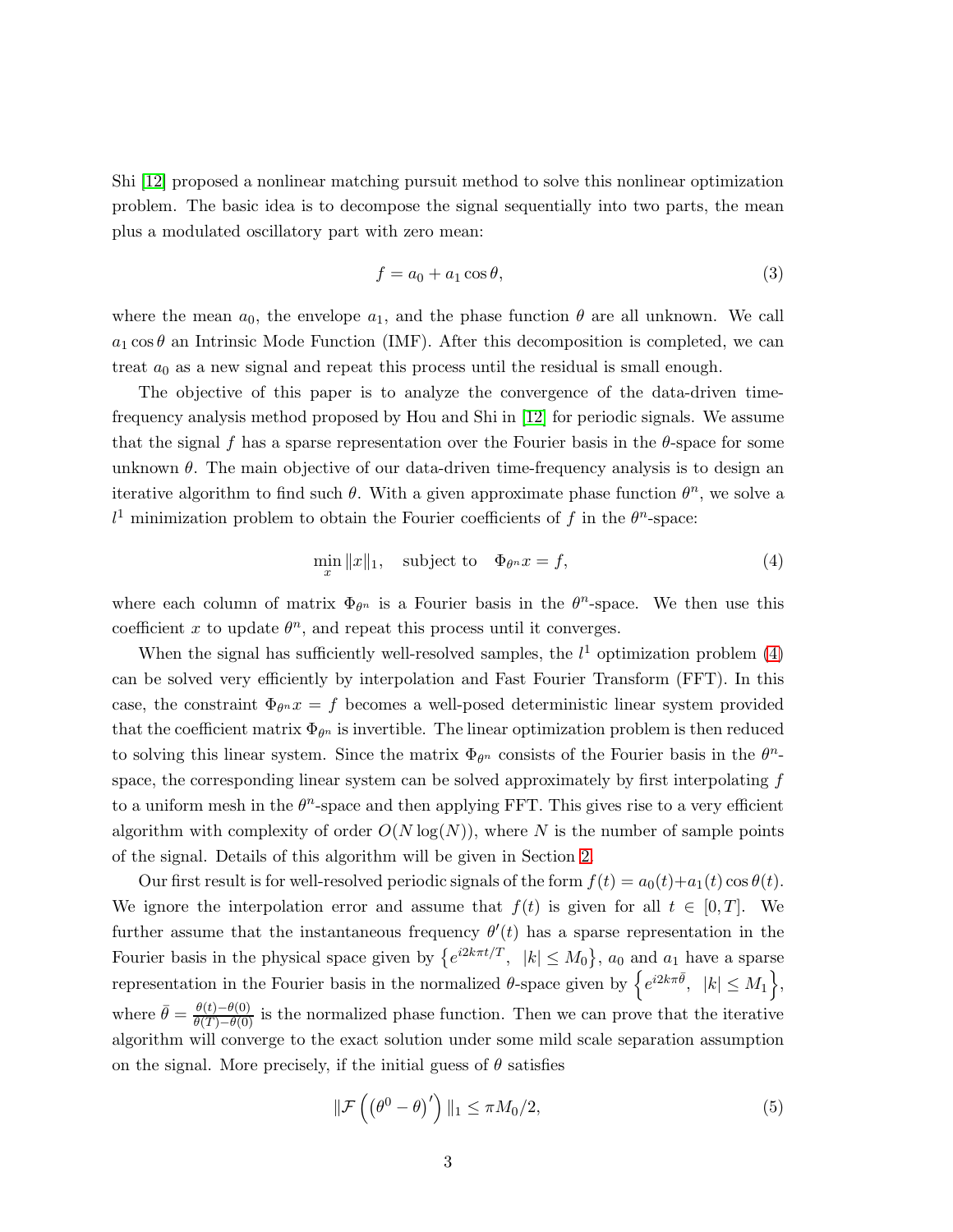where F is the Fourier transform in the physical space, then there exists  $\eta_0 > 0$  such that

$$
\|\mathcal{F}\left(\left(\theta^{m+1}-\theta\right)'\right)\|_{1} \leq \frac{1}{2} \left\|\mathcal{F}\left(\left(\theta^{m}-\theta\right)'\right)\right\|_{1},\tag{6}
$$

provided that  $L \ge \eta_0$ , where  $\eta_0$  is a constant determined by  $M_0$ ,  $M_1$  and  $L = \frac{\theta(T) - \theta(0)}{2\pi}$ . We remark that  $1/L$  is a measure of the smallest scale of the signal. The scales of  $a_0, a_1$ , and  $\theta$  are measured by  $1/M_1$  and  $1/M_0$  respectively. The requirement  $L \geq \eta_0$  is actually a mathematical formulation of the scale separation property.

The key idea of the proof is to estimate the decay rate of the coefficients over the Fourier basis in the  $\theta^n$ -space, where  $\theta^n$  is the approximate phase function in each step. We show that the Fourier coefficients of the signal in the  $\theta^n$ -space have a very fast decay as long as that  $\theta^n$  is a smooth function. Using this estimate, we can show that the error of the phase function in each step is a contraction and the iteration converges to the exact solution.

In many problems, a signal may not has an exact sparse representation. A more general setting is that the Fourier coefficients of  $a_0$ ,  $a_1$ , and  $\theta'$  decay according to some power law as the wave number increases. We can prove that in this case, our method will converge to an approximate solution with an error determined by the truncated error of  $a_0$ ,  $a_1$  and  $\theta'$ . The detailed analysis will be presented in Section [2.2.](#page-12-0)

For signals with sparse samples, we can also prove similar convergence results with an extra condition on the matrix  $\Phi_{\theta^n}$ . In this case, we need to use the  $l^1$  minimization even with periodic signals. Suppose S is the largest number such that  $\delta_{3S}(\Phi_{\theta^n}) + 3\delta_{4S}(\Phi_{\theta^n}) < 2$ . Under the same sparsity assumption on the instantaneous frequency, the mean and the envelope as before, we can prove that there exist  $\eta_L > 0$ ,  $\eta_S > 0$ , such that

$$
\|\mathcal{F}\left(\left(\theta^{m+1}-\theta\right)'\right)\|_{1} \leq \frac{1}{2} \|\mathcal{F}\left(\left(\theta^{m}-\theta\right)'\right)\|_{1},\tag{7}
$$

provided that  $L \geq \eta_L$  and  $S \geq \eta_S$ . Here the columns of the matrix consist of the Fourier basis in the  $\theta^n$ -space,  $\delta_S(A)$  is the S-restricted isometry constant of matrix A given in [\[3\]](#page-36-11). Further, we show that if the sample points  $\{t_j\}_{j=1}^{N_s}$  are selected at random from a set of uniformly distributed points  $\{t_l\}_{j=1}^{N_f}$ , the condition  $\delta_{3S}(\Phi_{\theta^n}) + 3\delta_{4S}(\Phi_{\theta^n}) < 2$  holds with an overwhelming probability provided that  $S \n\t\leq CN_s/(\max(\overline{\theta}^{\prime}(\log N_b)^6))$  and  $N_f \geq$  $\max\{C\|\overline{\theta}'\|_1N_b, 2M_0\}$ , where  $N_s$  is the number of the samples,  $N_b$  is the number of the basis. If  $M_0 = 0$ , which implies that  $\overline{\theta}' = 1$ , then the above result is reduced to the well-known theorem for the standard Fourier basis in [\[7\]](#page-36-12).

The rest of the paper is organized as follows. In Section 2, we establish the convergence and stability of our method for well-resolved signals. In Section 3, we propose an algorithm for signals with sparse samples and prove its convergence and stability. In Section 4, some numerical results are presented to demonstrate the performance of the algorithm and confirm the theoretical results. Some concluding remarks are made in Section 5.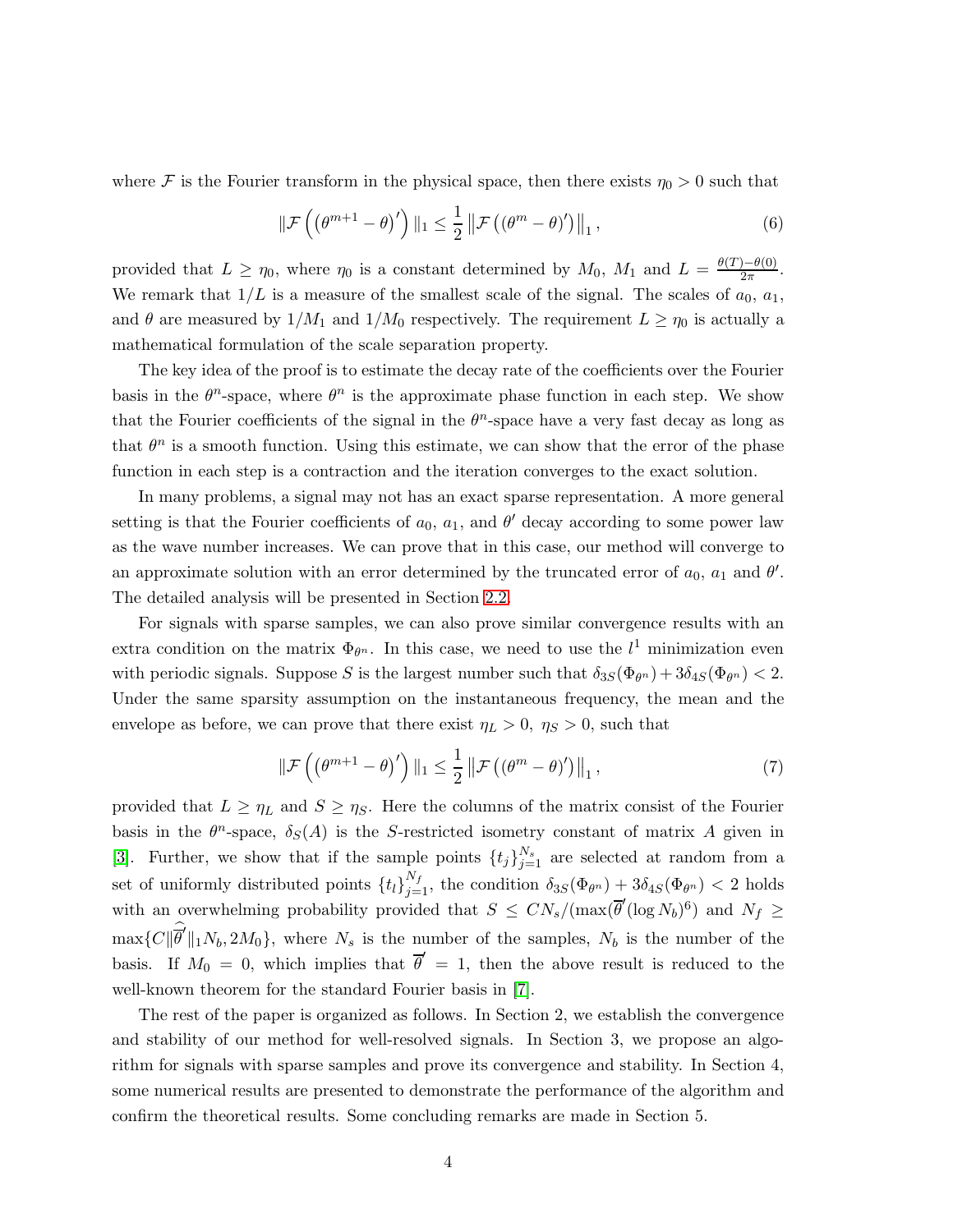# <span id="page-4-0"></span>2 Well resolved periodic signal

In this section, we will analyze the convergence and stability of the algorithm proposed in [\[12\]](#page-36-0) for well-resolved signals. By well-resolved signals, we mean that that these signals are measured over a uniform grid and can be interpolated to any grid with very little loss of accuracy. In the analysis, we assume that the signal is periodic in the sample domain. Without loss of generality, we assume that the signal  $f$  is periodic over [0, 1].

In order to make this paper self-contained, we state the algorithm proposed in [\[12\]](#page-36-0). The signal f is given over a uniform grid  $t_j = j/N$  for  $j = 0, ..., N - 1$ .

- $\theta_k^0 = \theta_0, n = 0.$
- Step 1: Interpolate  $r_{k-1}$  from the uniform grid in the time domain to a uniform mesh in the  $\theta_k^n$ -coordinate to get  $r_{\theta_k^n}^{k-1}$  and compute the Fourier transform  $\hat{r}_{\theta_k^n}^{k-1}$ :

$$
r_{\theta_k^n,j}^{k-1} = \text{Interpolate}\left(t_i, r^{k-1}, \theta_{k,j}^n\right),\tag{8}
$$

where  $\theta_{k,j}^n$ ,  $j = 0, \dots, N-1$  are uniformly distributed in the  $\theta_k^n$ -coordinate, i.e.  $\theta_{k,j}^n =$  $2\pi L_{\theta_k^n} j/N$ . Apply the Fourier transform to  $r_{\theta_k^n}^{k-1}$  as follows:

$$
\widehat{r}_{\theta_k^n}^{k-1}(\omega) = \frac{1}{N} \sum_{j=1}^N r_{\theta^n,j}^{k-1} e^{-i2\pi\omega \overline{\theta}_{k,j}^n}, \quad \omega = -N/2 + 1, \cdots, N/2,
$$
\n(9)

where  $\overline{\theta}_{k,j}^n = \frac{\theta_{k,j}^n - \theta_{k,0}^n}{2\pi L_{\theta_k^n}}$ .

• Step 2: Apply a cutoff function to the Fourier Transform of  $r_{\theta_k^n}^{k-1}$  to compute a and b on the mesh in the  $\theta_k^n$ -coordinate, denoted by  $a_{\theta_k^n}$  and  $b_{\theta_k^n}$ :

$$
a_{\theta_k^n} = \mathcal{F}_{\theta_k^n}^{-1} \left[ \left( \widehat{r}_{\theta_k^n}^{k-1} \left( \omega + L_{\theta_k^n} \right) + \widehat{r}_{\theta_k^n}^{k-1} \left( \omega - L_{\theta_k^n} \right) \right) \cdot \chi \left( \omega / L_{\theta_k^n} \right) \right],\tag{10}
$$

$$
b_{\theta_k^n} = \mathcal{F}_{\theta_k^n}^{-1} \left[ -i \cdot \left( \widehat{r}_{\theta_k^n}^{k-1} \left( \omega + L_{\theta_k^n} \right) - \widehat{r}_{\theta_k^n}^{k-1} \left( \omega - L_{\theta_k^n} \right) \right) \cdot \chi \left( \omega / L_{\theta_k^n} \right) \right], \qquad (11)
$$

where  $\mathcal{F}^{-1}$  is the inverse Fourier transform defined in the  $\theta_k^n$  coordinate:

$$
\mathcal{F}_{\theta_k^n}^{-1}\left(\widehat{r}_{\theta_k^n}^{k-1}\right) = \frac{1}{N} \sum_{\omega=-N/2+1}^{N/2} \widehat{r}_{\theta_k^n}^{k-1} e^{i2\pi\omega \overline{\theta}_{k,j}^n}, \quad j = 0, \cdots, N-1,
$$
\n(12)

and  $\chi$  is the cutoff function,

$$
\chi(\omega) = \begin{cases} 1, & -1/2 < \omega < 1/2, \\ 0, & \text{otherwise.} \end{cases}
$$
 (13)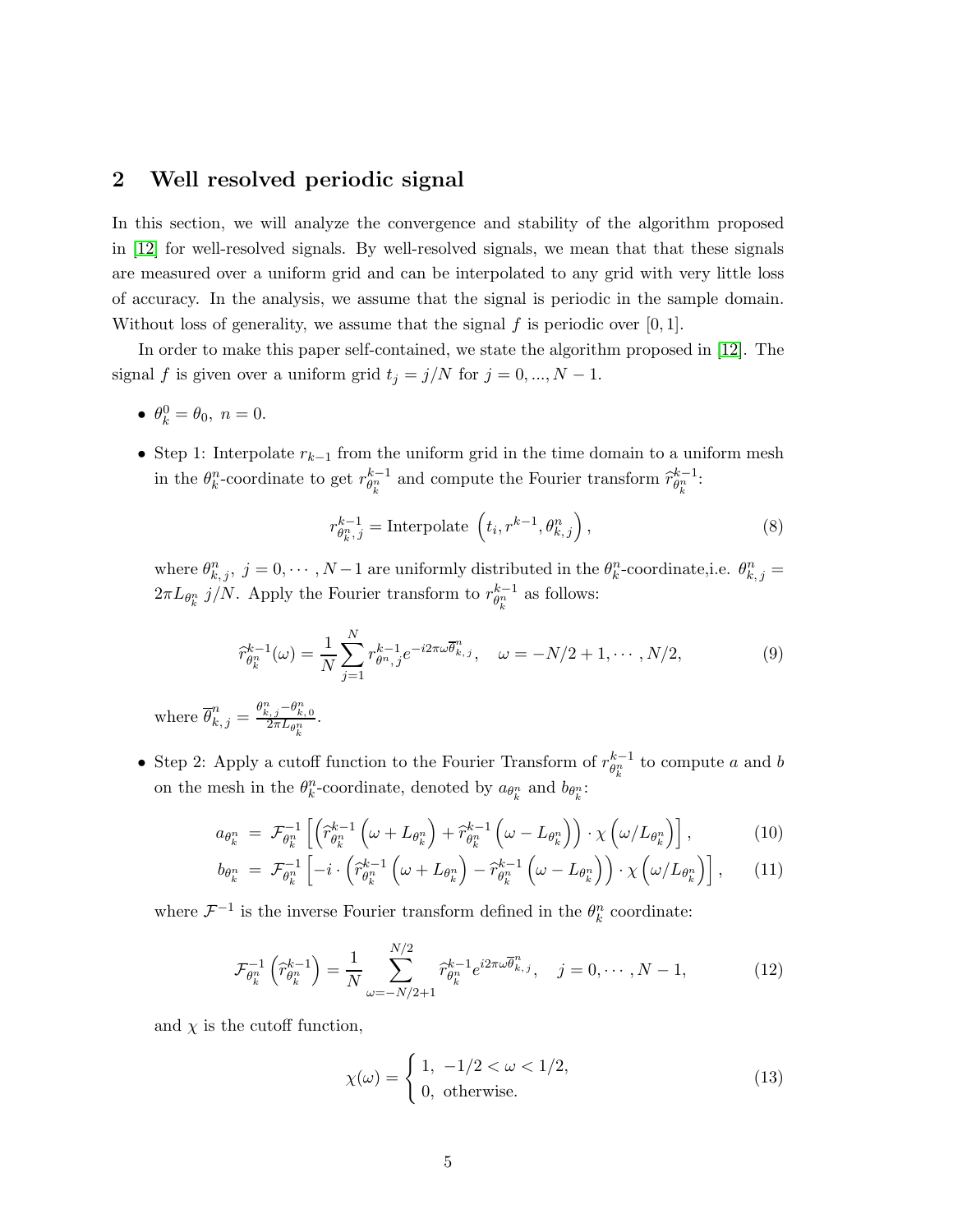• Step 3: Interpolate  $a_{\theta_k^n}$  and  $b_{\theta_k^n}$  back to the uniform mesh in the time domain:

$$
a_k^{n+1} = \text{Interpolate}\left(\theta_{k,j}^n, a_{\theta_k^n}, t_i\right), \quad i = 0, \cdots, N-1,\tag{14}
$$

$$
b_k^{n+1} = \text{Interpolate}\left(\theta_{k,j}^n, b_{\theta_k^n}, t_i\right), \quad i = 0, \cdots, N-1, \tag{15}
$$

• Step 4: Update  $\theta^n$  in the *t*-coordinate:

$$
\Delta\theta' = P_{V_{M_0}}\left(\frac{d}{dt}\left(\arctan\left(\frac{b_k^{n+1}}{a_k^{n+1}}\right)\right)\right), \ \Delta\theta(t) = \int_0^t \Delta\theta'(s)ds, \quad \theta^{n+1} = \theta^n + \beta\Delta\theta,
$$

where  $\beta \in [0, 1]$  is chosen to make sure that  $\theta_k^{n+1}$  $\binom{n+1}{k}$  is monotonically increasing:

$$
\beta = \max \left\{ \alpha \in [0, 1] : \frac{d}{dt} \left( \theta_k^n + \alpha \Delta \theta \right) \ge 0 \right\},\tag{16}
$$

and  $P_{V_{M_0}}$  is the projection operator to the space  $V_{M_0} =$  span  $\left\{e^{i2k\pi t/T}, k = -M_0, \cdots, 0, \cdots, M_0\right\}$ and  $M_0$  is chosen a priori.

• Step 5: If  $\|\theta_k^{n+1} - \theta_k^n\|_2 < \epsilon_0$ , stop. Otherwise, set  $n = n+1$  and go to Step 1.

In the previous paper [\[12\]](#page-36-0), we demonstrated that this algorithm works very effectively for periodic signals and is stable to noise perturbation. In this paper, we will analyze its convergence and stability. Our main results can be summarized as follows. For periodic signals that have an exact sparsity structure, we can prove that the above algorithm will converge to the exact decomposition. For periodic signals that have an approximate sparsity structure, the above algorithm will give an approximate result withe accuracy determined by the truncated error of the signal. In the following two subsections, we will present these two results separately.

#### 2.1 Exact recovery

In this section, we consider a periodic signal  $f(t)$  that has the following decomposition:

$$
f(t) = f_0(t) + f_1(t) \cos \theta(t), \ f_1(t) > 0, \ \theta'(t) > 0, \ t \in [0, 1], \tag{17}
$$

where  $f_0, f_1$  and  $\theta$  are the exact local mean, the envelope and the phase function that we want to recover from the signal.

First, we introduce some notations. Let  $L = \frac{\theta(1) - \theta(0)}{2\pi}$  be the number of period of the signal which is a measurement of the scale of the signal.  $\bar{\theta} = \frac{\theta - \theta(0)}{2\pi L}$  is the normalized phase function, which is used as a coordinate in our numerical method and analysis.  $f_{0,\theta}(k)$ ,  $f_{1,\theta}(k)$ are the Fourier coefficients of  $f_0, f_1$  in the  $\overline{\theta}$ -coordinate, i.e.

$$
\widehat{f}_{0,\theta}(k) = \int_0^1 f_0 e^{-i2\pi k \overline{\theta}} d\overline{\theta}, \quad \widehat{f}_{1,\theta}(k) = \int_0^1 f_1 e^{-i2\pi k \overline{\theta}} d\overline{\theta}, \tag{18}
$$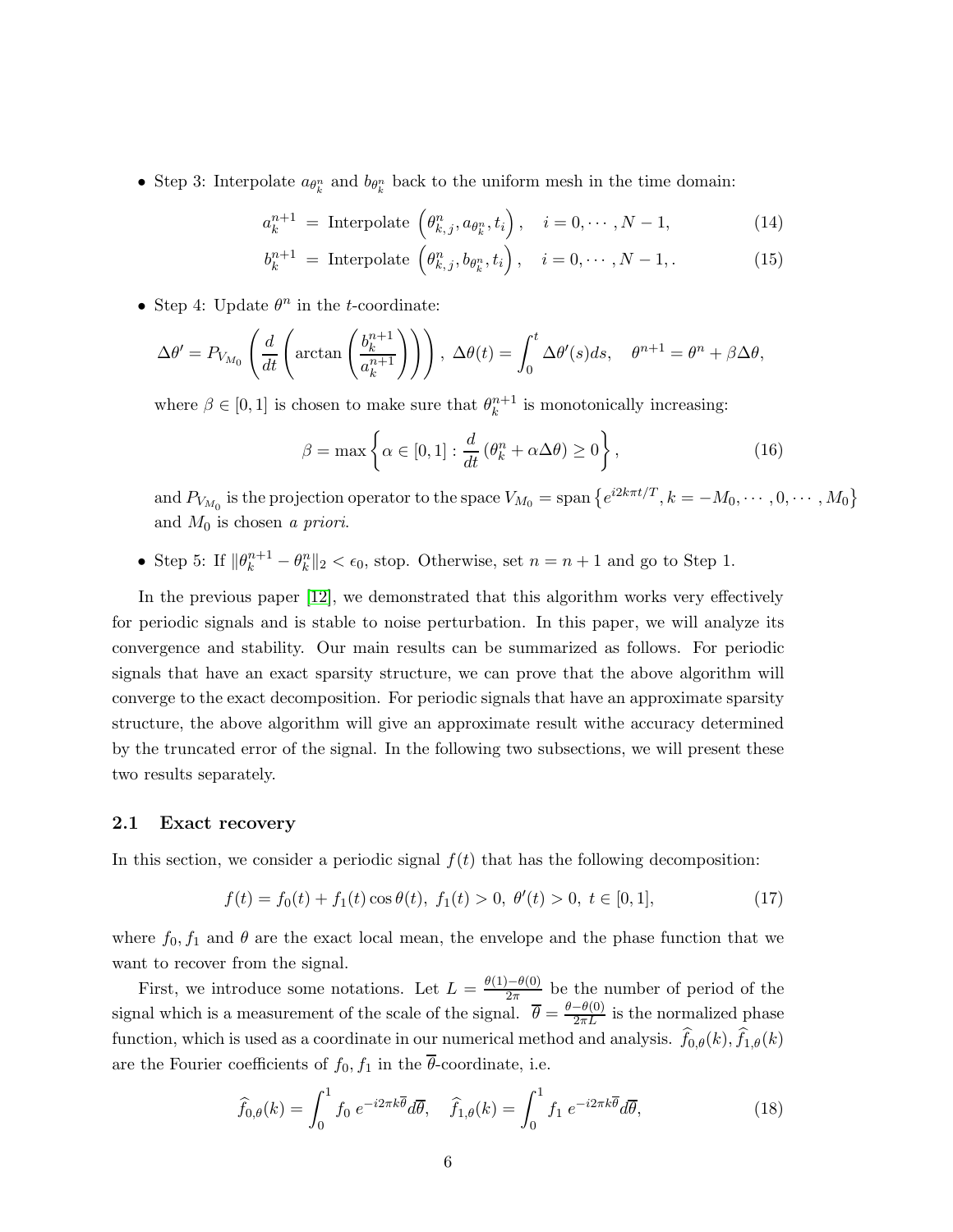We also use the notation  $\mathcal{F}_{\theta}(\cdot)$  to represent the Fourier transform in the  $\theta$ -space and  $\mathcal{F}(\cdot)$ to represent the Fourier transform in the original *t*-coordinate.

Now we can state the theorem as follows:

<span id="page-6-1"></span>**Theorem 2.1.** Assume that the instantaneous frequency  $\theta'$  is  $M_0$ -sparse over the Fourier basis in the physical space, i.e.

$$
\theta' \in V_{M_0} = span \left\{ e^{i2k\pi t/T}, k = -M_0, \cdots, 1, \cdots, M_0 \right\}.
$$
 (19)

Further, we assume that the local mean  $f_0$  and the envelope  $f_1$  are  $M_1$ -sparse over the Fourier basis in the  $\overline{\theta}$ -space, i.e.

$$
\widehat{f}_{0,\theta}(k) = \widehat{f}_{1,\theta}(k) = 0, \quad \forall |k| > M_1.
$$
\n(20)

If the initial guess of  $\theta^0$  satisfies

$$
\|\mathcal{F}\left(\left(\theta^{0}-\theta\right)'\right)\|_{1} \leq \pi M_{0}/2, \tag{21}
$$

then there exist  $\eta_0 > 0$  such that

$$
\|\mathcal{F}\left(\left(\theta^{m+1}-\theta\right)'\right)\|_{1} \leq \frac{1}{2} \|\mathcal{F}\left(\left(\theta^{m}-\theta\right)'\right)\|_{1},\tag{22}
$$

provided that  $L \geq \eta_0$ .

Before giving the rigorous proof, we introduce some notations for the convenience of the representation. Let  $\theta^m$  be the approximate phase function in the mth step, and  $\Delta\theta^m =$  $\theta - \theta^m$  be the error of the phase function in the current step. Let  $\tilde{a}^m$ ,  $\tilde{b}^m$  be the approximate envelope functions, which are obtained by using the algorithm in Step 3. Further, we define  $a^m = f_1 \cos \Delta \theta^m$ ,  $b^m = f_1 \sin \Delta \theta^m$ , and  $\Delta a^m = a^m - \tilde{a}^m$ ,  $\Delta b^m = b^m - \tilde{b}^m$ . The quantities  $a^m$  and  $b^m$  can be considered as the "exact" envelope functions at the mth iteration since  $\Delta\theta^m = \arctan\left(\frac{b^m}{a^m}\right)$  $\frac{b^m}{a^m}$ ). Thus, we would obtain the exact phase starting from  $\theta^m$  in one iteration. In our analysis, we need to establish a relation among  $\Delta a^m$ ,  $\Delta b^m$  and  $\Delta \theta^m$ .

One key ingredient of the proof is to estimate the integral  $\int_0^1 e^{i2\pi(\omega\overline{\theta}-k\overline{\theta}^m)} d\overline{\theta}^m$ . Fortunately, for this type of integral, we have the following lemma.

<span id="page-6-0"></span>**Lemma 2.1.** Suppose  $\phi'(t) > 0$ ,  $t \in [0,1]$ ,  $\phi(0) = 0$ ,  $\phi(1) = 1$ , and  $\psi', \phi' \in V_{M_0}$ span  $\{e^{i2k\pi t}, k = -M_0, \cdots, 1, \cdots, M_0\}$ . Then we have,

$$
\left| \int_0^1 e^{i\psi} e^{-i2\pi\omega\phi} d\phi \right| \le \frac{P\left( \frac{\|\widehat{\phi}'\|_1}{\min \phi'}, n \right) M_0^n}{|\omega|^n \left( \min \phi' \right)^n} \sum_{j=1}^n (2\pi M_0)^{-j} \|\widehat{\psi}'\|_1^j,
$$
(23)

provided that  $e^{i\psi}e^{-i2\pi\omega\phi}$  is a periodic function. Here  $P(x, n)$  is a  $(n-1)$ th order polynomial of  $x$  and the coefficients also depend on  $n$ .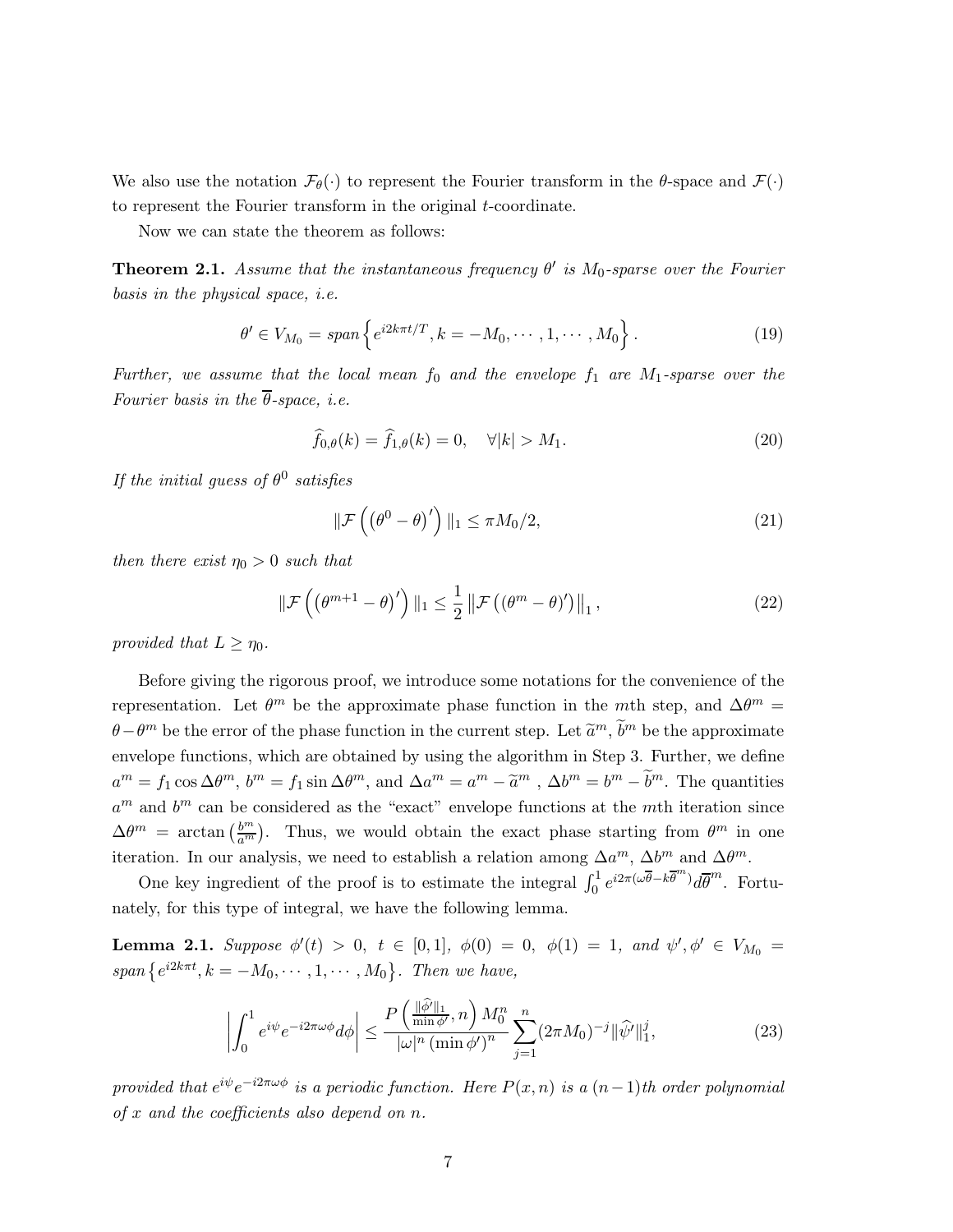**Remark 2.1.** Regarding the polynomial  $P(x, n)$ , we can get an explicit expression for small n. For example, when  $n = 2$ , we have

$$
\left| \frac{d^2}{d\phi^2} e^{i\psi} \right| = \left| i \left( \frac{\psi''}{\phi'^2} - \frac{\psi'\phi''}{\phi'^3} + i \frac{\psi'^2}{\phi'^2} \right) e^{i\psi} \right| \le \left| \frac{\psi''}{\phi'^2} \right| + \left| \frac{\psi'\phi''}{\phi'^3} \right| + \left| \frac{\psi'^2}{\phi'^2} \right|
$$
  

$$
\le \frac{\max |\psi''|}{(\min \phi')^2} + \frac{\max |\psi'| \max |\phi''|}{(\min \phi')^3} + \frac{(\max |\psi'|)^2}{(\min \phi')^2}
$$
  

$$
\le \frac{1}{(\min \phi')^2} \left[ \left( 1 + \frac{\|\hat{\phi}'\|_1}{\min \phi'} \right) 2\pi M_0 \|\hat{\psi}'\|_1 + \|\hat{\psi}'\|_1^2 \right],
$$
 (24)

where we have used  $\Delta\theta$ ,  $\theta \in V_{M_0}$  in deriving the last inequality. Then, we have  $P(x, 2) =$  $x + 1$ . Similarly, we can also get  $P(x, 3) = 3x^2 + 4x + 3$ .

**Remark 2.2.** Lemma [2.1](#page-6-0) is valid for any  $n \in \mathbb{N}$ . The integral that we would like to estimate in Lemma [2.1](#page-6-0) is actually the Fourier transform of  $e^{i\psi}$ . Since  $\psi$  is a smooth function, we expect that the Fourier transform of  $e^{i\psi}$  has a rapid decay for  $|\omega|$  large. In Lemma [2.1,](#page-6-0) we give a more delicate decay estimate of the Fourier transform of  $e^{i\psi}$ . Such estimate is required in our proof of Theorem [2.1.](#page-6-1)

Proof. Using integration by parts, then we have

$$
\left| \int_0^1 e^{i\psi} e^{-i2\pi\omega\phi} d\phi \right| = \frac{1}{|2\pi\omega|^n} \left| \int_0^1 \frac{d^n(e^{i\psi})}{d\phi^n} e^{-i2\pi\omega\phi} d\phi \right| \le \frac{1}{|2\pi\omega|^n} \max_{t \in [0,1]} \left| \frac{d^n(e^{i\psi})}{d\phi^n} \right|.
$$

Since  $e^{i\psi}e^{-i2\pi\omega\phi}$  is periodic, there is no contribution from the boundary terms when performing integration by parts. Using the fact that,  $\psi', \phi' \in V_{M_0}$  and  $\forall g \in V_{M_0}$ , we obtain

<span id="page-7-0"></span>
$$
\max_{t} |g^{(n)}(t)| \leq \sum_{k} |(2\pi k)^{n-1} \hat{g'}(k)| \leq (2\pi M_0)^{n-1} \sum_{k} |\hat{g'}(k)| = (2\pi M_0)^{n-1} ||\hat{g'}||_1. (25)
$$

Direct calculations give

$$
\left|\frac{d^n(e^{i\psi})}{d\phi^n}\right| \le \frac{P\left(\frac{\|\widehat{\phi}'\|_1}{\min \phi'}, n\right)}{\left(\min \phi'\right)^n} \sum_{j=1}^n (2\pi M_0)^{n-j} \|\widehat{\psi}'\|_1^j. \tag{26}
$$

Thus, we get

$$
\left| \int_0^1 e^{i\psi} e^{-i2\pi\omega\phi} d\phi \right| \leq \frac{P\left( \frac{\|\widehat{\phi}'\|_1}{\min \phi'}, n \right) M_0^n}{|\omega|^n \left( \min \phi' \right)^n} \sum_{j=1}^n (2\pi M_0)^{-j} \|\widehat{\psi}'\|_1^j. \tag{27}
$$

This proves Lemma [2.1.](#page-6-0)

Now we are ready to prove Theorem [2.1.](#page-6-1)

 $\Box$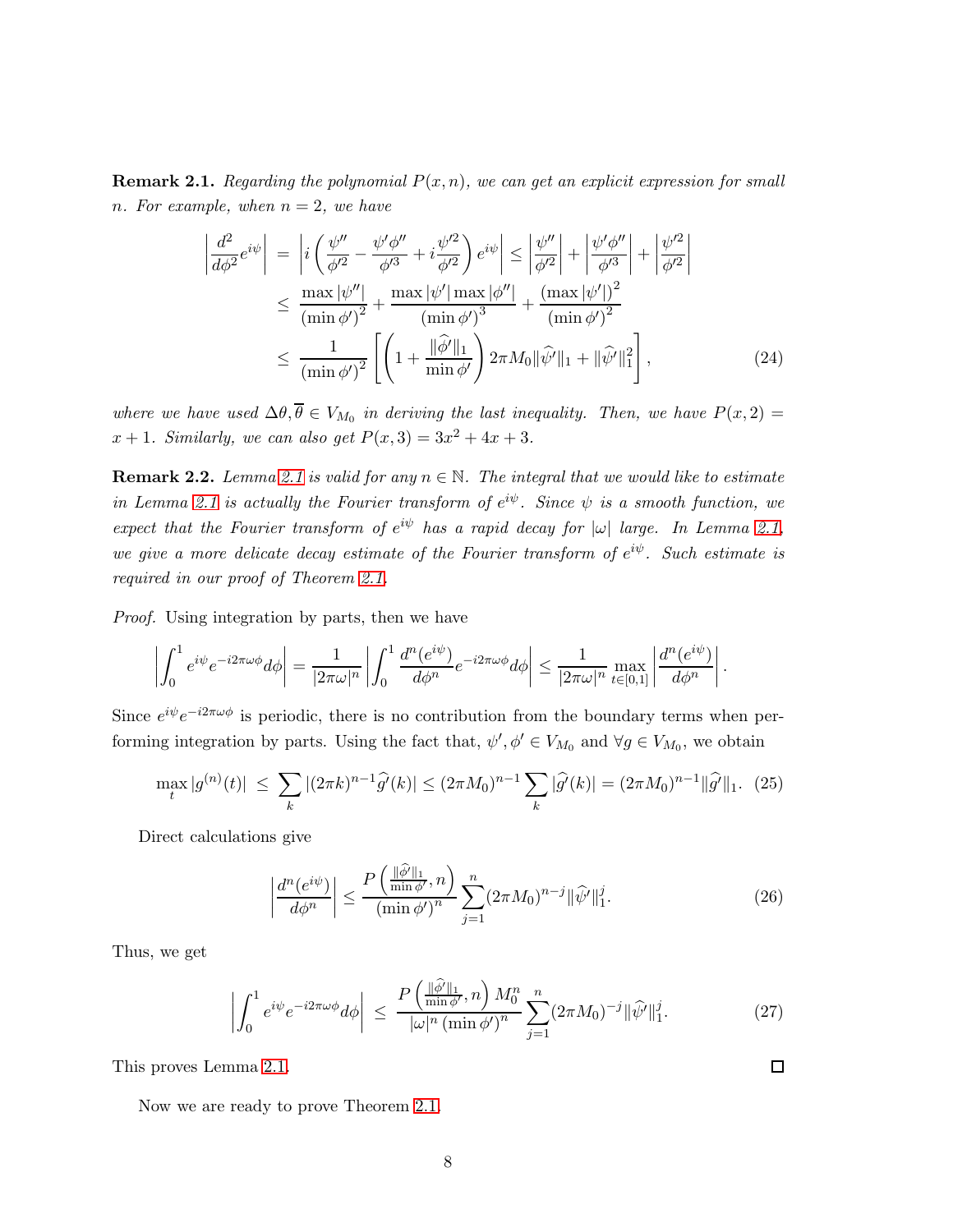Proof. of Theorem [2.1](#page-6-1)

First, we need to establish the relation between  $\Delta\theta^{m+1}$  and  $\Delta a^m$ ,  $\Delta b^m$ . Recall that  $\Delta \theta^m = \arctan \left( \frac{b^m}{a^m} \right)$  $\frac{b^m}{a^m}$ ). Thus, we have  $\widetilde{\Delta \theta} = \Delta \theta^m - \arctan \left( \frac{\widetilde{b}^m}{\widetilde{a}^m} \right)$  $\tilde{a}^m$  $= \arctan \left( \frac{b^m}{a^m} \right)$  $rac{b^m}{a^m}$ ) –  $\arctan\left(\frac{\tilde{b}^m}{\tilde{a}^m}\right)$  $\tilde{a}^m$ ). Using the differential mean value theorem, we know that there exists  $\xi \in [0,1]$ , such that

<span id="page-8-2"></span>
$$
\left|\widetilde{\Delta\theta}\right| = \left|\arctan\left(\frac{b^m}{a^m}\right) - \arctan\left(\frac{\widetilde{b}^m}{\widetilde{a}^m}\right)\right| = \left|\frac{(a^m + \xi \Delta a^m) \Delta b^m - (b^m + \xi \Delta b^m) \Delta a^m}{(a^m + \xi \Delta a^m)^2 + (b^m + \xi \Delta b^m)^2}\right|
$$
  
\n
$$
\leq \frac{(|a^m| + |\Delta a^m|) |\Delta b^m| + (|b^m| + |\Delta b^m|) |\Delta a^m|}{((a^m)^2 + (b^m)^2)/2 - ((\Delta a^m)^2 + (\Delta b^m)^2)}
$$
  
\n
$$
\leq D_1 |\Delta a^m| + D_2 |\Delta b^m|,
$$
\n(28)

where

$$
D_1 = \max_t \left\{ \frac{f_1 + |\Delta b^m|}{f_1^2/2 - ((\Delta a^m)^2 + (\Delta b^m)^2)} \right\}, \ D_2 = \max_t \left\{ \frac{f_1 + |\Delta a^m|}{f_1^2/2 - ((\Delta a^m)^2 + (\Delta b^m)^2)} \right\}, (29)
$$

and we have used the relations that  $f_1^2 = (a^m)^2 + (b^m)^2$  and  $|a^m|, |b^m| \le f_1$ .

In the algorithm, there is another smooth process when updating  $\theta$ , which gives the following result for  $\Delta \theta^{m+1}$ ,

<span id="page-8-0"></span>
$$
\Delta \theta^{m+1} = 2\pi \Delta L^{m+1} t + \widetilde{\Delta \theta}_{p,M_0},\tag{30}
$$

where  $\widetilde{\Delta \theta}_{p,M_0} = P_{V_{M_0}}(\widetilde{\Delta \theta}_p)$  is the projection of  $\widetilde{\Delta \theta}_p$  over the space  $V_{M_0}$ ,  $\widetilde{\Delta \theta}_p$  and  $2\pi\Delta L^{m+1}$ t are the periodic part and the linear part of  $\Delta\theta$  respectively:

$$
\widetilde{\Delta \theta} = 2\pi \Delta L^{m+1} t + \widetilde{\Delta \theta}_p. \tag{31}
$$

Using [\(30\)](#page-8-0), we can estimate  $(\Delta \theta^{m+1})'$  as follows,

<span id="page-8-1"></span>
$$
\|\mathcal{F}\left((\Delta\theta^{m+1})'\right)\|_{1} \leq 2\pi\Delta L^{m+1} + \left\|\widehat{\widetilde{\Delta\theta}}'_{p,M_{0}}\right\|_{1} \leq 2\pi\Delta L + M_{0} \left\|\widehat{\widetilde{\Delta\theta}}_{p,M_{0}}\right\|_{1}
$$
  

$$
\leq 2\|\widetilde{\Delta\theta}\|_{\infty} + M_{0}^{2} \left\|\widetilde{\Delta\theta}_{p}\right\|_{\infty} \leq (3M_{0}^{2} + 2)\|\widetilde{\Delta\theta}\|_{\infty}.
$$
 (32)

where we have used the fact that

$$
2\pi|\Delta L^{m+1}| = |\widetilde{\Delta\theta}(1) - \widetilde{\Delta\theta}(0)| \le 2\|\widetilde{\Delta\theta}\|_{\infty},\tag{33}
$$

$$
\|\widetilde{\Delta\theta}\| = \|\widetilde{\Delta\theta}\| = 2\pi\Delta L \le 2\|\widetilde{\Delta\theta}\| \tag{34}
$$

$$
\left\| \Delta \theta_p \right\|_{\infty} = \left\| \Delta \theta \right\|_{\infty} + 2\pi \Delta L \le 3 \left\| \Delta \theta \right\|_{\infty}.
$$
 (34)

Combining [\(32\)](#page-8-1) with [\(28\)](#page-8-2), we get

<span id="page-8-3"></span>
$$
\left\|\mathcal{F}\left((\Delta\theta^{m+1})'\right)\right\|_{1} \leq \left(3M_0^2 + 2\right)\left(D_1\|\Delta a^m\|_{\infty} + D_2\|\Delta b^m\|_{\infty}\right). \tag{35}
$$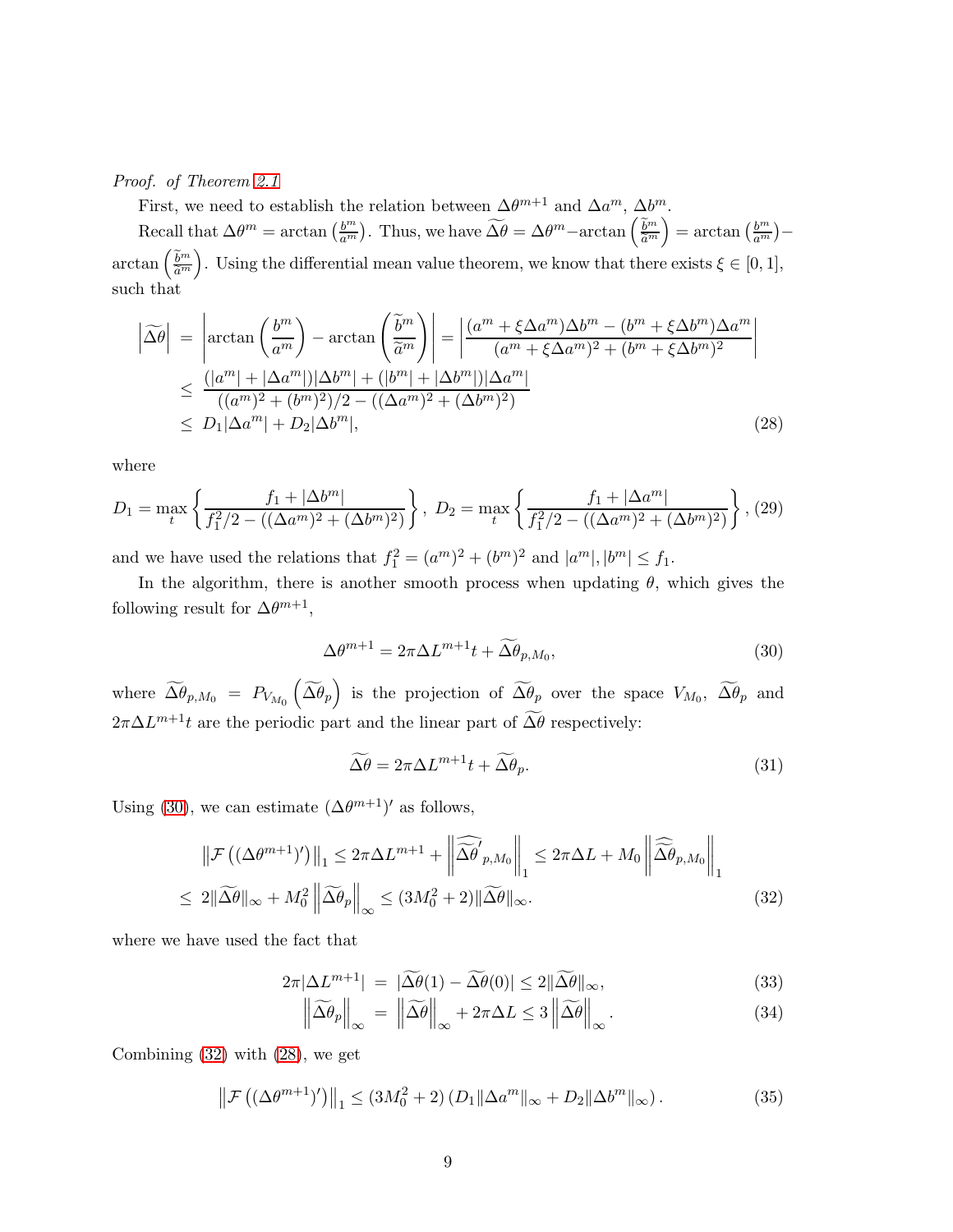Next, we will establish the relation among  $\Delta a^m$ ,  $\Delta b^m$  and  $\Delta \theta^m$ . This can be done by estimating the Fourier coefficients of  $\overline{a}^m$ ,  $\overline{b}^m$  in the  $\theta^m$ -space.

In Appendix A, we derive the following estimates of  $\Delta a^m$  and  $\Delta b^m$  (see [\(135\)](#page-31-0), [\(136\)](#page-31-1)),

<span id="page-9-3"></span>
$$
|\Delta a^m| \le 2 \sum_{\frac{1}{2}L^m < k < \frac{3}{2}L^m} \left| \hat{f}_{0,\theta^m}(k) \right| + \sum_{\frac{3}{2}L^m < k < \frac{5}{2}L^m} \left( |\hat{a}_{\theta^m}(k)| + |\hat{b}_{\theta^m}(k)| \right) + \sum_{|k| > \frac{L^m}{2}} |\hat{a}_{\theta^m}(k)| \,, \tag{36}
$$
\n
$$
|\Delta b^m| \le 2 \sum_{\frac{1}{2}L^m < k < \frac{3}{2}L^m} \left| \hat{f}_{0,\theta^m}(k) \right| + \sum_{\frac{3}{2}L^m < k < \frac{5}{2}L^m} \left( |\hat{a}_{\theta^m}(k)| + |\hat{b}_{\theta^m}(k)| \right) + \sum_{|k| > \frac{L^m}{2}} \left| \hat{b}_{\theta^m}(k) \right|, \tag{37}
$$

where  $\hat{f}_{0,\theta^m}$ ,  $\hat{a}_{\theta^m}^m$  and  $\hat{b}_{\theta^m}^m$  are the Fourier transform of  $f_0$ ,  $a^m$  and  $b^m$  in the  $\theta^m$ -space.

To obtain the desired estimates, we need to use Lemma [2.1](#page-6-0) to estimate the Fourier coefficients of  $f_0$ ,  $a^m$ ,  $b^m$  in the  $\theta^m$ -space. In an effort to make the proof concise and easy to follow, we defer the derivation of the estimates [\(38\)](#page-9-0), [\(39\)](#page-9-1) and [\(40\)](#page-9-2) to Appendix B. The main results of Appendix B are summarized as follows. As long as  $\gamma = \frac{\|\mathcal{F}[(\Delta\theta^m)']\|_1}{2\pi M_0} \le 1/4$ , we have

<span id="page-9-0"></span>
$$
|\widehat{f}_{0,\theta^m}(\omega)| \le C_0 Q \left(\frac{|\omega|}{2}\right)^{-n} M_0^n M_1 \gamma, \quad \forall |\omega| > L/2 \tag{38}
$$

<span id="page-9-1"></span>
$$
|\widehat{a}_{\theta^m}^m(\omega)| \le 4C_0 Q \left(\frac{|\omega|}{2}\right)^{-n} M_0^n (2M_1 + 1)\gamma, \quad \forall |\omega| \ge L/2. \tag{39}
$$

<span id="page-9-2"></span>
$$
|\widehat{b}_{\theta^m}^m(\omega)| \le 4C_0 Q \left(\frac{|\omega|}{2}\right)^{-n} M_0^n (2M_1 + 1)\gamma, \quad \forall |\omega| \ge L/2. \tag{40}
$$

where

<span id="page-9-4"></span>
$$
Q = \frac{P(z, n)}{\left(\min(\overline{\theta}^m)'\right)^n}, \quad z = \frac{\|\mathcal{F}[(\overline{\theta}^m)']\|_1}{\min(\overline{\theta}^m)'} , \quad \gamma = \frac{\|\mathcal{F}[(\Delta\theta^m)']\|_1}{2\pi M_0} . \tag{41}
$$

Using [\(36\)](#page-9-3)-[\(40\)](#page-9-2) and the fact that  $\sum_{k=1}^{\infty} k^{-n}$  converges as long as  $n \geq 2$ , we conclude that

<span id="page-9-5"></span>
$$
|\Delta a^m| \le \Gamma_0 Q(\alpha L)^{-n+1} \gamma,\tag{42}
$$

$$
|\Delta b^m| \le \Gamma_0 Q(\alpha L)^{-n+1} \gamma,\tag{43}
$$

where  $\Gamma_0$  is a constant that depends on  $M_0, M_1$  and n. It follows from [\(35\)](#page-8-3), [\(41\)](#page-9-4), [\(42\)](#page-9-5) and [\(43\)](#page-9-5) that

$$
\left\|\mathcal{F}\left((\Delta\theta^{m+1})'\right)\right\|_{1} \leq \Gamma_{1}(D_{1}+D_{2})Q(\alpha L)^{-n+1}\left\|\mathcal{F}\left((\Delta\theta^{m})'\right)\right\|_{1},\tag{44}
$$

where  $\Gamma_1$  is a constant that depends on  $M_0, M_1$  and n.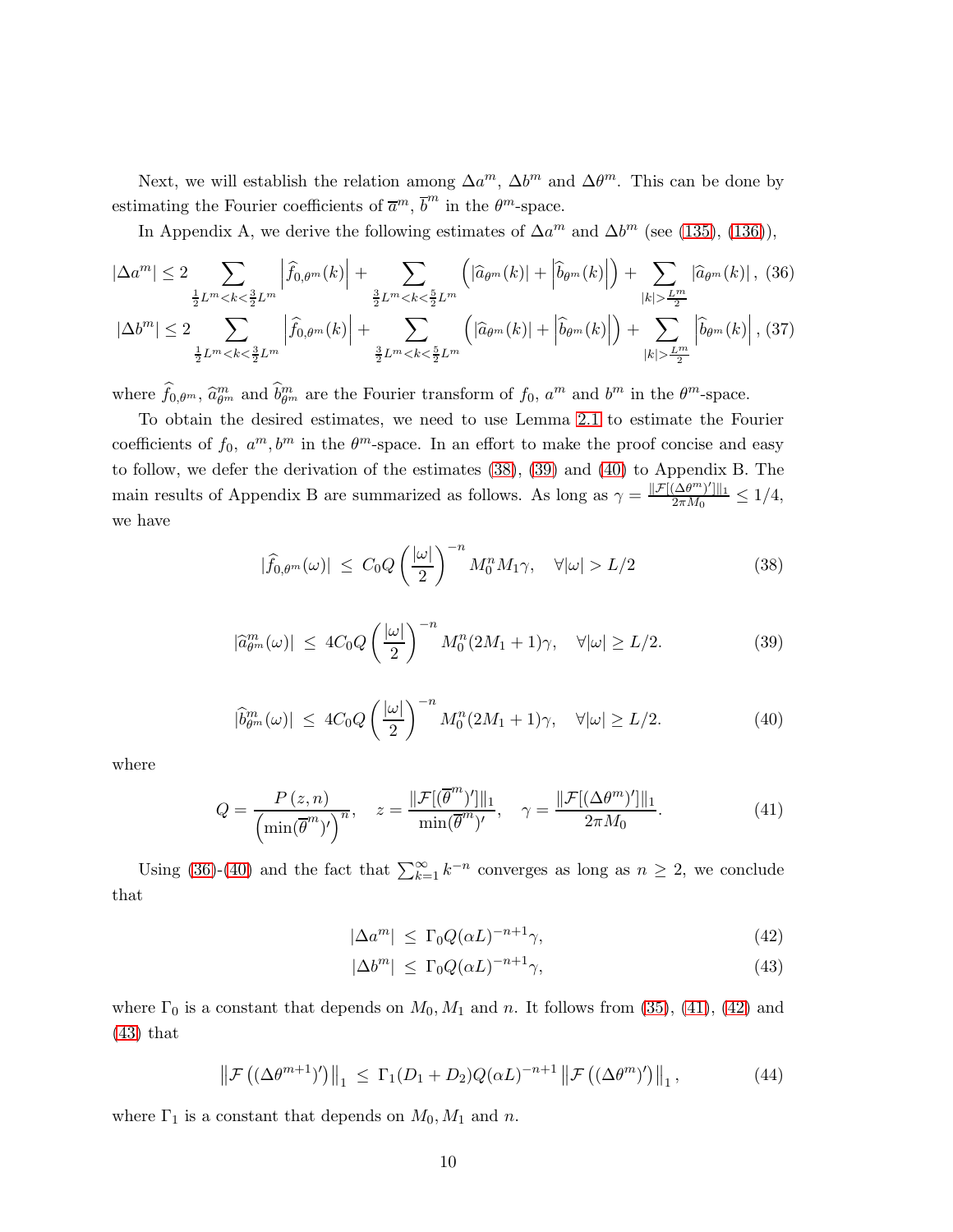To complete the proof, we need to show that there exists a constant  $\eta_0 > 0$  which does not change in the iterative process, such that  $\beta = \Gamma_1(D_1 + D_2)Q(\alpha L)^{-n+1} \leq 1/2$  provided that  $L \ge \eta_0$ . This seems to be trivial, simply choosing  $\eta_0 = \frac{1}{\alpha} (2\Gamma_1(D_1 + D_2)Q)^{1/(n-1)}$ would make  $\tilde{\beta} \leq 1/2$  provided that  $L \geq \eta_0$ . The problem is that  $D_1, D_2, Q, \alpha$  vary during the iteration. We need to show that they are uniformly bounded during the iteration.

It is relatively easy to show that  $\alpha$  is bounded,

$$
|1-\alpha| = \left|1 - \frac{\theta^m(1) - \theta^m(0)}{\theta(1) - \theta(0)}\right| = \left|\frac{\Delta\theta^m(1) - \Delta\theta^m(0)}{2\pi L}\right| \le \frac{\|(\Delta\theta^m)'\|_{\infty}}{2\pi L} \le \|\frac{\mathcal{F}[(\Delta\theta^m)']\|_1}{2\pi L} \le \frac{M_0}{4L},
$$

which implies that  $7/8 \le \alpha \le 9/8$ , provided that  $L \ge 2M_0$  and  $\gamma \le 1/4$ .

It is more involved to show that Q is bounded. We need to first estimate  $|(\overline{\theta}^m)'|$  and  $\|\mathcal{F}[(\overline{\theta}^m)']\|_1,$ 

$$
|(\overline{\theta}^m)'| = |\overline{\theta}' - (\Delta \theta^m)'/(2\pi L^m)| \ge \frac{1}{\alpha} \left( \overline{\theta}' - ||\mathcal{F}[(\Delta \theta^m)']||_1/(2\pi L) \right) \ge \frac{8}{9} \left( \overline{\theta}' - \frac{M_0}{4L} \right), (45)
$$

and

$$
\|\mathcal{F}[(\overline{\theta}^m)']\|_1 = \frac{1}{\alpha} \|\widehat{\overline{\theta}}' - \mathcal{F}[(\Delta \theta^m)']/(2\pi L)\|_1 \le \frac{1}{\alpha} \left( \|\widehat{\overline{\theta}}'\|_1 + \|\mathcal{F}[(\Delta \theta^m)']\|_1/(2\pi L) \right)
$$
  

$$
\le \frac{8}{7} \left( \|\widehat{\overline{\theta}}'\|_1 + M_0/(4L) \right), \tag{46}
$$

where we have used the assumption that  $\gamma \leq \frac{1}{4}$  $\frac{1}{4}$ . If L satisfies the following condition,

$$
\frac{M_0}{L} \le 2\min(\overline{\theta}'),\tag{47}
$$

then we can get

<span id="page-10-0"></span>
$$
|(\overline{\theta}^m)'| \ge \frac{4}{9}\overline{\theta}', \quad \|\mathcal{F}[(\overline{\theta}^m)']\|_1 \le \frac{12}{7} \|\overline{\theta}'\|_1,\tag{48}
$$

where we have used the fact that  $\min(\vec{\theta}') \leq \max(\vec{\theta}') \leq ||\vec{\theta}'||_1$ . It follows from [\(48\)](#page-10-0) that the term  $z$  defined in  $(41)$  is uniformly bounded,

$$
z \le z_0,\tag{49}
$$

where  $z_0$  is a constant depending on  $\overline{\theta}'$ .

Based on the above estimation of z, the term  $Q$  in [\(41\)](#page-9-4) can be bounded by a constant,

$$
Q = \frac{P(z, n)}{\left(\min(\overline{\theta}^m)'\right)^n} \le \left(\frac{9}{4}\right)^n \frac{P(z_0, n)}{\left(\min \overline{\theta}'\right)^n} = Q_0,\tag{50}
$$

where  $Q_0$  is a constant that depends on  $\overline{\theta}'$  and n.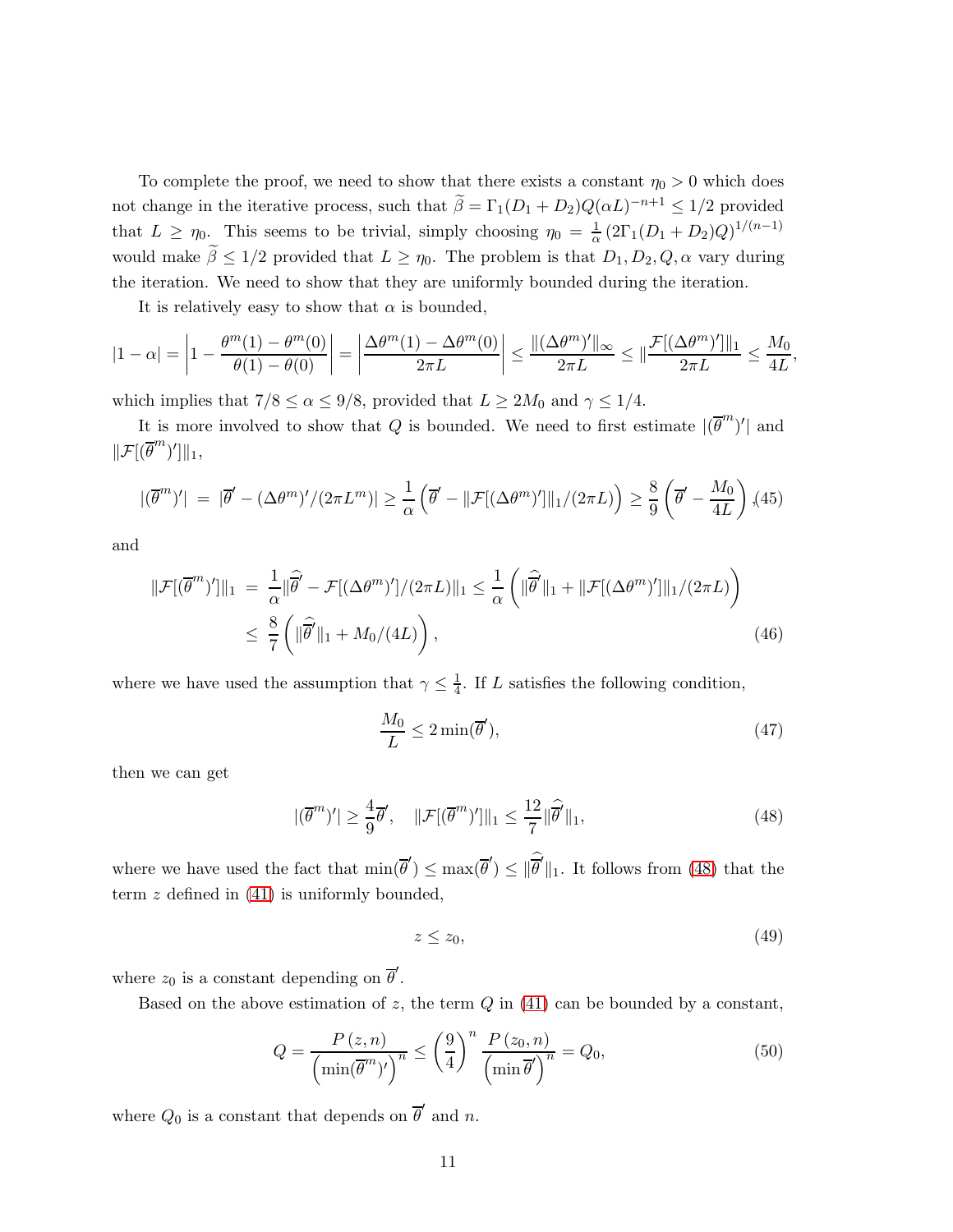We now proceed to bound  $D_1$  and  $D_2$ . Note that if  $|\Delta a^m|, |\Delta b^m| \leq \frac{\sqrt{2}}{4} \min f_1$ , we can bound  $D_1$  as follows:

$$
D_1 = \max \left\{ \frac{|b^m| + |\Delta b^m|}{((a^m)^2 + (b^m)^2)/2 - ((\Delta a^m)^2 + (\Delta b^m)^2)} \right\}
$$
  
\n
$$
\leq \max \frac{|f_1| + |\Delta b^m|}{(f_1)^2/2 - ((\Delta a^m)^2 + (\Delta b^m)^2)}
$$
  
\n
$$
\leq \frac{4 + \sqrt{2}}{\min f_1} = E_0.
$$
 (51)

Similarly, we can show that  $D_2 \leq E_0$ .

It is not difficult to see that the condition  $|\Delta a^m|, |\Delta b^m| \leq \frac{\sqrt{2}}{4}$  min  $f_1$  is valid if L satisfies

$$
\Gamma_0 Q_0 (7L/8)^{-n+1} \le \sqrt{2} \min f_1,\tag{52}
$$

since we have

$$
|\Delta a| \le \Gamma_0 Q(\alpha L)^{-n+1} \gamma \le \frac{1}{4} \Gamma_0 Q_0 (7L/8)^{-n+1}, \tag{53}
$$

$$
|\Delta b| \le \Gamma_0 Q(\alpha L)^{-n+1} \gamma \le \frac{1}{4} \Gamma_0 Q_0 (7L/8)^{-n+1}, \tag{54}
$$

where we have used  $\alpha \ge 7/8$ ,  $Q \le Q_0$ , the assumption  $\gamma \le \frac{1}{4}$  $\frac{1}{4}$  and the estimates [\(36\)](#page-9-3), [\(37\)](#page-9-3).

Finally, we derive the following estimate for the error of the instantaneous frequency,

$$
\left\|\mathcal{F}\left((\Delta\theta^{m+1})'\right)\right\|_{1} \leq \beta \left\|\mathcal{F}\left((\Delta\theta^{m})'\right)\right\|_{1},\tag{55}
$$

where  $\beta = \Gamma_1 E_0 Q_0 (7L/8)^{-n+1}$ ,  $\Gamma_1$  is a constant depends on  $M_0, M_1, n$ ,  $E_0$  depends on min  $f_1$ , and  $Q_0$  depends on  $\overline{\theta}'$  and n.

Now, we prove that if  $\gamma = \frac{\|\mathcal{F}[(\Delta\theta^m)']\|_1}{2\pi M_0} \leq \frac{1}{4}$  $\frac{1}{4}$ , then we have

$$
\left\|\mathcal{F}\left((\Delta\theta^{m+1})'\right)\right\|_{1} \leq \frac{1}{2} \left\|\mathcal{F}\left((\Delta\theta^{m})'\right)\right\|_{1},\tag{56}
$$

as long as L satisfies the following conditions

<span id="page-11-0"></span>
$$
L \ge 4M_1, \quad \frac{M_0}{L} \le \min\left\{\frac{1}{2}, 2\min(\overline{\theta}')\right\},\tag{57}
$$

$$
\Gamma_0 Q_0 (7L/8)^{-n+1} \le \sqrt{2} \min f_1,\tag{58}
$$

$$
\Gamma_1 E_0 Q_0 (7L/8)^{n-1} \le \frac{1}{2}.\tag{59}
$$

It is obvious that there exist  $\eta_0 > 0$ , such that conditions [\(57\)](#page-11-0)-[\(59\)](#page-11-0) are satisfied provided that  $L \ge \eta_0$ . Here  $\eta_0$  is determined by  $M_0, M_1, \overline{\theta}'$ , min  $f_1$  and n which does not change during the iteration process.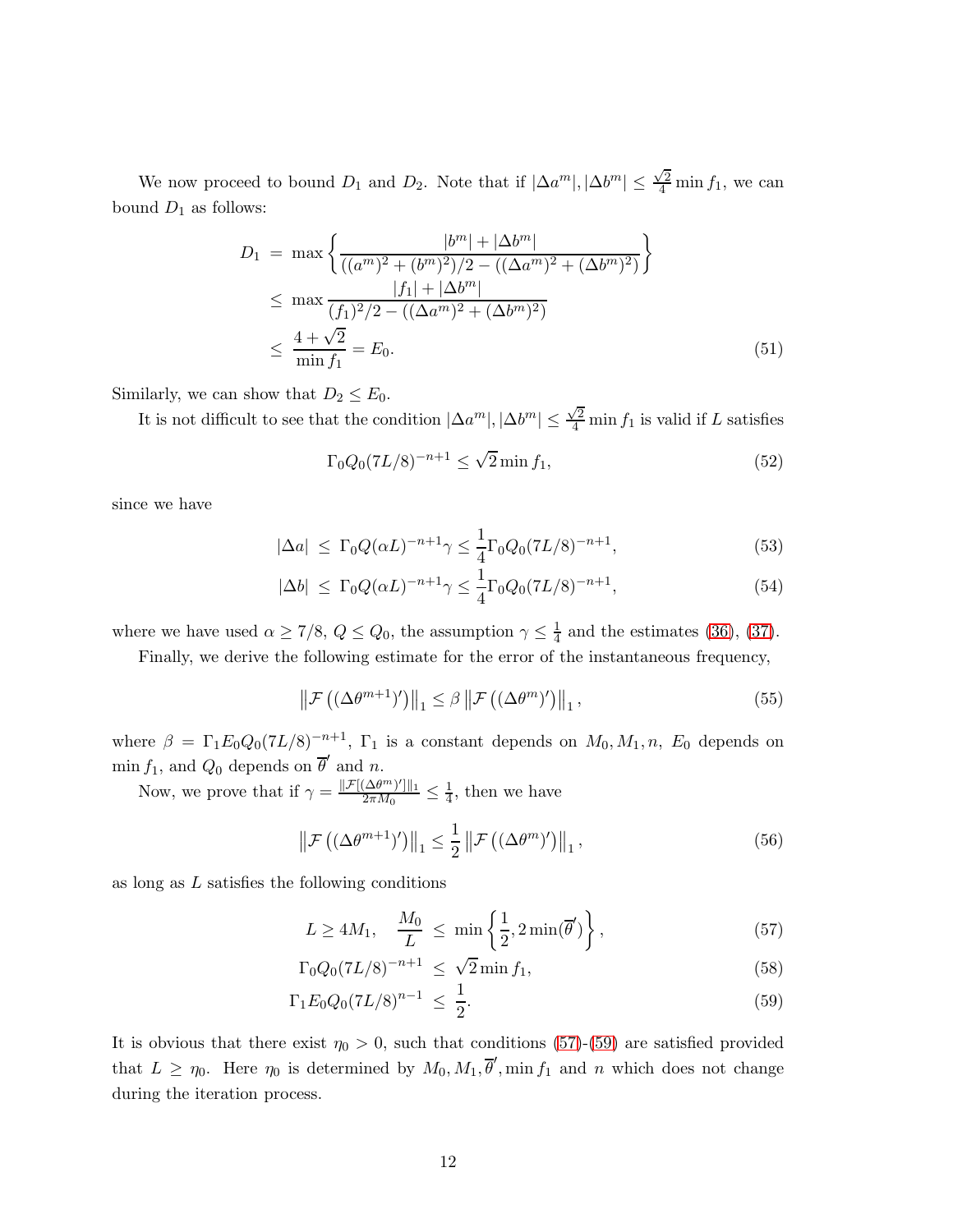By induction, it is easy to show that if initially

$$
\frac{\|\mathcal{F}[(\theta^0 - \theta)']\|_1}{2\pi M_0} \le \frac{1}{4},
$$

then there exists  $\eta_0 > 0$  which is determined by  $M_0, M_1, \overline{\theta}'$ , min  $f_1$  and n, such that

$$
\left\|\mathcal{F}\left((\Delta\theta^{m+1})'\right)\right\|_{1} \leq \frac{1}{2} \left\|\mathcal{F}\left((\Delta\theta^{m})'\right)\right\|_{1},\tag{60}
$$

as long as  $L \geq \eta_0$ . This completes the proof of Theorem [2.1.](#page-6-1)

**Remark 2.3.** The above proof is valid for any  $n \geq 2$ . Note that  $\eta_0$  depends on n. Theoretically, there exists an optimal choice of n to make  $\eta_0$  the smallest. By carefully tracking the constants in the proof, we can show that as n going to  $+\infty$ ,  $\eta_0$  tends to  $\delta C(n)^{1/(n-1)}M_0$ , where  $\delta$  is a constant independent on n, and  $C(n)$  is the maximum of the coefficients of polynomial  $P(x, n)$  appears in Lemma [2.1.](#page-6-0) We conjecture that  $C(n)^{1/(n-1)}$  is bounded for  $n \geq 2$ . If this is the case, then  $\eta_0$  is proportional to  $M_0$ .

Remark 2.4. Classical time-frequency analysis methods, such as the windowed Fourier transform or wavelet transform, in general cannot extract the instantaneous frequency exactly for any signal due to the uncertainty principle. For a single linear chirp signal without amplitude modulation, the Wigner-Ville distribution can extract the exact instantaneous frequency, but it fails if the signal consists of several components. Theorem [2.1](#page-6-1) shows that our data-driven time-frequency analysis method has the capability to recover the exact instantaneous frequency for a much larger range of signals.

### <span id="page-12-0"></span>2.2 Approximate recovery

If the signal does not have an exact sparsity structure in the θ-space as required in Theorem [2.1,](#page-6-1) our method cannot reproduce the exact decomposition. But the analysis in this subsection shows that we can still get an approximate result and the accuracy is determined by the truncated error of the signal. The main result is stated below.

<span id="page-12-1"></span>**Theorem 2.2.** Assume that the instantaneous frequency  $\theta'$ , has a sparse representation, i.e. there exists  $M_0$ , such that

$$
\theta'(t) \in V_{M_0} = span \left\{ e^{i2k\pi t/T}, k = -M_0, \cdots, 1, \cdots, M_0 \right\}.
$$
 (61)

and the Fourier coefficients of the local mean  $f_0$  and the envelope  $f_1$  in the  $\overline{\theta}$ -space have a fast decay, i.e. there exists  $C_0 > 0$ ,  $p \geq 4$  such that

$$
|\widehat{f}_{0,\theta}(k)| \le C_0 |k|^{-p}, \quad |\widehat{f}_{1,\theta}(k)| \le C_0 |k|^{-p}.
$$
 (62)

□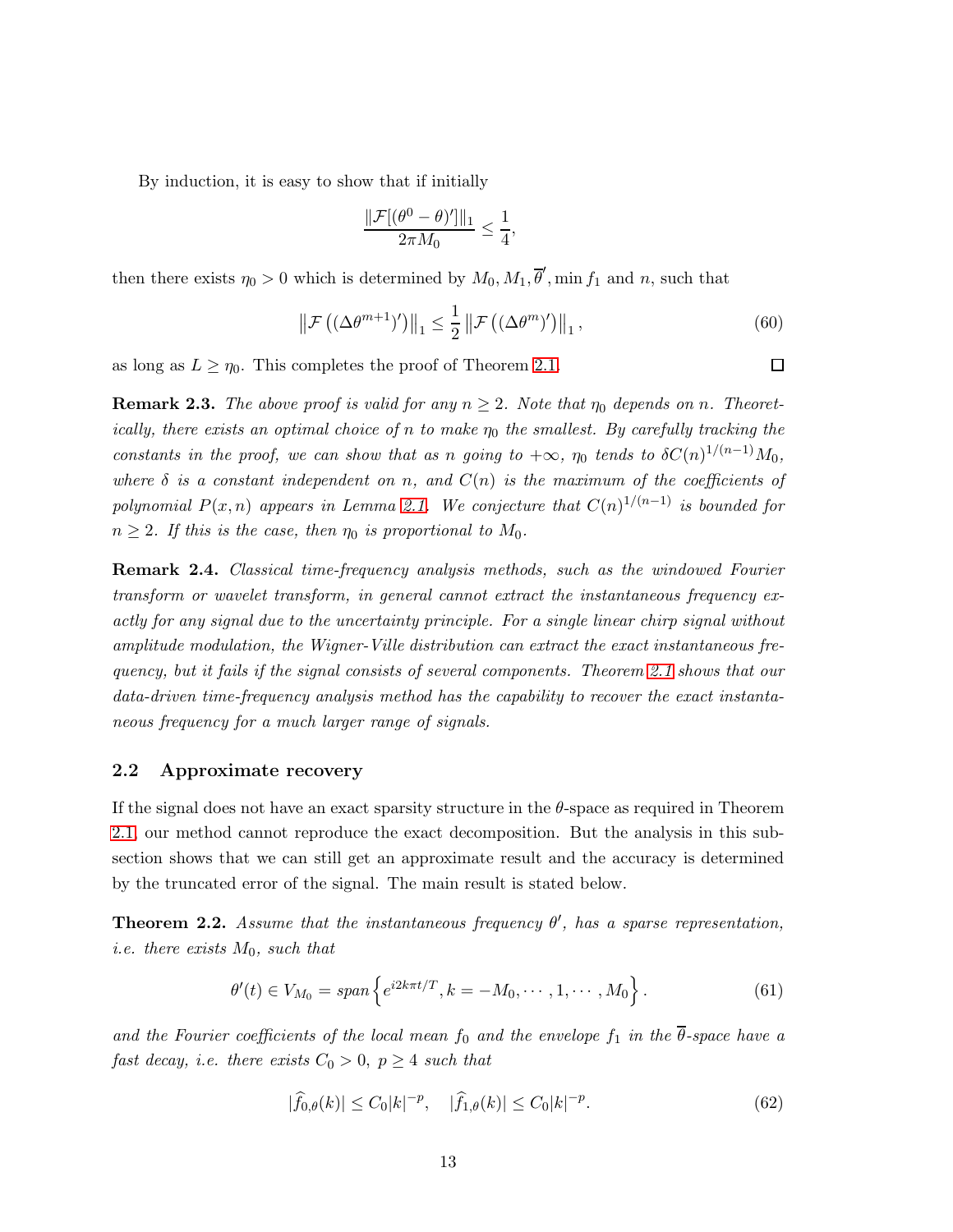Then, there exists  $\eta_0 > 4$  such that if  $L > \eta_0$  and the intial guess satisfies

$$
\|\mathcal{F}\left(\left(\theta^{0}-\theta\right)'\right)\|_{1} \leq \pi M_{0}/2, \tag{63}
$$

then we have

$$
\|\mathcal{F}\left(\left(\theta^{m+1}-\theta\right)'\right)\|_1 \leq \Gamma_0(L/4)^{-p+2} + \frac{1}{2}\left\|\mathcal{F}\left(\left(\theta^m-\theta\right)'\right)\right\|_1,\tag{64}
$$

where  $\Gamma_0 > 0$  is a constant determined by  $C_0$ , p,  $M_0$  and  $f_1$ .

**Remark 2.5.** This theorem shows that our iterative method will converge to the exact solution up to the truncation error determined by the scale separation property.

Proof. The proof is very similar to the proof of Theorem [2.1.](#page-6-1) The only difference is that the estimates of  $\hat{f}_{0,\theta^m}(k)$ ,  $\hat{a}_{\theta^m}^m$  and  $\hat{b}_{\theta^m}^m$  are more complicated since they are not sparse in the  $\overline{\theta}$ -space. Here we only give these key estimates.

For  $f_{0,\theta^m}(\omega)$ ,  $\omega \neq 0$ , we have

<span id="page-13-0"></span>
$$
|\widehat{f}_{0,\theta^m}| = \left| \int_0^1 f_0 e^{-i2\pi\omega \overline{\theta}^m} d\overline{\theta}^m \right|
$$
  
\n
$$
= \int_0^1 \left| \sum_{k\neq 0} \widehat{f}_{0,\theta}(k) e^{i2\pi k \overline{\theta}} e^{-i2\pi\omega \overline{\theta}^m} d\overline{\theta}^m \right|
$$
  
\n
$$
= \left| \sum_{k\neq 0} \widehat{f}_{0,\theta}(k) \int_0^1 e^{i2\pi(\alpha k - \omega) \overline{\theta}^m} e^{ik\Delta\theta^m/L} d\overline{\theta}^m \right|
$$
(65)

where  $\alpha = L^m/L$  and  $\widehat{f}_{0,\theta}(k)$  are the Fourier coefficients of  $f_0$  as a funntion of  $\overline{\theta}$ . Note that the integral is 0 when  $k = 0$  and  $\omega \neq 0$ . Thus we exclude the case  $k = 0$  in the above summation. In the derivation of the last equality, we have used the relationship that  $\overline{\theta} = \theta/L = (\theta^m + \Delta \theta^m)/L = \theta^m/L + \Delta \theta^m/L = \alpha \overline{\theta}^m + \Delta \theta^m/L.$ 

As in the proof of the previous theorem, we also need to use Lemma [2.1.](#page-6-0) In the previous proof, we can choose  $n$  to be any positive integer that is greater than 2. In the current theorem, the Fourier coefficients  $|f_{0,\theta}|$  and  $|f_{1,\theta}|$  decay according to some power law. To obtain the desired estimates, we need to take  $2 \le n \le p-2$ . This is why we require  $p \ge 4$ .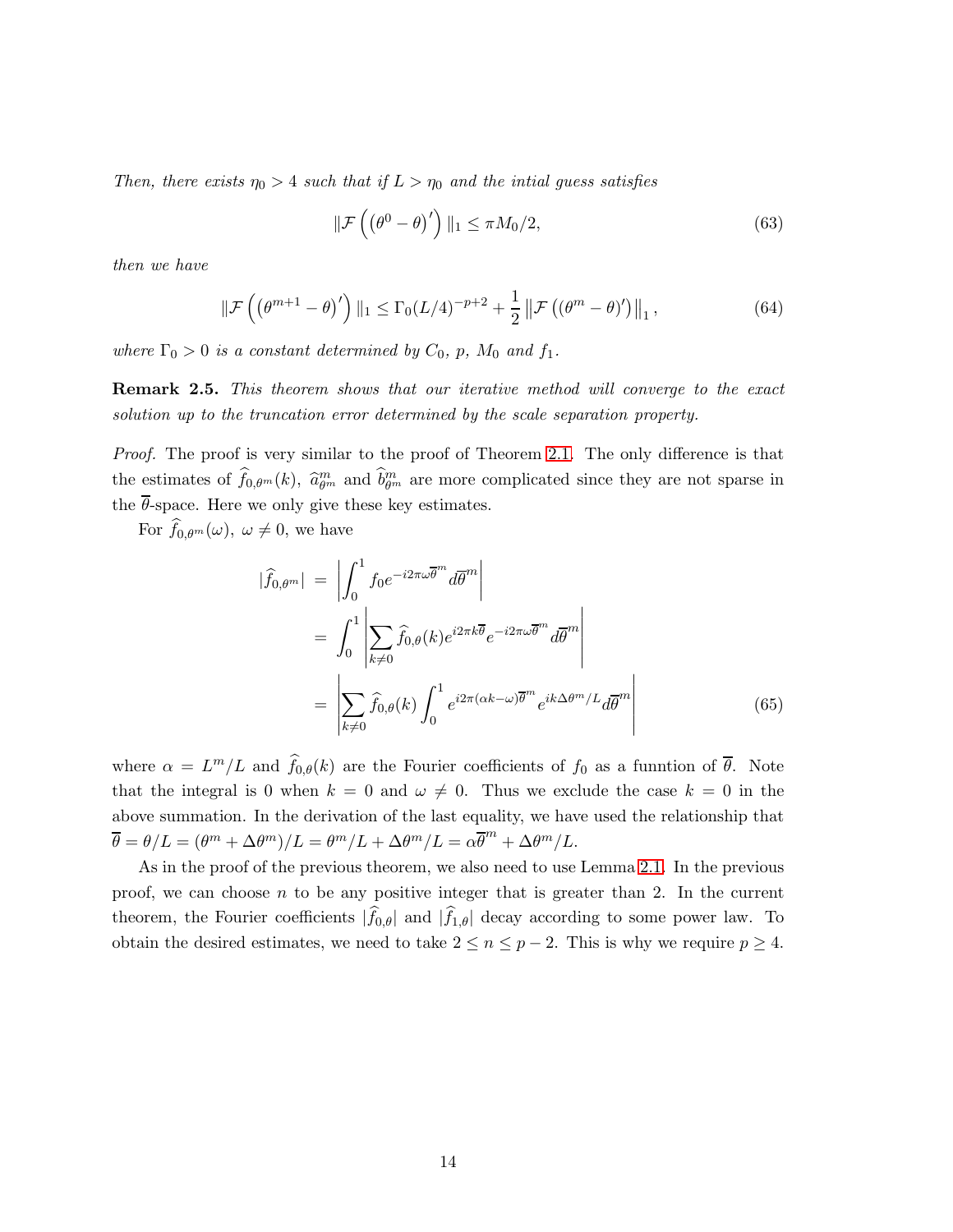Applying Lemma [2.1](#page-6-0) to the last equality of [\(65\)](#page-13-0), we have

<span id="page-14-0"></span>
$$
|\widehat{f}_{0,\theta^m}(\omega)| \leq \sum_{k\neq 0} |\widehat{f}_{0,\theta}(k)| \left| \int_0^1 e^{i2\pi(\alpha k - \omega)\overline{\theta}^m} e^{ik\Delta\theta^m/L} d\overline{\theta}^m \right|
$$
  
\n
$$
\leq \sum_{|k| > \frac{|\omega|}{2\alpha}} |\widehat{f}_{0,\theta}(k)| + \sum_{0 < |k| \leq \frac{|\omega|}{2\alpha}} |\widehat{f}_{0,\theta}(k)| \left| \int_0^1 e^{i2\pi(\alpha k - \omega)\overline{\theta}^m} e^{ik\Delta\theta^m/L} d\overline{\theta}^m \right|
$$
  
\n
$$
\leq C_0 \sum_{|k| > \frac{|\omega|}{2\alpha}} |k|^{-p} + C_0 \sum_{0 < |k| \leq \frac{|\omega|}{2\alpha}} \frac{QM_0^n |k|^{-p}}{|\omega - \alpha k|^n} \sum_{j=1}^n \left| \frac{k}{L} \right|^j \left( \frac{\| \mathcal{F}[(\Delta\theta^m)']\|_1}{2\pi M_0} \right)^j
$$
  
\n
$$
\leq C_0 \int_{|\omega|/(2\alpha)}^{\infty} x^{-p} dx + C_0 Q \left( \frac{|\omega|}{2} \right)^{-n} M_0^n \left( \sum_{0 < |k| \leq \frac{|\omega|}{2\alpha}} |k|^{-p+n} \right) \left( \sum_{j=1}^n (\gamma/L)^j \right)
$$
  
\n
$$
\leq C_0 \left( \frac{|\omega|}{2\alpha} \right)^{-p+1} + C_0 Q \left( \frac{|\omega|}{2} \right)^{-n} M_0^n \gamma/L,
$$
 (66)

where we have used the assumption  $n \leq p-2$ ,  $\gamma \leq 1/4$ , and the fact that  $L \geq 1$  is the number of the periods within the time interval  $[0,1]$ . Here  $C_0$  is a generic constant,  $Q$ , z and  $\gamma$  are defined below:

$$
Q = \frac{P(z, n)}{\left(\min(\overline{\theta}^m)'\right)^n}, \quad z = \frac{\|\mathcal{F}[(\overline{\theta}^m)']\|_1}{\min(\overline{\theta}^m)'}, \quad \gamma = \frac{\|\mathcal{F}[(\Delta\theta^m)']\|_1}{2\pi M_0}.
$$
 (67)

Using an argument similar to that as in the derivation of [\(66\)](#page-14-0), we can get the desired estimates for  $\hat{a}_{\theta^m}^m$  and  $\hat{b}_{\theta^m}^m$  as follows:

<span id="page-14-1"></span>
$$
|\widehat{a}_{\theta^m}^m(\omega)| \le C_0 \left(\frac{|\omega|}{2\alpha}\right)^{-p+1} + Q\left|\widehat{f}_{1,\theta}(0)\right| |\omega|^{-n} M_0^n \gamma + C_0 Q\left(\frac{|\omega|}{2}\right)^{-n} M_0^n \gamma. \tag{68}
$$

<span id="page-14-2"></span>
$$
|\widehat{b}_{\theta^m}^m(\omega)| \le C_0 \left(\frac{|\omega|}{2\alpha}\right)^{-p+1} + Q\left|\widehat{f}_{1,\theta}(0)\right| |\omega|^{-n} M_0^n \gamma + C_0 Q\left(\frac{|\omega|}{2}\right)^{-n} M_0^n \gamma. \tag{69}
$$

The estimates [\(36\)](#page-9-3) and [\(37\)](#page-9-3) remain valid in this case. Thus we obtain upper bounds for  $\Delta a^m$  and  $\Delta b^m$  by substituting [\(68\)](#page-14-1) and [\(69\)](#page-14-2) into [\(36\)](#page-9-3) and [\(37\)](#page-9-3),

$$
|\Delta a^m| \le \Gamma_1 L^{-p+2} + \Gamma_2 Q(\alpha L)^{-n+1} \gamma,\tag{70}
$$

$$
|\Delta b^m| \le \Gamma_1 L^{-p+2} + \Gamma_2 Q(\alpha L)^{-n+1} \gamma,\tag{71}
$$

where  $\Gamma_1$  is a constant depending on  $C_0$ ,  $\Gamma_2$  depends on p and max  $(C_0, |\hat{f}_{1,\theta}(0)|)$ .

Moreover, by following the same argument we did in the proof of Theorem [2.1](#page-6-1) , we can obtain an error estimate for the instantaneous frequency,

$$
\left\|\mathcal{F}\left((\Delta\theta^{m+1})'\right)\right\|_{1} \leq \Gamma_{3}E_{0}(L/4)^{-p+2} + \Gamma_{4}E_{0}Q_{0}(7L/8)^{-n+1}\left\|\mathcal{F}\left((\Delta\theta^{m})'\right)\right\|_{1},\tag{72}
$$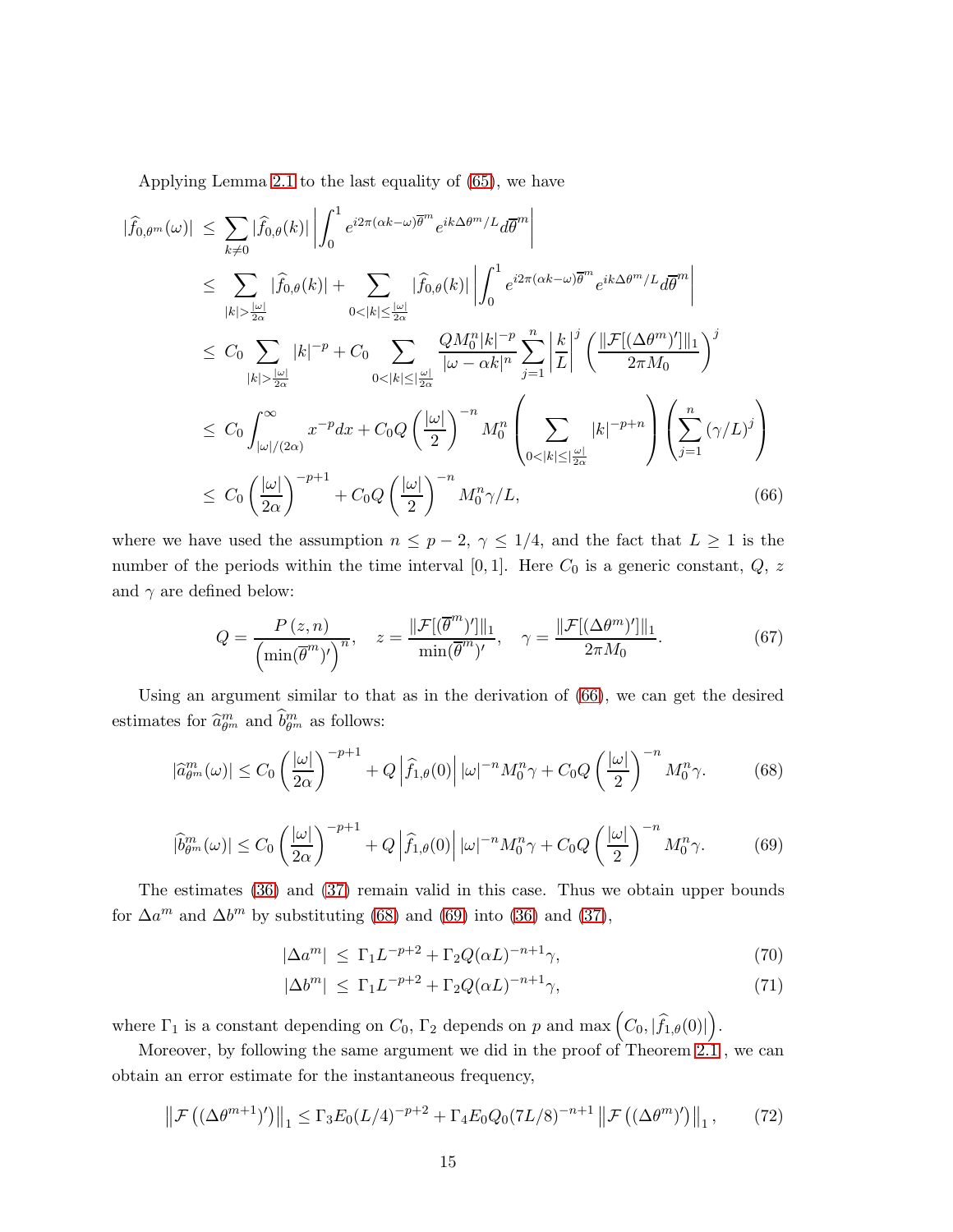as long as  $\gamma \leq 1/4$  and the following conditions are satisfied

<span id="page-15-0"></span>
$$
L \ge 2M_0, \quad \frac{M_0}{L} \le 2\min(\overline{\theta}'), \tag{73}
$$

$$
\Gamma_1(L/4)^{-p+2} + \Gamma_2 Q_0 (7L/8)^{-n+1} \le \sqrt{2} \min f_1,
$$
\n(74)

$$
\Gamma_3 E_0 (L/4)^{-p+2} + \frac{1}{4} \Gamma_4 Q_0 E_0 (7L/8)^{-n+1} \le \frac{\pi M_0}{2},\tag{75}
$$

$$
\Gamma_4 Q_0 E_0 (7L/8)^{-n+1} \le \frac{1}{2},\tag{76}
$$

 $\Box$ 

where  $\Gamma_3, \Gamma_4$  are constants that depend on  $C_0, p, M_0$ , min  $f_1$  and  $\overline{\theta}'$ . Using these four constraints, we can easily derive a constant  $\eta_0 > 4$ , such that all these conditions are satisfied provided that  $L \ge \eta_0$ . On the other hand, since  $L > 4$  and  $n \ge 2$ , [\(76\)](#page-15-0) implies that  $\Gamma_4 Q_0 E_0 \leq 1/2$ . This proves

$$
\left\|\mathcal{F}\left((\Delta\theta^{m+1})'\right)\right\|_{1} \leq \Gamma_{0}E_{0}(L/4)^{-p+2} + \frac{1}{2}\left\|\mathcal{F}\left((\Delta\theta^{m})'\right)\right\|_{1}.
$$
\n(77)

This completes the proof of Theorem [2.2.](#page-12-1)

**Remark 2.6.** The constraint  $n \leq p-2$  in the above proof can be relaxed to  $p \geq 3$  by using a more delicate calculation.

If we further consider a more general case: the instantaneous frequency is also approximately sparse instead of exactly sparse as we assume in Theorem [2.1](#page-6-1) and [2.2.](#page-12-1) In this case, we can prove that the iterative algorithm also converges to an approximate result. However, we cannot apply Lemma [2.1](#page-6-0) here and need the following lemma instead.

**Lemma 2.2.** Suppose  $\phi'(t) > 0$ ,  $t \in [0,1]$ ,  $\phi(0) = 0$ ,  $\phi(1) = 1$ , and

$$
|\widehat{\phi'}(k)|, |\widehat{\psi'}(k)| \le C|k|^{-p}, \ \forall |k| > M_0.
$$

Then for  $n \leq p-1$ , we have

$$
\left| \int_0^1 e^{i \psi} e^{-i 2 \pi \omega \phi} d \phi \right| \leq \frac{P\left( \frac{\|\widehat{\phi}'\|_{1,M_0} + C M_0^{-p+1}}{\min \phi'}, n \right)}{|\omega|^n \left( \min \phi' \right)^n} M_0^n \sum_{j=1}^n (2 \pi M_0)^{-j} \left( \|\widehat{\psi}'\|_{1,M_0} + C M_0^{-p+1} \right)^j
$$

provided that  $e^{i\psi}e^{-i2\pi\omega\phi}$  is a periodic function. Here  $\|\widehat{\psi}'\|_{1,M_0} = \sum_{|k| \le M_0} |\widehat{\psi}'(k)|$  and  $P(x,n)$ is the same  $(n-1)$ th order polynomial as in Lemma [2.1.](#page-6-0)

Proof. The proof is similar to the proof of Lemma [2.1.](#page-6-0) The only difference is that we need the following estimate instead of [\(25\)](#page-7-0),

$$
\max_{t} |\psi^{(n)}(t)| \leq \sum_{k} |(2\pi k)^{n-1} \widehat{\psi}'(k)| \leq (2\pi M_0)^{n-1} \sum_{|k| \leq M_0} |\widehat{\psi}'(k)| + (2\pi)^{n-1} C \sum_{|k| > M_0} |k|^{-p+n-1}
$$
  

$$
\leq (2\pi M_0)^{n-1} \left( \|\widehat{\psi}'\|_{1,M_0} + CM_0^{-p+1} \right).
$$
 (78)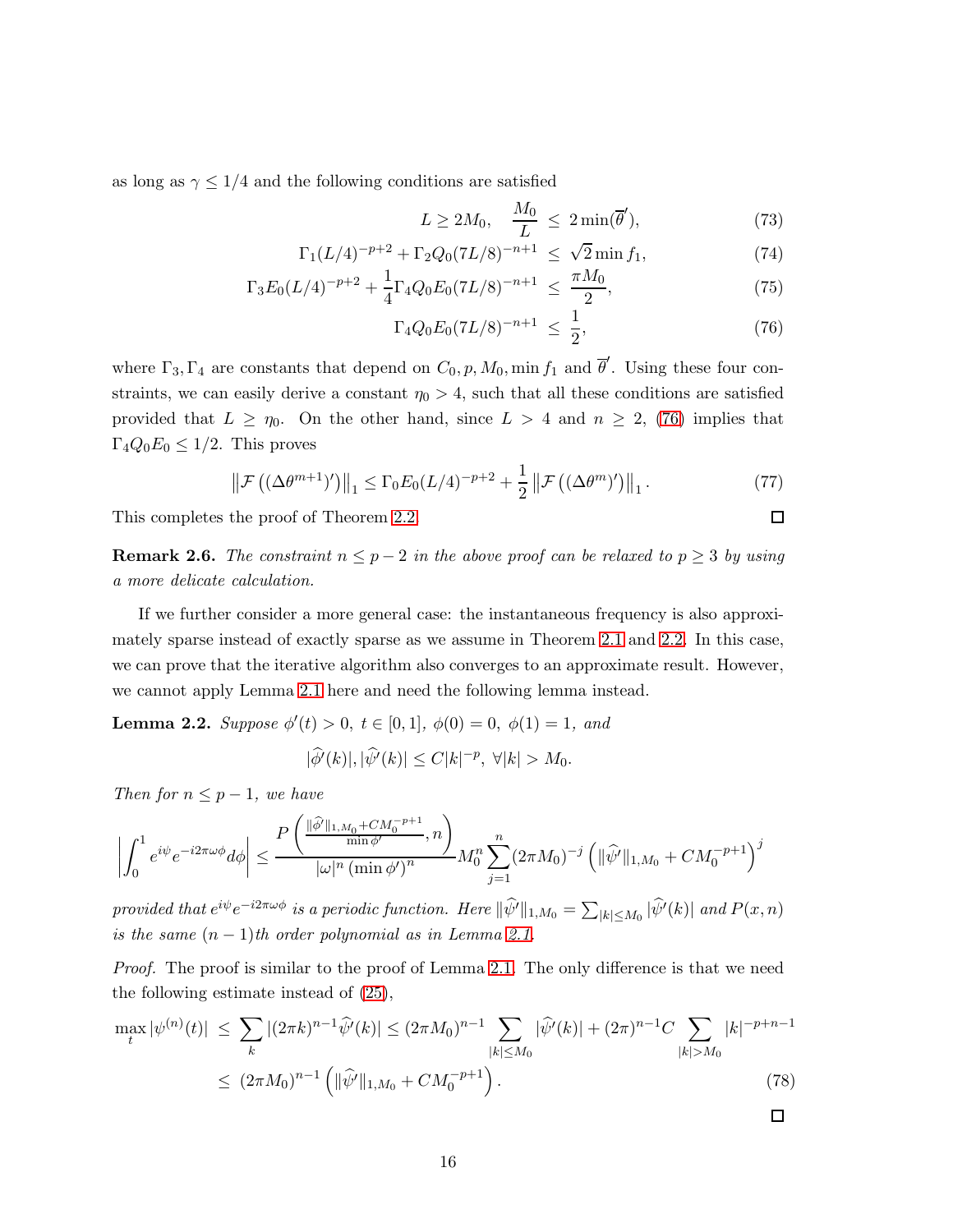Using this lemma and following an argument similar to that as in the previous two theorems, we can prove the following theorem:

<span id="page-16-0"></span>**Theorem 2.3.** Assume that the Fourier coefficients of the instantaneous frequency  $\theta'$ , the local mean  $f_0$  and the envelope  $f_1$  all have fast decay, i.e. there exists  $C_0 > 0$ ,  $p \geq 4$  such that

$$
|\mathcal{F}(\theta')(k)| \le C_0|k|^{-p}, \quad |\mathcal{F}_{\theta}(f_0)(k)| \le C_0|k|^{-p}, \quad |\mathcal{F}_{\theta}(f_1)(k)| \le C_0|k|^{-p}.\tag{79}
$$

If L is large enough and the intial guess satisfies

$$
\|\mathcal{F}\left(\left(\theta^{0}-\theta\right)'\right)\|_{1} \leq \pi M_{0}/2, \tag{80}
$$

then, we have

$$
\|\mathcal{F}\left(\left(\theta^{m+1}-\theta\right)'\right)\|_{1} \leq \Gamma_{0}(L/4)^{-p+2} + \frac{1}{2}C_{0}M_{0}^{-p+1} + \frac{1}{2}\left\|\mathcal{F}\left(\left(\theta^{m}-\theta\right)'\right)\right\|_{1},\tag{81}
$$

where  $\Gamma_0 > 0$  is a constant determined by  $C_0$ ,  $M_0$  and  $f_1$ .

**Remark 2.7.** In the analysis presented in this section, we have assumed that the Fourier transform in the  $\theta^m$ -space,  $\mathcal{F}_{\theta^m}(\cdot)$ , is exact. In real computations, we need to first interpolate the signal from a uniform grid in the physical space to a uniform grid in the  $\theta^m$ -space, then apply the Fast Fourier transform. This interpolation process would introduce some error. However, the interpolation error should be very small since we assume that the signal is well resolved by the sample points.

# <span id="page-16-1"></span>3 Periodic signal with sparse samples

In this section, we will consider a more challenging case, the sample points  $t_j$ ,  $j = 1, \dots, N$ are too few to resolve the signal. In this case, the algorithm presented in the last section does not apply directly. The reason is that the Fourier transform in the  $\theta^m$ -space,  $\mathcal{F}_{\theta^m}(\cdot)$ , cannot be computed accurately by the interpolation-FFT method. One way to obtain the the Fourier transform in the  $\theta^m$ -space is to solve a linear system. Such method is very expensive. Moreover, the resulting linear system is under-determined since we do not have sufficient number of sample points.

Thanks to the recent development of compressive sensing, we know that if the Fourier coefficients are sparse, then  $l^1$  minimization would give an approximate solution from very few sample points. Hence, we can use a  $l<sup>1</sup>$  minimization problem to generate the Fourier coefficients in the  $\theta^m$ -space in each step:

$$
\bullet \ \theta^0 = \theta_0, \ m = 0.
$$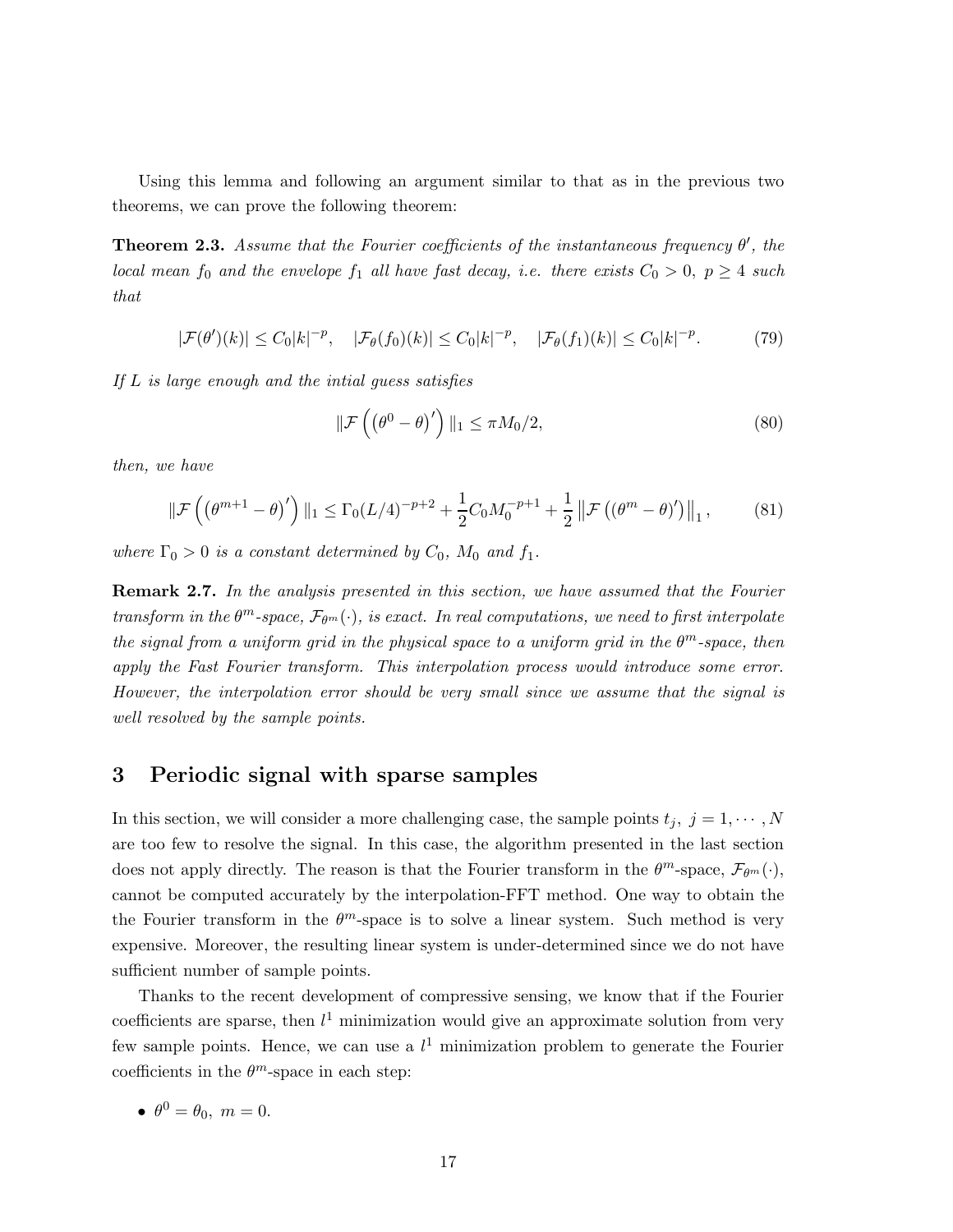• Step 1: Solve the  $l_1$  minimization problem to get the Fourier transform of the signal  $r^m$  in the  $\theta^m$ -coordinate:

<span id="page-17-0"></span>
$$
\widehat{f}_{\theta^m} = \arg\min_{x \in \mathbb{R}^{N_b}} \|x\|_1, \quad \text{subject to} \quad A_{\theta^m} \cdot x = f \tag{82}
$$

where  $A_{\theta^m} \in \mathbb{R}^{N_s \times N_b}$ ,  $N_s \le N_b$ ,  $N_s$  is the number of samples and  $N_b$  is the number of Fourier modes.  $A_{\theta^m}(j,k) = e^{i2\pi k \overline{\theta}^m(t_j)}, \quad j = 1, \cdots, N_s, k = -N_b/2 + 1, \cdots, N_b/2$ and  $\overline{\theta}^m = \frac{\theta^m - \theta^m(0)}{\theta^m(T) - \theta^m(0)}$ .

• Step 2: Apply a cutoff function to the Fourier Transform of  $r_{\theta_k^n}^{k-1}$  to compute  $a^{m+1}$ and  $b^{m+1}$ :

$$
a^{m+1} = \mathcal{F}_{\theta^m}^{-1} \left[ \left( \hat{f}_{\theta^m} \left( \omega + L_{\theta^m} \right) + \hat{f}_{\theta^m} \left( \omega - L_{\theta^m} \right) \right) \cdot \chi \left( \omega / L_{\theta^m} \right) \right],\tag{83}
$$

$$
b^{m+1} = \mathcal{F}_{\theta^m}^{-1} \left[ -i \cdot \left( \widehat{f}_{\theta^m} \left( \omega + L_{\theta^m} \right) - \widehat{f}_{\theta^m} \left( \omega - L_{\theta^m} \right) \right) \cdot \chi \left( \omega / L_{\theta^m} \right) \right], \qquad (84)
$$

where  $\mathcal{F}_{\theta^m}^{-1}$  is the inverse Fourier transform defined in the  $\theta^m$ -coordinate:

$$
\mathcal{F}_{\theta^m}^{-1}\left(\widehat{f}_{\theta^m}\right)(t_j) = \sum_{\omega=-N_b/2+1}^{N_b/2} \widehat{f}_{\theta^m}(\omega) e^{i2\pi\omega\overline{\theta}^m(t_j)}, \quad j = 1, \cdots, N_s,
$$
\n(85)

and  $\chi$  is the cutoff function,

$$
\chi(\omega) = \begin{cases} 1, & -1/2 < \omega < 1/2, \\ 0, & \text{otherwise.} \end{cases}
$$
 (86)

• Step 3: Update  $\theta^m$  in the *t*-coordinate:

$$
\Delta\theta' = P_{V_{M_0}}\left(\frac{d}{dt}\left(\arctan\left(\frac{b^{m+1}}{a^{m+1}}\right)\right)\right), \ \Delta\theta(t) = \int_0^t \Delta\theta'(s)ds, \quad \theta^{m+1} = \theta^m + \beta\Delta\theta,
$$

where  $\beta \in [0, 1]$  is chosen to make sure that  $\theta^{m+1}$  is monotonically increasing:

$$
\beta = \max \left\{ \alpha \in [0, 1] : \frac{d}{dt} (\theta^m + \alpha \Delta \theta) \ge 0 \right\},\tag{87}
$$

and  $P_{V_{M_0}}$  is the projection operator to the space  $V_{M_0} =$  span  $\left\{e^{i2k\pi t/T}, k = -M_0, \cdots, 0, \cdots, M_0\right\}$ and  $M_0$  is chosen a priori.

• Step 4: If  $\|\theta_k^{n+1} - \theta_k^n\|_2 < \epsilon_0$ , stop. Otherwise, set  $n = n+1$  and go to Step 1.

Suppose the sample points  $t_j$ ,  $j = 1, \dots, N_s$  are selected at random from a set of uniform grid  $l/N_f$ ,  $l = 0, \dots, N_f - 1$ , then the optimization problem [\(82\)](#page-17-0) in Step 1 can be rewritten in the following form:

<span id="page-17-1"></span>
$$
\min \|x\|_1, \quad \text{subject to} \quad \Phi_{\theta^m} \cdot x = \hat{f}, \tag{88}
$$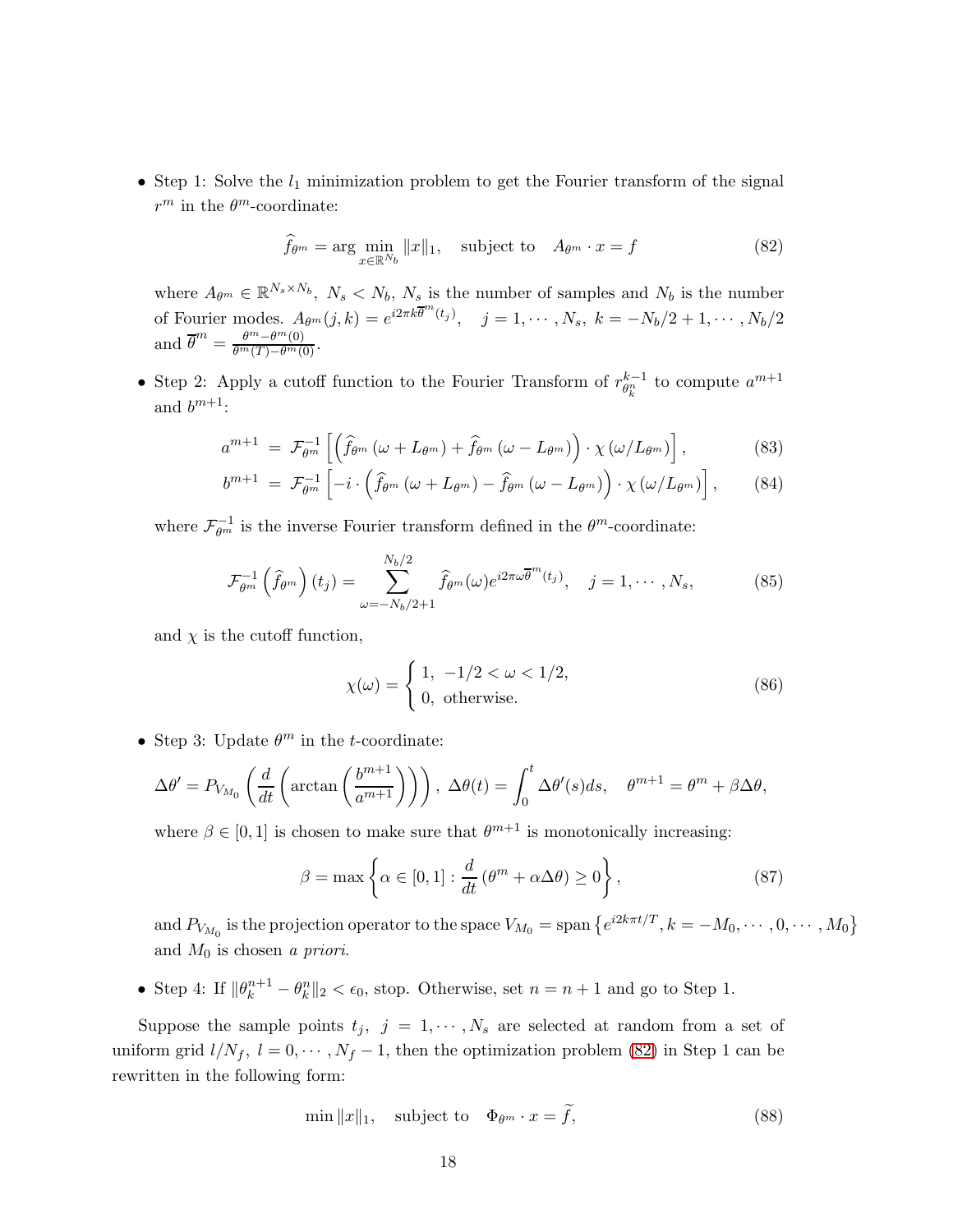where  $f =$  $\sqrt{\left(\overline{\theta}^m\right)'}$  $\frac{N_f}{N_f}$  f and  $\Phi_{\theta^m}$  is obtained by selecting  $N_s$  rows from an  $N_f$  by  $N_b$  matrix  $U_{\theta^m}$  which is defined as  $U_{\theta^m}(j,k) = \sqrt{\frac{\left(\overline{\theta}^m\right)'}{N_f}}$  $\frac{\bar{g}^{m}\gamma}{N_{f}}\cdot e^{i2\pi k{\overline{\theta}}^{m}(t_{j})},\>\>j\>=\>1,\cdots,N_{f},\>\>k\>=\>-N_{b}/2\>+$  $1, \dots, N_b/2$ . As we will show later, the columns of  $U_{\theta^m}$  are approximately orthogonal to each other. This property will play an important role in our convergence and stability analysis.

We remark that our problem is more challenging than the compressive sensing problem in the sense that we need not only to find the sparsest representation but also a basis parametrized by a phase function  $\theta$  over which the signal has the sparsest representation. To overcome this difficulty, we propose an iterative algorithm to solve this nonlinear optimization problem.

#### 3.1 Exact recovery

<span id="page-18-0"></span>**Theorem 3.1.** Under the same assumption as in Theorem [2.1,](#page-6-1) there exist  $\eta_0 > 0$ ,  $\eta_1 > 0$ , such that

$$
\|\mathcal{F}\left(\left(\theta^{m+1}-\theta\right)'\right)\|_{1} \leq \frac{1}{2} \|\mathcal{F}\left(\left(\theta^{m}-\theta\right)'\right)\|_{1},\tag{89}
$$

provided that  $L \ge \eta_0$  and  $S \ge \eta_1$ , where S be the largest number such that  $\delta_{3S}(\Phi_{\theta^m})$  +  $3\delta_{4S}(\Phi_{\theta^m})$  < 2. Here  $\delta_S(A)$  is the S-restricted isometry constant of matrix A given in [\[3\]](#page-36-11), which is the smallest number such that

$$
(1 - \delta_S) ||c||_{l^2}^2 \le ||A_T c||_{l^2}^2 \le (1 + \delta_S) ||c||_{l^2}^2,
$$

for all subsets T with  $|T| \leq S$  and coefficients sequences  $(c_j)_{j \in T}$ .

To prove this theorem, we need to use the following theorem of Candes, Romberg, and Tao [\[7\]](#page-36-12).

**Theorem 3.2.** Let S be such that  $\delta_{3S}(A) + 3\delta_{4S}(A) < 2$ , where  $A \in \mathbb{R}^{n \times m}$ ,  $n < m$ . Suppose that  $x_0$  is an arbitrary vector in  $\mathbb{R}^m$  and let  $x_{0,S}$  be the truncated vector corresponding to the S largest values of  $x_0$ . Then the solution  $x^*$  to the  $l_1$  minimization problem

$$
\min \|x\|_1, \qquad subject \quad Ax = f \tag{90}
$$

satisfies

$$
||x^* - x_0||_1 \le C_{2,S} \cdot ||x_0 - x_{0,S}||_1. \tag{91}
$$

Now we present the proof of Theorem [3.1.](#page-18-0)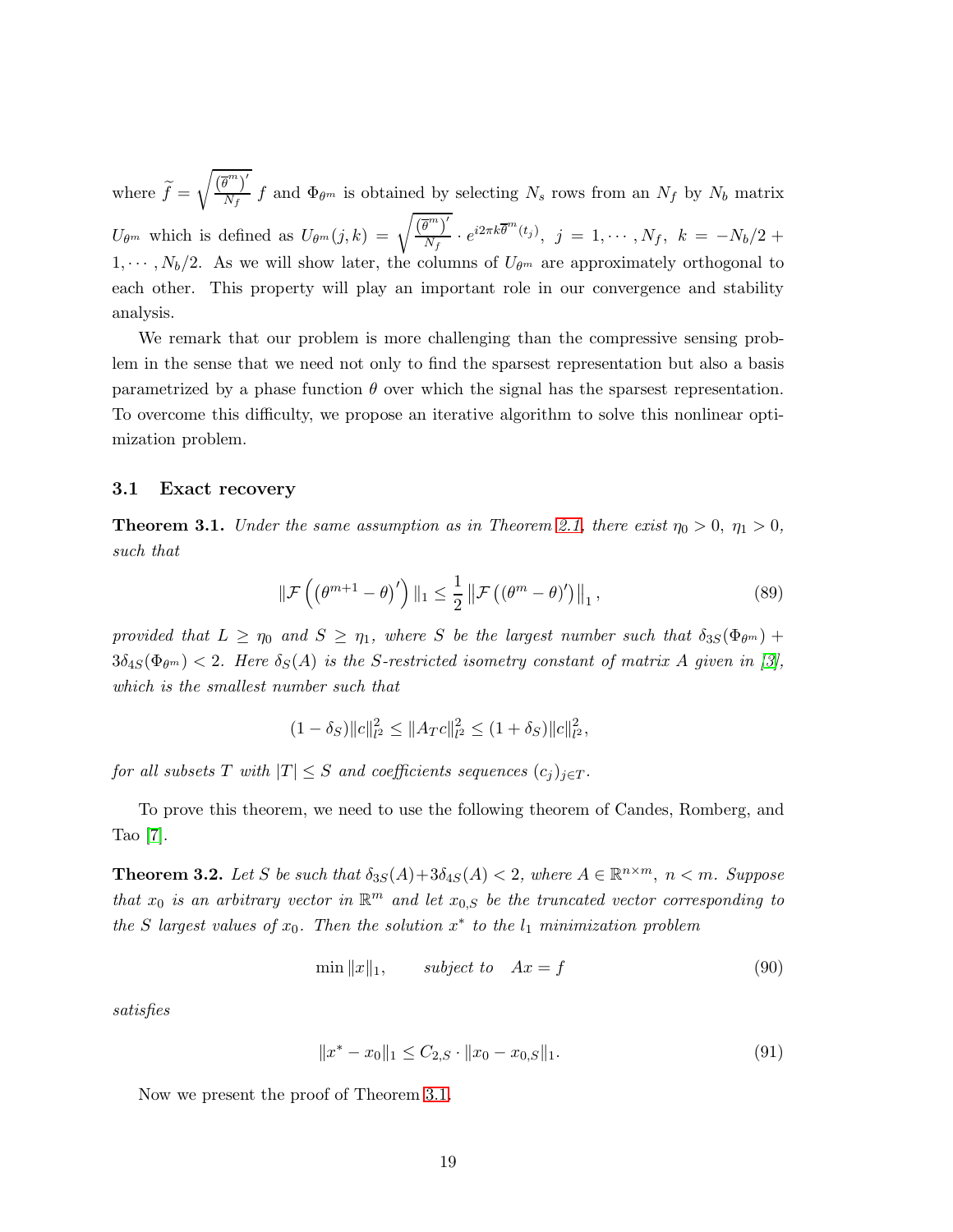Proof. of Theorem [3.1](#page-18-0). Using [\(137\)](#page-31-2) and [\(138\)](#page-31-2) in Appendix B, we have

<span id="page-19-1"></span>
$$
|\Delta a^m| \le 2 \sum_{\frac{L^m}{2} < k < \frac{3}{2} L^m} \left| \hat{f}_{0,\theta^m}(k) \right| + \sum_{\frac{3}{2} L^m < k < \frac{5}{2} L^m} \left( |\hat{a}_{\theta^m}^m(k)| + |\hat{b}_{\theta^m}^m(k)| \right) + \sum_{|k| > \frac{L^m}{2}} |\hat{a}_{\theta^m}^m(k)| + 2 \sum_{\frac{L^m}{2} < k < \frac{3}{2} L^m} \left| \hat{f}_{\theta^m}(k) - \hat{f}_{\theta^m}(k) \right| \le \Gamma_0 Q(\alpha L)^{-n+1} \gamma + C_{2,S} \cdot ||\hat{f}_{\theta^m} - \hat{f}_{\theta^m,S}||_1,
$$
 (92)

where  $\Gamma_0$  is a constant depending on  $M_0, M_1, n$  and  $f_{\theta^m,S}$  is the truncated vector corresponding to the S largest values of  $f_{\theta^m}$ .

Without loss of generality, we assume that  $L^m > S/3$ , and define  $\overline{f}_{\theta^m,S}$  to be

$$
\widehat{\overline{f}}_{\theta^m,S}(k) = \begin{cases} \widehat{f}_{\theta^m}(k), & k \in [-L^m - S/6, -L^m + S/6] \cup [-S/6, S/6] \cup [L^m - S/6, L^m + S/6], \\ 0, & \text{otherwise.} \end{cases}
$$

Then by the definition of  $f_{\theta^m,S}$  and  $f_{\theta^m,S}$ , we have

<span id="page-19-0"></span>
$$
\|\hat{f}_{\theta^{m}} - \hat{f}_{\theta^{m},S}\|_{1} \leq \|\hat{f}_{\theta^{m}} - \hat{\overline{f}}_{\theta^{m},S}\|_{1}
$$
  
\n
$$
= \sum_{S/6 < |k| < L^{m} - S/6} |\hat{f}_{\theta^{m}}(k)| + \sum_{|k| > L^{m} + S/6} |\hat{f}_{\theta^{m}}(k)|
$$
  
\n
$$
\leq \sum_{|k| > S/6} |\hat{f}_{0,\theta^{m}}(k)| + \sum_{|k| > S/6} |\hat{a}_{\theta^{m}}(k)| + \sum_{|k| > S/6} |\hat{b}_{\theta^{m}}(k)|
$$
  
\n
$$
\leq \Gamma_{1}QS^{-n+1}\gamma.
$$
 (93)

Substituting [\(93\)](#page-19-0) into [\(92\)](#page-19-1), we get

$$
|\Delta a^m| \le \left(\Gamma_0(\alpha L)^{-n+1} + C_{2,S}\Gamma_1 S^{-n+1}\right) Q \gamma.
$$
\n(94)

Similarly, we obtain

$$
|\Delta b^m| \le \left(\Gamma_0(\alpha L)^{-n+1} + C_{2,S}\Gamma_1 S^{-n+1}\right) Q \gamma.
$$
\n(95)

Using these two key estimates and follow the same argument as that in the proof of Theorem [2.1,](#page-6-1) we can complete the proof of Theorem [3.1.](#page-18-0)  $\Box$ 

**Remark 3.1.** The above result on the exact recovery of signals with sparse samples can be generalized to the case that we consider in Theorem [2.2](#page-12-1) by combining the argument of the above theorem with the idea presented in the proof of Theorem [2.2.](#page-12-1) In this case, we can recover the signal with an error which is determined by L, S and the decay rates of  $f_{0,\theta}$ ,  $f_{1,\theta}$  $and \theta'$ .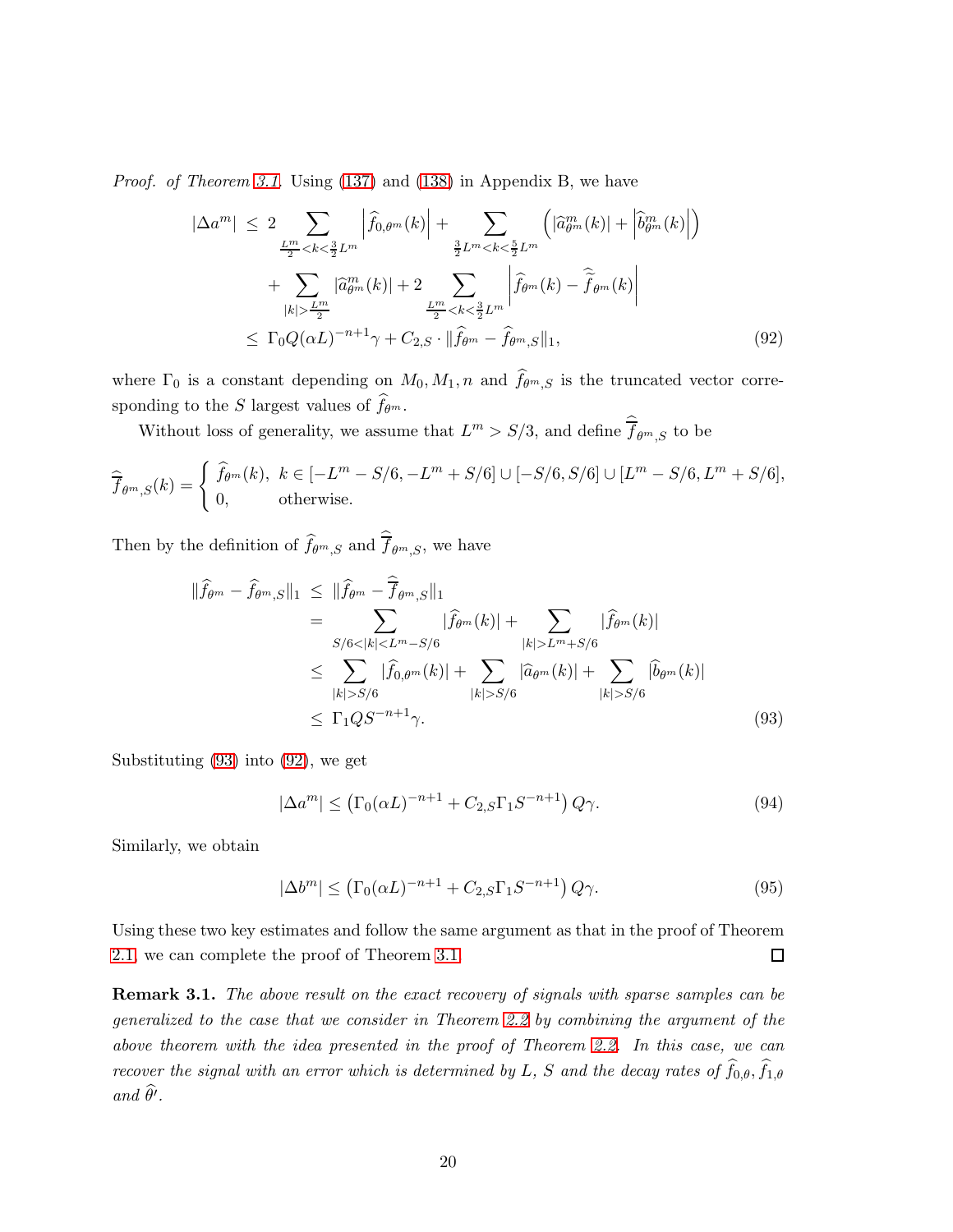In Theorem [3.1,](#page-18-0) we assume that in each step, the condition  $\delta_{3S}(\Phi_{\theta^m}) + 3\delta_{4S}(\Phi_{\theta^m}) < 2$ is satisfied. Using the definition of  $\delta_S$ , it is easy to see that  $\delta_{3S} \leq \delta_{4S}$ . Thus, a sufficient condition to satisfy  $\delta_{3S}(\Phi_{\theta^m}) + 3\delta_{4S}(\Phi_{\theta^m}) < 2$  is to require  $\delta_{4S}(\Phi_{\theta^m}) < 1/2$ .

In compressive sensing, there is a well-known result by Candes and Tao in [\[4\]](#page-36-13). This result states that if the matrix  $\Phi \in \mathbb{R}^{M \times N}$  is obtained by selecting M rows at random from an  $N \times N$  Fourier matrix U where  $U_{j,k} = \frac{1}{\sqrt{j}}$  $\frac{1}{N}e^{i2\pi jk/N}$ ,  $j, k = 1, \cdots N$ , then the condition  $\delta_S(\Phi) < 1/2$  is satisfied with an overwhelming probability provided that

$$
S \le C \frac{M}{(\log N)^6},\tag{96}
$$

where  $C$  is a constant.

In our formulation (see [\(88\)](#page-17-1)), the matrix  $\Phi_{\theta^m}$  also consists of  $N_s$  rows of a  $N_f$ -by- $N_b$ matrix  $U_{\theta^m}$ . The main difference is that the matrix  $U_{\theta^m}$  is not a standard Fourier matrix. Instead it is a Fourier matrix in the  $\theta^m$ -space which makes it non-orthonormal. As a result, we cannot apply the result of Candes and Tao in [\[4\]](#page-36-13) directly. Fortunately, we have the following result by slightly modifying the arguments used in [\[4\]](#page-36-13) which can be applied to matrix  $U_{\theta^m}$ .

**Theorem 3.3.** If  $\nu_0 = \max_{k,j} |U^*_{\theta}U_{\theta} - I_{k,j}| \leq \frac{1}{16N_b}$ , where  $U^*_{\theta}$  is the conjugate transpose of  $U_{\theta}$ , the condition  $\delta_{S}(\Phi_{\theta}) < 1/2$  holds with probability  $1 - \delta$  provided that

$$
N_s \ge C \cdot \max(\overline{\theta})' \left( S \log^2 N_b - \log \delta \right) \log^4 N_b, \tag{97}
$$

where  $N_s$  is the number of the samples,  $N_b$  is the number of elements in the basis.

This theorem shows that if the columns of  $U_{\theta^m}$  are approximately orthogonal to each other, it has a property similar to the standard Fourier matrix. Consequently, we need only to estimate the mutual coherence of the columns of the matrix  $U_{\theta^m}$  for  $\theta^m \in V_{M_0}$ .

<span id="page-20-1"></span>**Lemma 3.1.** Let  $\phi'(t) \in V_{M_0}$ ,  $t \in [0,1]$  and  $\phi(0) = 0$ ,  $\phi(1) = 1$ ,  $\phi' > 0$ ,  $t_j = j/L$ ,  $j =$  $0, \cdot, L-1$  is a uniform grid over [0,1], then for any  $n \in \mathbb{N}$ , there exists  $C(n) > 0$ , such that

$$
\frac{1}{L}\sum_{j=0}^{L-1}\phi'(t_j)e^{i2\pi k\phi(t_j)} \le C(n)\max\left\{\left(\frac{k\|\widehat{\phi}'\|_1}{L}\right)^n, \left(\frac{2M_0}{L}\right)^n\right\}.
$$
\n(98)

The proof of this lemma is deferred to Appendix C.

Using this lemma, we can show that the condition  $\nu_0 = \max_{k,j} |U^*_{\theta^m} U_{\theta^m} - I_{k,j}| \leq \frac{1}{16N_b}$ is satisfied as long as  $N_f \ge C ||\mathcal{F}((\overline{\theta}^m)')||_1 N_b$  where C is a constant determined by  $N_b$ . This leads to the following theorem.

<span id="page-20-0"></span>**Theorem 3.4.** Suppose the sample points  $t_j$ ,  $j = 1, \dots, N_s$  are selected at random from a set of uniform grid  $l/N_f$ ,  $l = 0, \cdots, N_f - 1$ . If

$$
N_f \ge C \|\mathcal{F}((\overline{\theta}^m)')\|_1 N_b
$$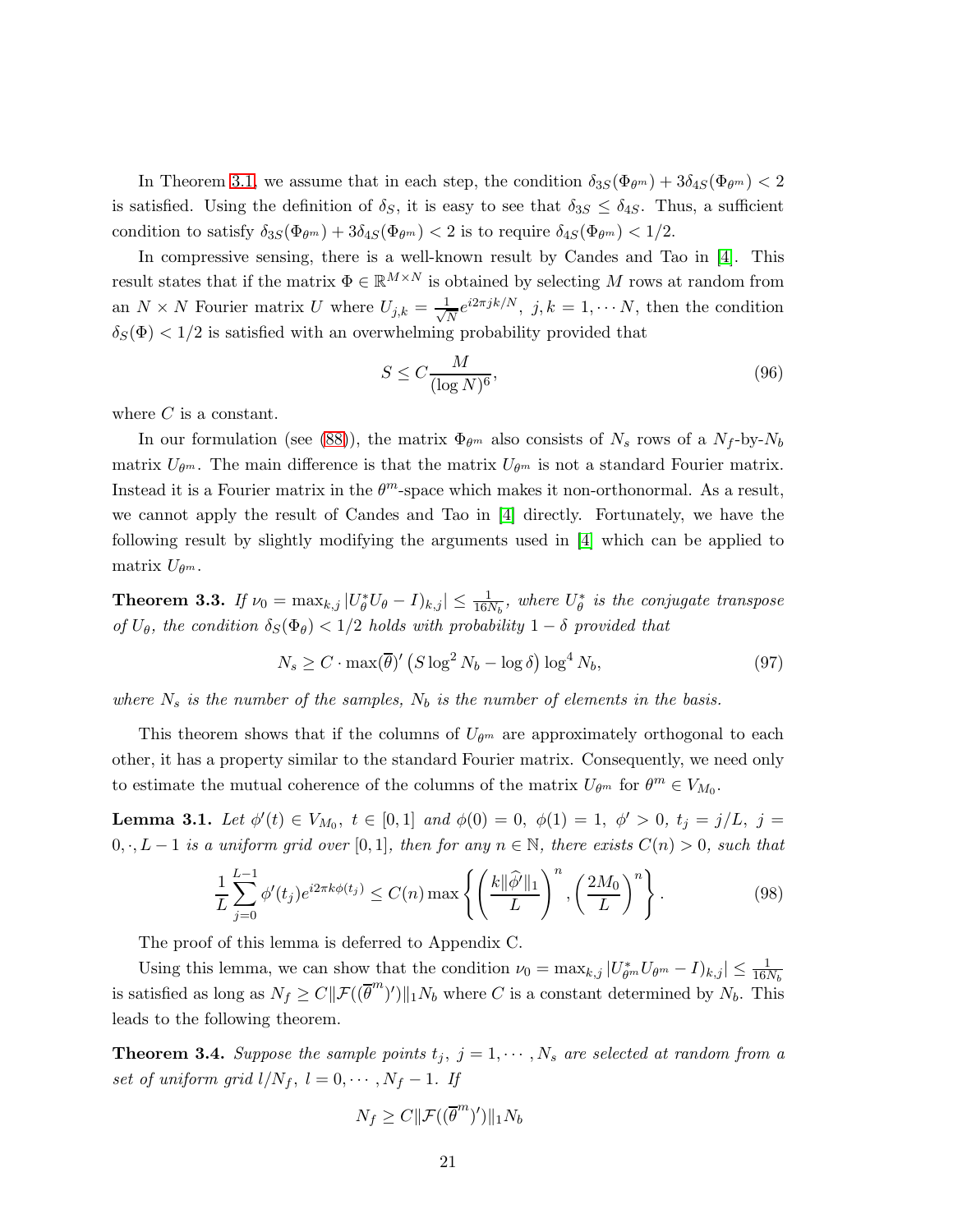in  $(m+1)$ st step, we have  $\delta_S(\Phi_{\theta^m}) < 1/2$  holds with probability  $1-\delta$  provided that

$$
N_s \ge C \cdot \max[(\overline{\theta}^m)'] \left( S \log^2 N_b - \log \delta \right) \log^4 N_b, \tag{99}
$$

where  $N_s$  is the number of the samples,  $N_b$  is the number of elements in the basis.

The above result shows that if the sample points are selected at random, in each step, with probability  $1 - \delta$ , we can get the right answer. This does not mean that the whole iteration converges to the right solution with an overwhelming probability. If the iteration is run up to the *n*th step, the probability that all these *n* steps are successful is  $1 - n\delta$ . If n is large, the probability could be small even if  $\delta$  is very small.

### 3.2 Uniform estimate of  $\delta_S(\Phi_{\theta^m})$  during the iteration

In order to make sure that the iterative algorithm would converge with a high probability, we have to obtain an uniform estimate of  $\delta_S(\Phi_{\theta^m})$  during the iteration. More precisely, we need to prove that with an overwhelming probability,

$$
\sup_{\theta \in W_{M_0}} \delta_S(\Phi_\theta) \le 1/2,\tag{100}
$$

where  $W_{M_0} = \{ \phi \in C^{\infty}[0,1] : \phi(0) = 0, \phi(1) = 1, \phi' \in V_{M_0}, \phi'(t) > 0, \forall t \in [0,1] \}.$ 

The analysis below shows that this is true even if the number of sample points is in the same order as that required by Theorem [3.4.](#page-20-0) There are two key observations in this analysis. The first one is that the difference between  $\delta_S(\Phi_{\overline{\theta}})$  and  $\delta_S(\Phi_{\overline{\phi}})$  would be small if  $\overline{\theta}, \overline{\phi} \in W_{M_0}$  and  $\|\overline{\theta} - \overline{\phi}\|_{\infty}$  is small. Actually, we can make  $|\delta_S(\Phi_{\overline{\theta}}) - \delta_S(\Phi_{\overline{\phi}})| \leq \frac{1}{4}$  as long as  $\|\overline{\theta}' - \overline{\phi}'\|_{\infty} \le r = O(N_b^{-5/2} M_0^{-1})$ . The second observation is that  $W_{M_0}$  is bounded and finite dimensional which implies compactness. Then for any  $r > 0$ , there exist a finite subset  $A_r \subset W_{M_0}$ , such that for any  $\overline{\theta} \in W_{M_0}$ , there exists  $\overline{\phi}_j \in A_r$ , such that  $\|\overline{\theta}' - \overline{\phi}'_j\|_{\infty} \leq r$ .

Based on these two observations, we can show that

$$
\sup_{\theta \in W_{M_0}} \delta_S(\Phi_\theta) \le \sup_{\phi \in A_r} \delta_S(\Phi_\phi) + 1/4. \tag{101}
$$

Then by the union bound, we have

$$
P\left(\sup_{\theta \in W_{M_0}} \delta_S(\Phi_{\theta}) > 1/2\right) \le P\left(\sup_{\phi \in A_r} \delta_S(\Phi_{\phi}) > 1/4\right) \le |A_r| \sup_{\phi \in A_r} P\left(\delta_S(\Phi_{\phi}) > 1/4\right). \tag{102}
$$

It is sufficient to prove that

$$
P\left(\delta_{S}(\Phi_{\phi}) > 1/4\right) \le \delta/|A_{r}|, \quad \forall \phi \in A_{r} \subset W_{M_{0}},\tag{103}
$$

which is true as long as

<span id="page-21-0"></span>
$$
N_s \ge C \cdot \max_{\theta \in A_r} \|\theta'\|_{\infty} \left( S \log^2 N_b + \log |A_r| - \log \delta \right) \log^4 N_b. \tag{104}
$$

Now, we need only to choose a proper r and estimate the corresponding  $|A_r|$ .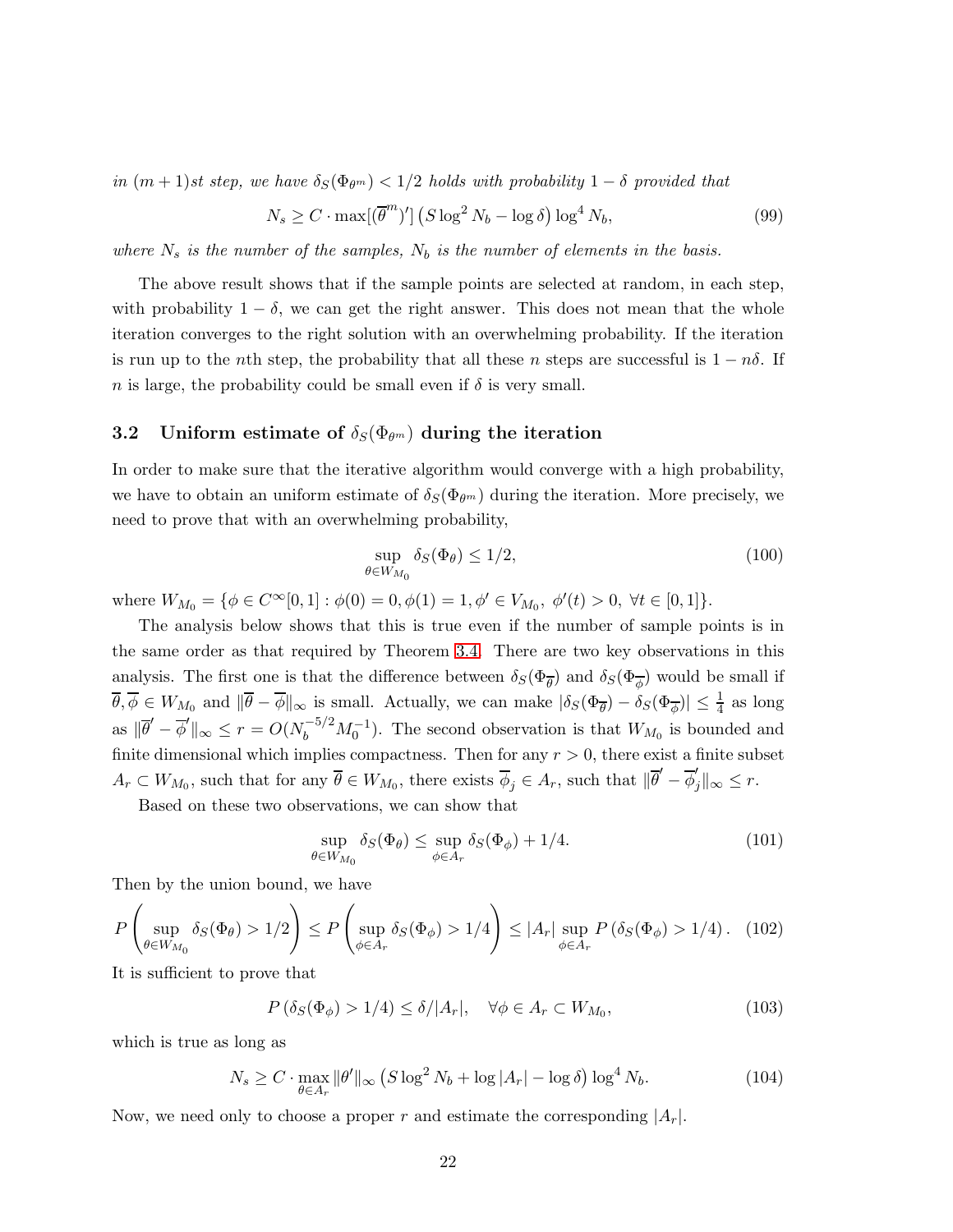<span id="page-22-1"></span>**Lemma 3.2.** Let  $W = \{ \phi \in C^{\infty}[0,1] : \phi(0) = 0, \phi(1) = 1, \phi' \in V_{M_0}, \phi'(t) > 0, \forall t \in [0,1] \}.$ For any  $r > 0$ , one can find a finite subset  $A_r$  of W with cardinality

$$
|A_r| \le \left(\frac{16\pi M_0^2}{r} + 1\right)^{2M_0},\tag{105}
$$

such that for all  $\psi \in W$ , there exists  $\phi \in A_r$  such that  $\|\psi' - \phi'\|_{\infty} \leq r$  and  $\|\psi - \phi\|_{\infty} \leq r$ . *Proof.* Let  $W = \{\phi' : \phi \in W\}$ . Then for all  $\psi \in W$ , we have the following Fourier representation

<span id="page-22-0"></span>
$$
\overline{\psi}(t) = 1 + \sum_{j=1}^{M_0} (c_j \cos(2\pi j t) + d_j \sin(2\pi j t)) > 0, \quad \forall t \in [0, 1].
$$
\n(106)

Since  $\int_0^t \psi(s)ds \in W$  according to the definition of  $\overline{W}$ , then  $\int_0^1 \psi(s)ds = 1$ , so the constant in the above Fourier representation is 1.

By multiplying  $1+\cos(2\pi j t)$  to both sides of [\(106\)](#page-22-0) and integrating over [0, 1] with respect to  $t$ , we get

$$
1 + c_j/2 \geq 0,
$$

which implies that  $c_j \geq -2$ , where we have used the fact that  $1 + \cos(2\pi j t) \geq 0$ .

On the other hand, multiplying  $-1+\cos(2\pi j t)$  to both sides of [\(106\)](#page-22-0) and taking integral over [0, 1] with respect to t, we have  $c_j \leq 2$ . Combining these two results, we have

$$
|c_j| \le 2. \tag{107}
$$

Similarly, by multiplying  $\sin(2\pi i t) \pm 1$  to both sides of [\(106\)](#page-22-0) and taking integral over  $[0, 1]$  with respect to t, we obtain

$$
|d_j| \le 2. \tag{108}
$$

Now, we have proven that for any function in  $\overline{W}$ , its Fourier coefficients are bounded by 2.

Let  $h = r/(2M_0)$ ,  $L_r = \lfloor 4/h \rfloor$ ,  $Z_r = \{-2, -2+h, -2+2h, \cdots, -2+(L_r-1)h\}.$ 

For any  $\overline{\psi} \in \overline{W}$ , we know that its Fourier coefficients  $c_j, d_j \in [-2, 2], j = 1, \cdots, M_0$ , then one can find  $a_j, b_j \in Z_r$  correspondingly such that

$$
|a_j - c_j| \le h/2 = r/(4M_0), \quad j = 1, \dots, M_0,
$$
  
 $|b_j - d_j| \le h/2 = r/(4M_0), \quad j = 1, \dots, M_0,$ 

which implies that there exists  $y \in \overline{Y}_r$  such that

$$
\|\psi - y\|_{\infty} \le \sum_{j=1}^{M_0} (|a_j - c_j| + |b_j - d_j|) \le 2\pi M_0^2 h = r/2
$$
\n(109)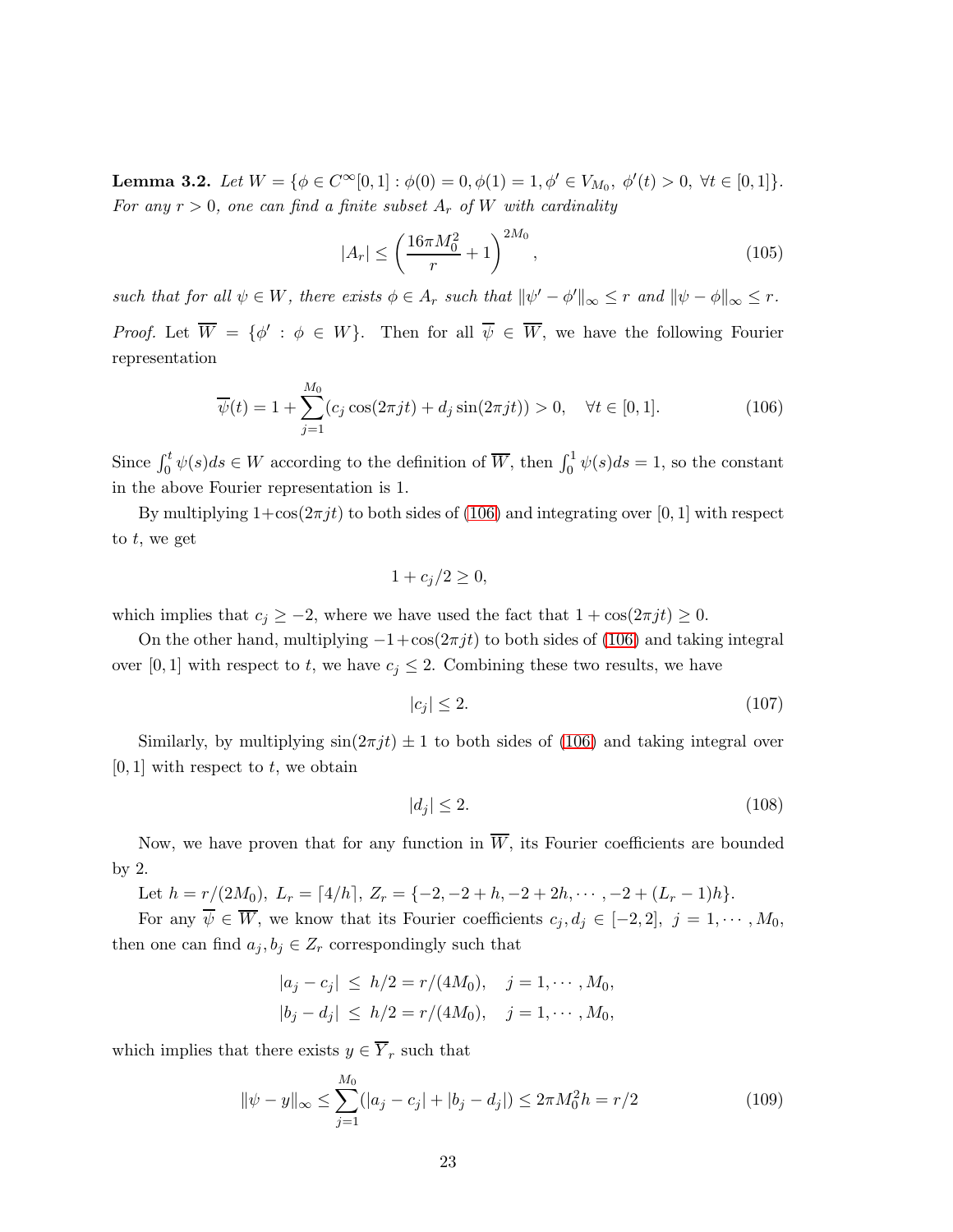where  $\overline{Y}_r$  is defined as follows

$$
\overline{Y}_r = \{ y = \sum_{j=1}^{M_0} (a_j \cos(2\pi j t) + b_j \sin(2\pi j t)) : a_j, b_j \in Z_r, B_{r/2}(y) \cap \overline{W} \neq \emptyset \},\
$$

and  $B_{r/2}(y) = \{z \in V_{M_0} : ||z - y||_{\infty} \le r/2\}.$ 

By the definition of  $\overline{Y}_r$ , one can get

$$
|\overline{Y}_r| \le |Z_r|^{2M_0} = L_r^{2M_0} \le \left(\frac{8M_0}{r} + 1\right)^{2M_0}.\tag{110}
$$

Suppose  $Y_r = \{y_1, y_2, \dots, y_{|\overline{Y}_r|}\}\$ , by the definition of  $Y_r$ , for each  $y_j$ , there exists  $\phi_j \in W$ such that  $\phi_j \in B_{r/2}(y)$ . We can get a finite subset  $A_r$  of W by collecting all these  $\phi_j$  together and obviously  $|\overline{A}_r| = |\overline{Y}_r|$ .

Finally, let

$$
A_r = \left\{ \int_0^t \overline{\phi}(s) ds : \overline{\phi} \in \overline{A}_r \right\}.
$$
 (111)

Then, for any  $\psi \in W$ , there exists  $\phi_j \in A_r$  and  $y_j \in \overline{Y}_r$ , such that

$$
\|\psi' - \phi'_j\|_{\infty} \le \|\psi' - y_j\|_{\infty} + \|y_j - \phi'_j\|_{\infty} \le r/2 + r/2 = r.
$$
 (112)

Moreover, we have

$$
\|\psi - \phi_j\|_{\infty} \le \int_0^1 |\psi'(s) - \phi_j'(s)| ds \le r,
$$
\n(113)

where we have used the fact that  $\psi(0) = \phi_j(0) = 0$  to eliminate the integral constant.  $\Box$ 

**Remark 3.2.** By multiplying  $c_j \cos(2\pi j t) + d_j \sin(2\pi j t) \pm \sqrt{c_j^2 + d_j^2}$  to both sides of [\(106\)](#page-22-0) and taking integral over  $[0, 1]$  with respect to t, we have

<span id="page-23-0"></span>
$$
c_j^2 + d_j^2 \le 4, \quad j = 1, \cdots, M_0. \tag{114}
$$

This implies a sharper estimate of  $|A_r|$ ,

$$
|A_r| \le \left(\frac{8\pi M_0^2}{r^2}\right)^{M_0}.\tag{115}
$$

Also, [\(114\)](#page-23-0) gives us a bound for  $\|\phi'\|_{\infty}$  in  $W_{M_0}$ ,

<span id="page-23-1"></span>
$$
\sup_{\phi \in W_{M_0}} \|\phi'\|_{\infty} \le 4M_0 + 1. \tag{116}
$$

which will be used later.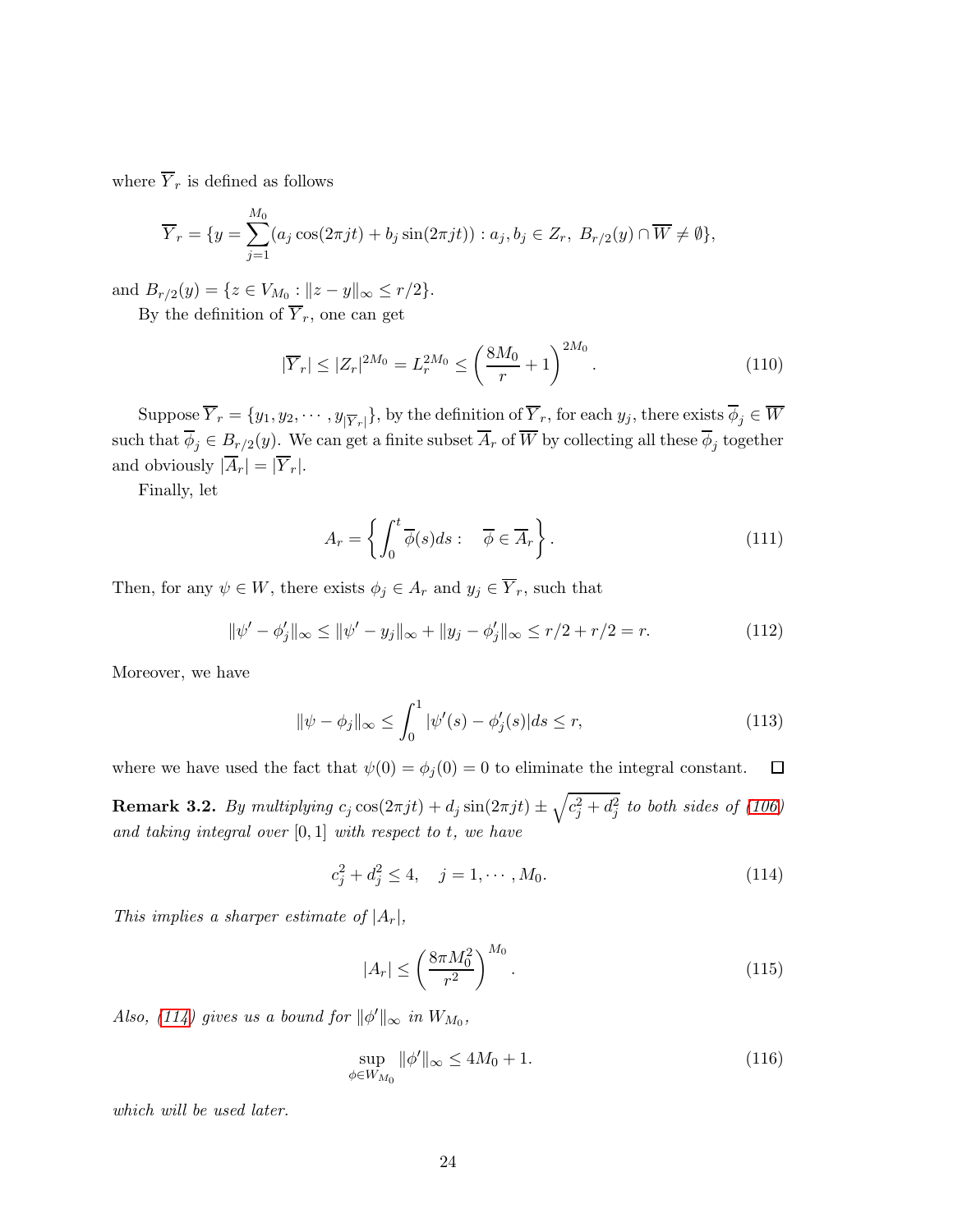It remains to choose a proper r. First, we show that the difference of  $\delta_S$  between two matrices can be controlled by the difference of each element.

<span id="page-24-0"></span>**Proposition 3.1.** Let  $A, B$  are two  $M$  by  $N$  matrices,  $M < N$  and the columns of  $A$  are normalized to be unit vectors in  $l^2$  norm. Then, for any  $S \in \mathbb{N}$ , we have

$$
|\delta_S(A) - \delta_S(B)| \le (2\epsilon\sqrt{M} + \epsilon^2 M)S,\tag{117}
$$

where  $\epsilon = \max_{i,j} |A_{ij} - B_{ij}|.$ 

*Proof.* By the definition of  $\delta_S$ , we need only to prove that for all subsets T with  $|T| \leq S$ and coefficients sequences  $(c_j)_{j\in T}$ ,

$$
\left| \|A_T c\|_2^2 - \|B_T c\|_2^2 \right| \le (2\epsilon \sqrt{M} + \epsilon^2 M)S \|c\|_2^2.
$$
 (118)

This can be verified by a direct calculation:

$$
\begin{aligned}\n||A_{TC}||_2^2 - ||B_{TC}||_2^2| &= |\sum_{i,j \in T} c_i c_j (A_i^T A_j - B_i^T B_j)| \\
&= |\sum_{i,j \in T} c_i c_j (D_i^T A_j + A_i^T D_j + D_i^T D_j)| \\
&\le \max_{i,j \in T} |D_i^T A_j + A_i^T D_j + D_i^T D_j| \sum_{i,j \in T} |c_i c_j| \\
&\le |T| ||c||_2^2 \max_{i,j \in T} (||D_i||_2 ||A_j||_2 + ||A_i||_2 ||D_j||_2 + ||D_i||_2 ||D_j||_2) \\
&\le (2\epsilon \sqrt{M} \max_{i \in \mathbb{Z}_N} ||A_i||_2 + \epsilon^2 M) S ||c||_2^2.\n\end{aligned}
$$
\n(119)

In the above derivation,  $D = B - A$ ,  $A_i$ ,  $A_j$  are *i*th and *j*th columns of A.

$$
\overline{a}
$$

Using the above proposition, we obtain the following result:

<span id="page-24-1"></span>Corollary 3.1. Let  $\overline{\theta}$ ,  $\overline{\phi} \in W$ , then

$$
|\delta_S(\Phi_{\overline{\theta}}) - \delta_S(\Phi_{\overline{\phi}})| \le \frac{1}{8},\tag{120}
$$

provided that  $|\overline{\theta}' - \overline{\phi}'| \leq CN_b^{-2}M_0^{-1/2}$ , where C is an absolute constant.

*Proof.* We need only to show that the difference between  $\Phi_{\overline{\theta}}$  and  $\Phi_{\overline{\phi}}$  can be controlled by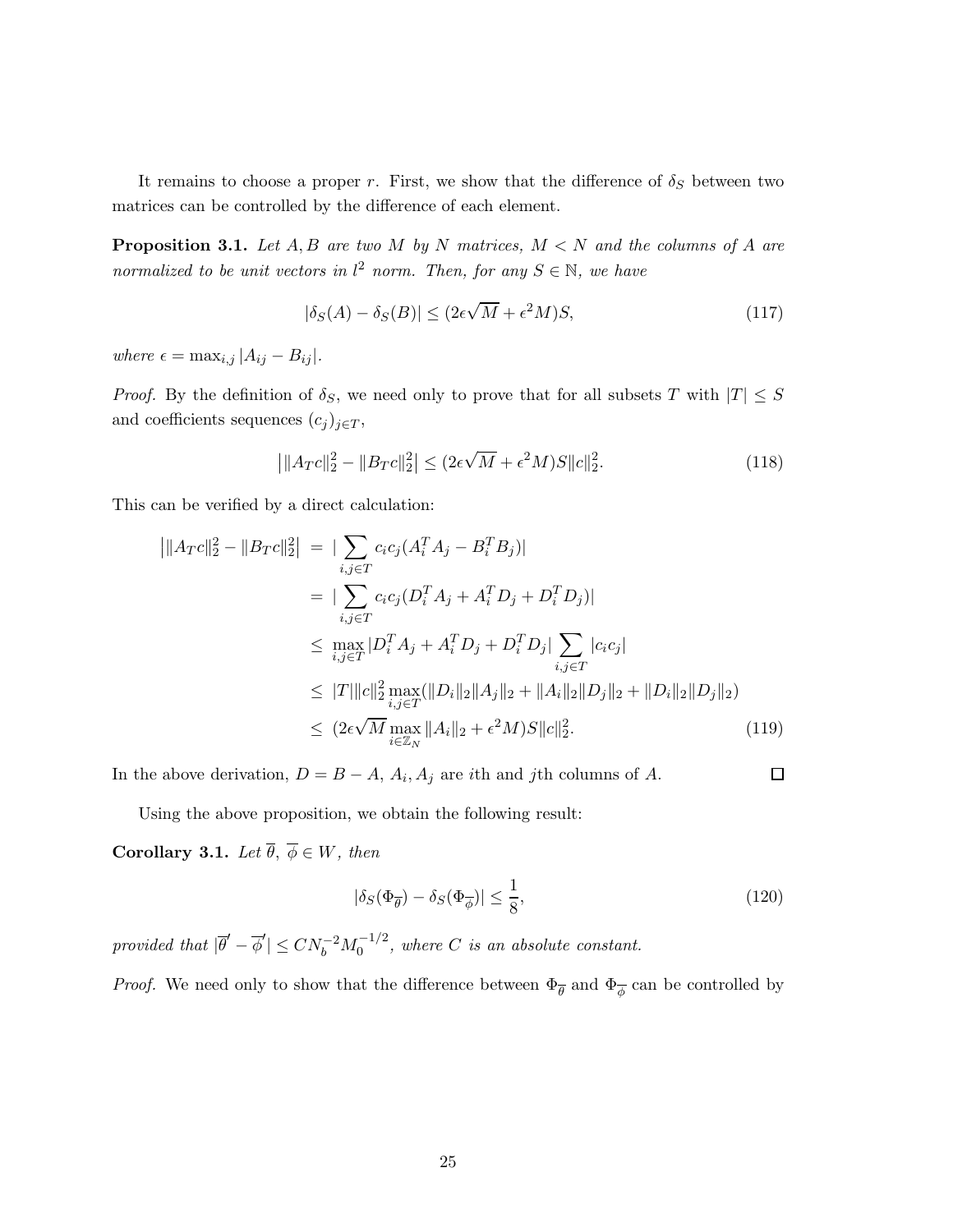$|\overline{\theta}' - \overline{\phi}'|$ . This is quite straightforward using the definition of  $\Phi_{\overline{\theta}}$  and  $\Phi_{\overline{\phi}}$ :

$$
|\Phi_{\overline{\theta}}(j,k) - \Phi_{\overline{\phi}}(j,k)| = \frac{1}{\sqrt{N_s}} \left| \sqrt{\overline{\theta}'(t_j)} e^{i2\pi k \overline{\theta}(t_j)} - \sqrt{\overline{\phi}'(t_j)} e^{i2\pi k \overline{\phi}(t_j)} \right|
$$
  
\n
$$
\leq \frac{|\sqrt{\overline{\theta}'(t_j)} - \sqrt{\overline{\phi}'(t_j)}|}{\sqrt{N_s}} + \frac{\sqrt{\overline{\theta}'(t_j)}}{\sqrt{N_s}} \left| e^{i2\pi k(\overline{\theta}(t_j) - \overline{\phi}(t_j))} - 1 \right|
$$
  
\n
$$
\leq \frac{|\sqrt{\overline{\theta}'(t_j)} - \sqrt{\overline{\phi}'(t_j)}|}{\sqrt{N_s}} + \frac{\sqrt{\overline{\theta}'(t_j)}}{\sqrt{N_s}} 2\pi k |\overline{\theta}(t_j) - \overline{\phi}(t_j)|
$$
  
\n
$$
\leq \frac{\sqrt{\epsilon}}{\sqrt{N_s}} + \frac{2\pi N_b \epsilon \sqrt{4M_0 + 1}}{\sqrt{N_s}},
$$
\n(121)

where we have used the estimate  $\|\overline{\theta}'\|_{\infty} \le 4M_0 + 1$  given in [\(116\)](#page-23-1). Using Proposition [3.1](#page-24-0) and the fact that  $S \leq N_b$ , we can complete the proof.  $\Box$ 

Combining Lemma [3.2,](#page-22-1) Corollary [3.1](#page-24-1) and [\(104\)](#page-21-0), we have the following theorem,

**Theorem 3.5.**  $\sup_{\theta \in W_{M_0}} \delta_S(\Phi_{\theta}) \leq 1/2$  holds with probability  $1 - \delta$  provided that

$$
N_s \ge C \cdot (4M_0 + 1) \left( S \log^2 N_b + M_0 \log N_b - \log \delta \right) \log^4 N_b, \tag{122}
$$

where  $N_s$  is the number of the samples,  $N_b$  is the number of elements in the basis.

**Remark 3.3.** Comparing with the condition stated in Theorem [3.4,](#page-20-0) we require extra  $M_0 \log^5 N_b$ samples in order to get the uniform estimate. But this number  $M_0 \log^5 N_b$  can be absorbed by  $S \log^6 N_b$ , since S is larger than  $M_0$ . Thus the condition to get an uniform estimate is essentially the same as that in Theorem [3.4.](#page-20-0)

# 4 Numerical results

In this section, we will perform several numerical experiments to confirm our theoretical results presented in the previous section and to demonstrate the performance of the algorithm based on the weighted  $l^1$  optimization.

#### Example 1: Exact recovery for a well-resolved signal

The first example is a well-resolved periodic signal. In this example, the mean and the envelope have a sparse Fourier representation in the  $\theta$ -space and the instantaneous frequency has a sparse Fourier spectrum in the physical space. The signal we use is generated by the following formula:

$$
\theta = 20\pi t + 2\cos 2\pi t + 2\sin 4\pi t, \quad \overline{\theta} = \theta/10
$$
  
\n
$$
a_0 = 2 + \cos \overline{\theta} + 2\sin 2\overline{\theta} + \cos 3\overline{\theta}, \quad a_1 = 3 + \cos \overline{\theta} + \sin 3\overline{\theta}
$$
  
\n
$$
f = a_0 + a_1 \cos \theta.
$$
\n(123)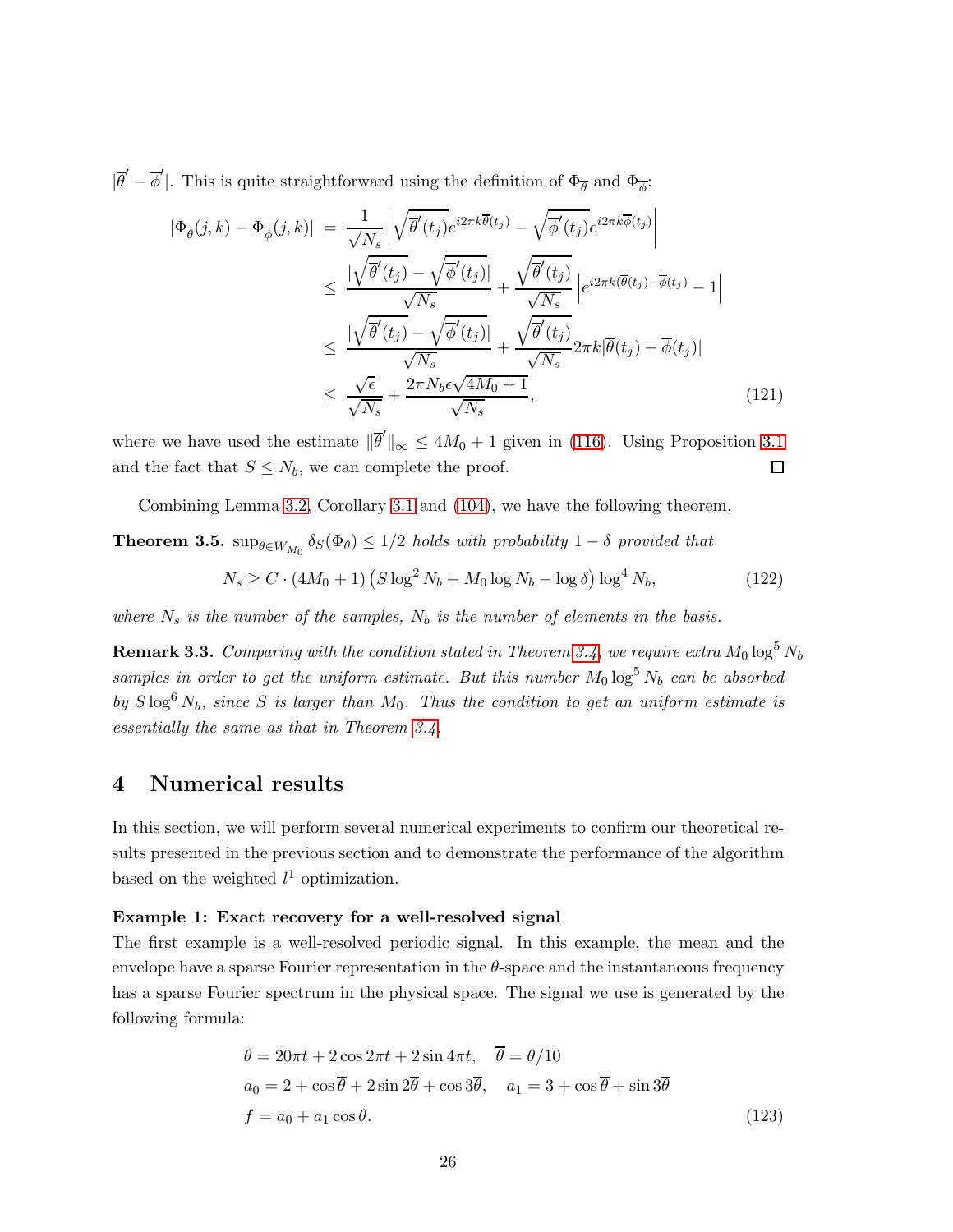

<span id="page-26-0"></span>Figure 1: Left: Original signal; Right: Error of the IMF and the phase function.

This signal is sampled over a uniform mesh of 256 points such that there are about 12 samples in each period of the signal on average.

The numerical results are shown in Fig. [1](#page-26-0) and Fig. [2.](#page-27-0) In Fig. [1,](#page-26-0) we can see that our algorithm indeed recovers the exact decomposition of this signal. This is also consistent with the theoretical result we obtained in Theorem [2.1.](#page-6-1) The result shown in Fig. [1](#page-26-0) is obtained by applying the non-uniform Fourier transform directly. As we proposed in our algorithm, for a well-resolved signal, it is more efficient to use a combination of interpolation and FFT. This procedure would introduce some interpolation error, however the computation is accelerated tremendously. As we see in Fig. [2,](#page-27-0) if we use the FFT-based algorithm, the error increase to the order of  $10^{-4}$  instead of  $10^{-11}$  in the previous result when we used the non-uniform Fourier transform. If we increase the number of sample points to 1024, the order of error decreases to 10<sup>-7</sup>. This indicates that the main source of error comes from the interpolation error.

In our previous paper [\[12\]](#page-36-0), we have shown many numerical results to demonstrate the stability of our algorithm. These numerical examples confirm the theoretical results presented in Theorem [2.2](#page-12-1) and Theorem [2.3.](#page-16-0) We will not reproduce these numerical examples in this paper.

#### Example 2: Exact recovery for a signal with random samples

The second example is designed to confirm the result of Theorem [3.1.](#page-18-0) This example shows that for a signal with a sparse structure, our algorithm is capable of producing the exact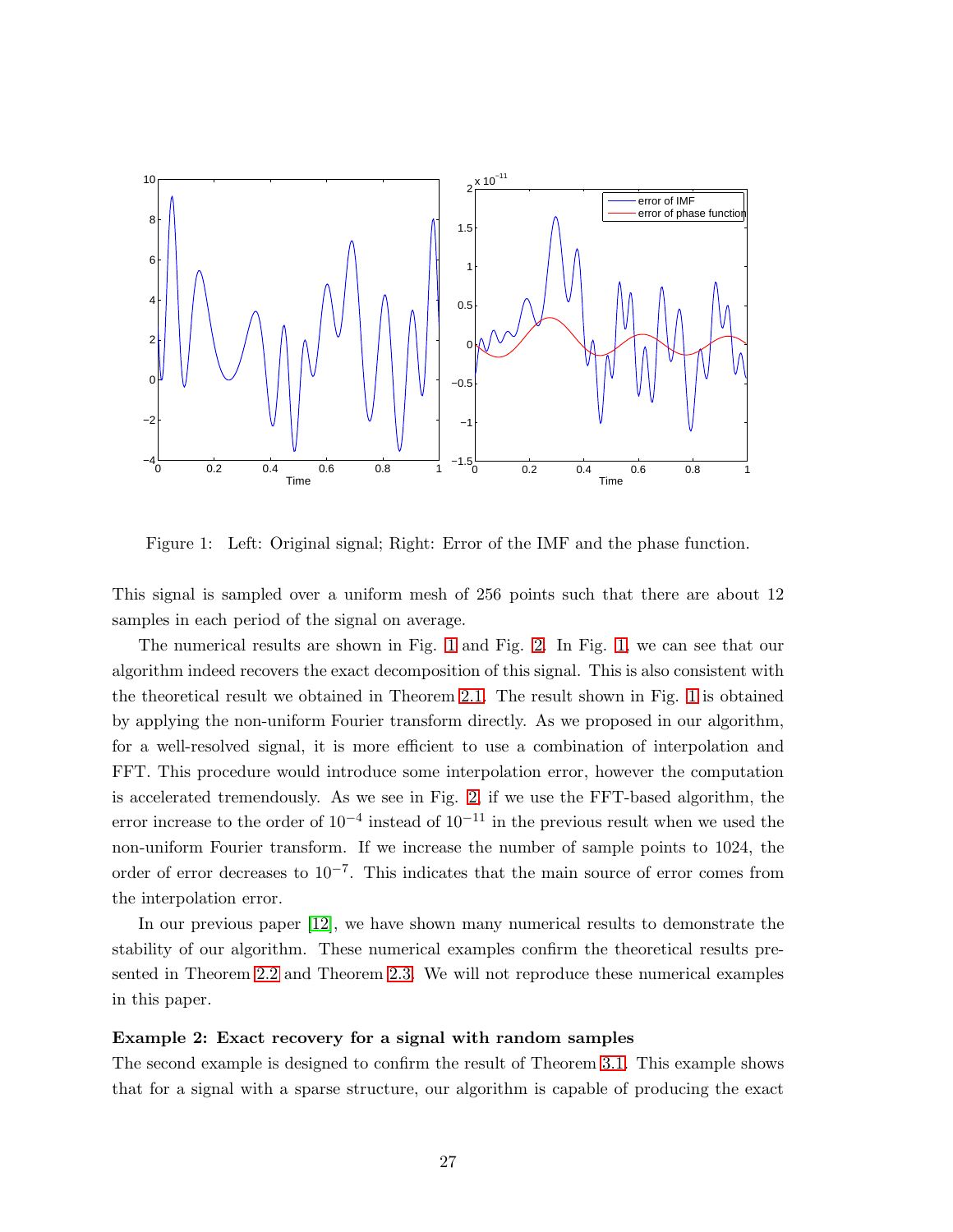

<span id="page-27-0"></span>Figure 2: Left: Error of the IMF and the phase function with 256 uniform samples; Right: Error of the IMF and the phase function with 1024 uniform samples.

decomposition even if it is poorly sampled. The signal is given below in [\(124\)](#page-27-1).

<span id="page-27-1"></span>
$$
\theta = 200\pi t - 10\cos 2\pi t - 2\sin 4\pi t, \quad \overline{\theta} = \theta/(100)
$$
  
\n
$$
a_0 = \cos \overline{\theta}, \quad a_1 = 3 + \cos \overline{\theta} + \sin 2\overline{\theta}
$$
  
\n
$$
f = a_0 + a_1 \cos \theta.
$$
\n(124)

The number of sample points is set to be 120. These sample points are selected at random over 4096 uniformly distributed points. On average, there are only 1.2 points in each period of the signal. We test 100 independent samples and our algorithm is able to recover the signal for 97 samples, which gives 97% success rate. Fig. [3](#page-28-0) gives one of the successful samples.

The right panel of Fig. [3](#page-28-0) shows that the order of error is  $10^{-2}$  for IMF and  $10^{-3}$  for the phase function. In the computation, the  $l<sup>1</sup>$  optimization problem is solved approximately in each step of the iteration. This is the reason that the error is much larger than the round-off error of the computer. If we increase the accuracy in solving the  $l<sup>1</sup>$  optimization problem, the algorithm would give a more accurate result. However the computational cost also increases as a consequence. We also reduce the number of sample points to 80 and carry out the same test for 100 times. In this case, the recovery rate was 46 out of 100.

#### Example 3: Approximate recovery for a signal with random samples

In this example, we will check the stability of our algorithm for a sparsely sampled signal.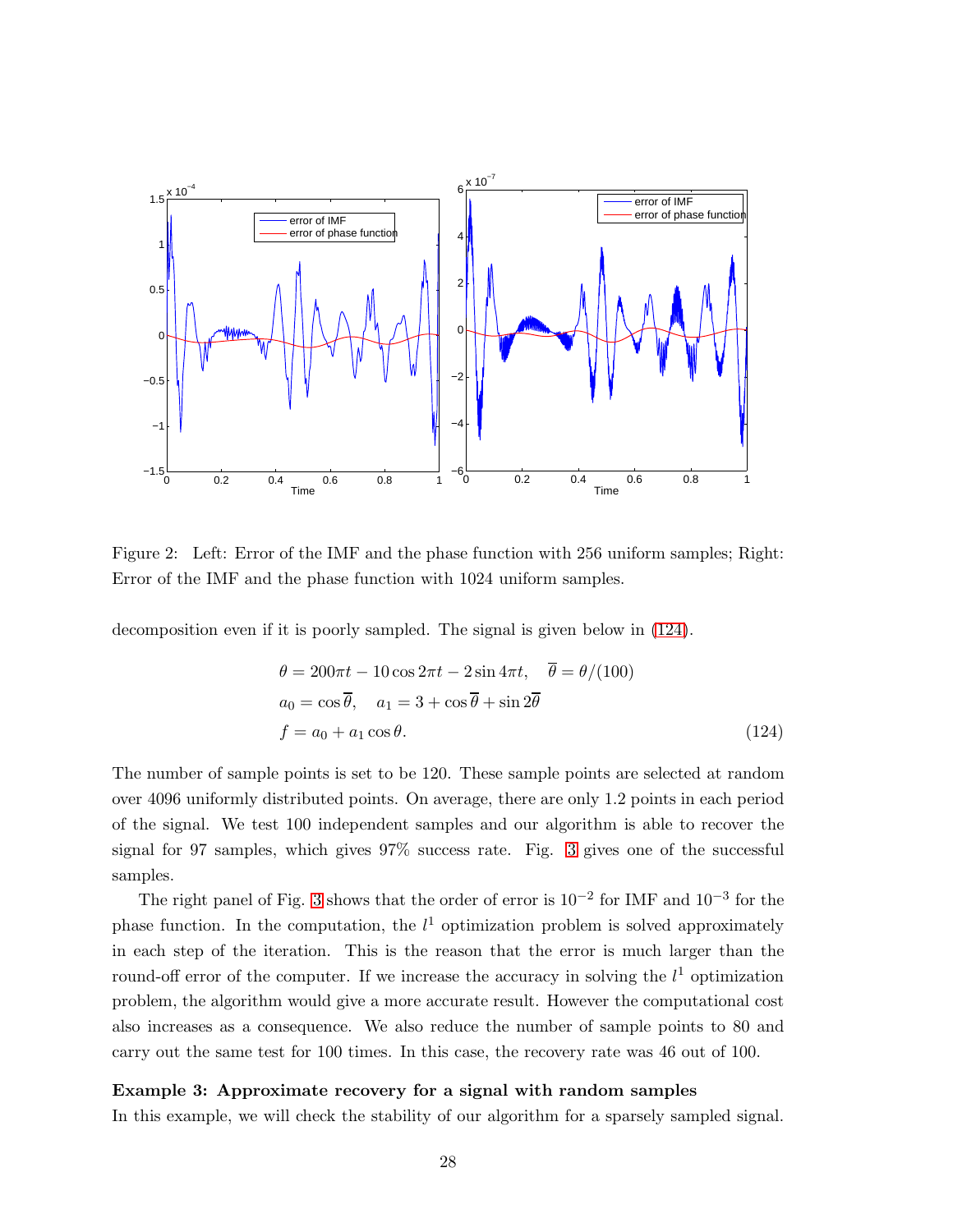

<span id="page-28-0"></span>Figure 3: Left: Original signal and the sample points; Right: Error of the IMF and phase function.

The signal is generated by [\(125\)](#page-28-1),

<span id="page-28-1"></span>
$$
\theta = \theta_0 + 0.1 \sin(120\pi t),
$$
  
\n
$$
a_0 = \cos(2\pi t), \quad a_1 = 3 + \cos(2\pi t) + \sin(4\pi t)
$$
  
\n
$$
f = a_0 + a_1 \cos \theta + 0.1X(t).
$$
\n(125)

where  $\theta_0$  is the  $\theta$  given in [\(124\)](#page-27-1), and  $X(t)$  is the Gaussian noise with standard deviation  $\sigma^2 = 1$ . Based on the signal in the previous example, we add one small high frequency component on the phase function such that this high frequency part cannot be captured during the iteration. Moreover,  $a_0$  and  $a_1$  are not exactly sparse over the Fourier basis in the  $\theta$ -space. We also add a white noise to the original signal to make it even more challenging to decompose.

In this example, when the number of sample points is 120, our method can give 92 successful recoveries in 100 independent tests. Fig. [4](#page-29-0) gives one of the successful recoveries obtained by our algorithm. Due to the truncation error and the noise, the error becomes much larger than that in the previous example. But all the errors are comparable with the magnitude of the truncation error and noise, which shows that our method has good stability even for signals with rare samples. When the number of samples is reduced to 80, the recovery rate drops to 40 out of 100.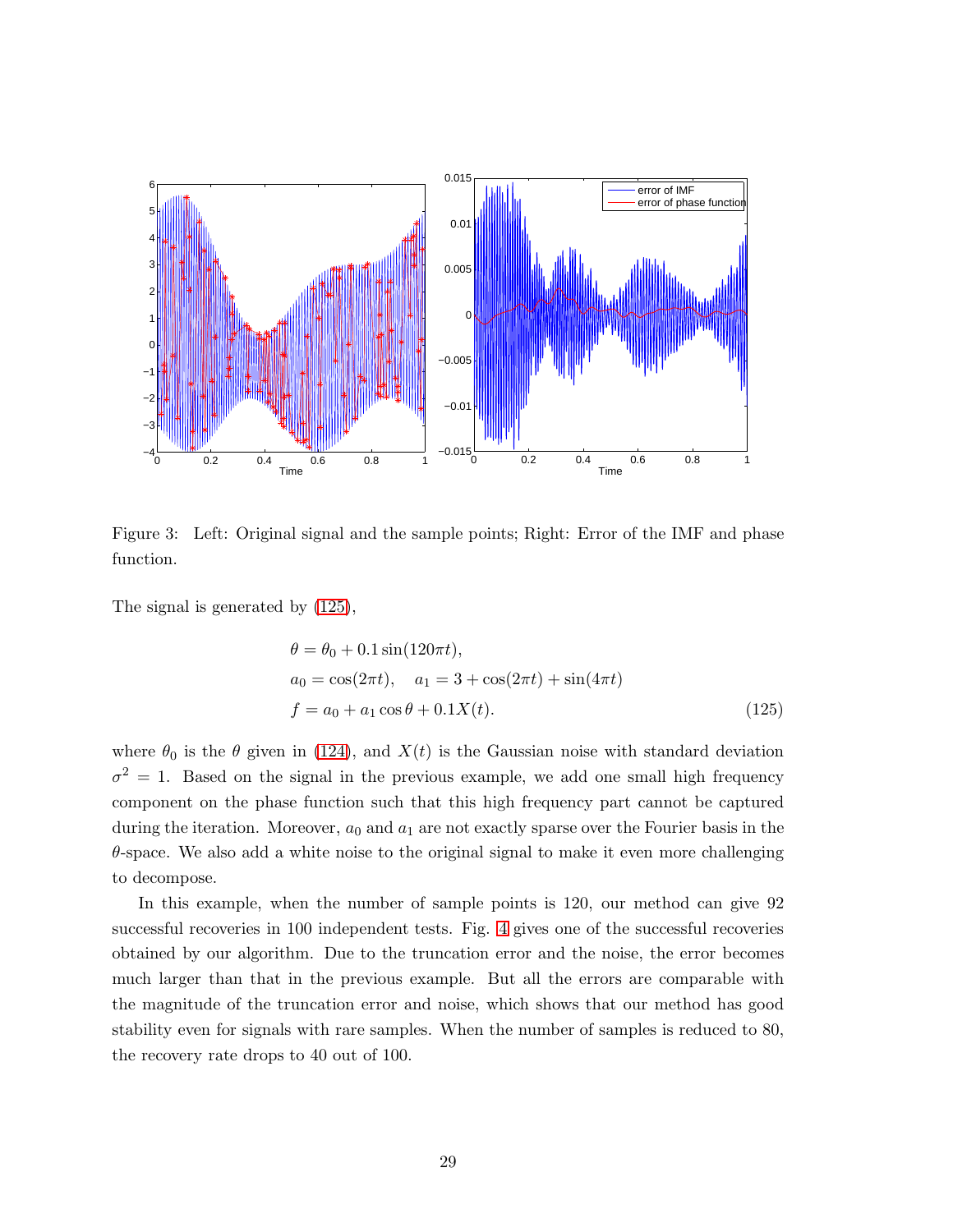

<span id="page-29-0"></span>Figure 4: Left:Original signal (blue) and the sample points (red) in Ex 3; Right: Errors of  $a_0$ ,  $a_1$  and  $\theta$ .

## 5 Concluding remarks

In this paper, we analysed the convergence of the data-driven time-frequency analysis method proposed in [\[12\]](#page-36-0). First, we considered the case when the number of sample points is large enough. We proved that the algorithm we developed would converge to the exact decomposition if the signal has an intrinsic sparsity structure in the coordinate determined by the phase function. We also proved the convergence of our method with an approximate decomposition when the signal does not have an exact sparse structure but its spectral coefficients have a fast decay.

We also considered the more challenging case when only a few number of samples are given which do not resolve the original signal accurately. In this case, we need to solve a  $l<sup>1</sup>$  minimization problem which is computationally more expensive. We proved the stability and convergence of our method by using some results developed in compressive sensing. As in compressive sensing, the convergence and stability of our method assumes that certain S-restricted isometry condition is satisfied. We proved that for each fixed step in the iteration, this S-restricted isometry condition is satisfied with an overwhelming probability if the sample points are selected at random.

We presented numerical evidence to support our theoretical results. Our numerical results confirmed the theoretical results in all cases that we considered.

We are currently working on the convergence of the data-driven time-frequency analysis method for non-periodic signals. Our extensive numerical results seem to indicate that our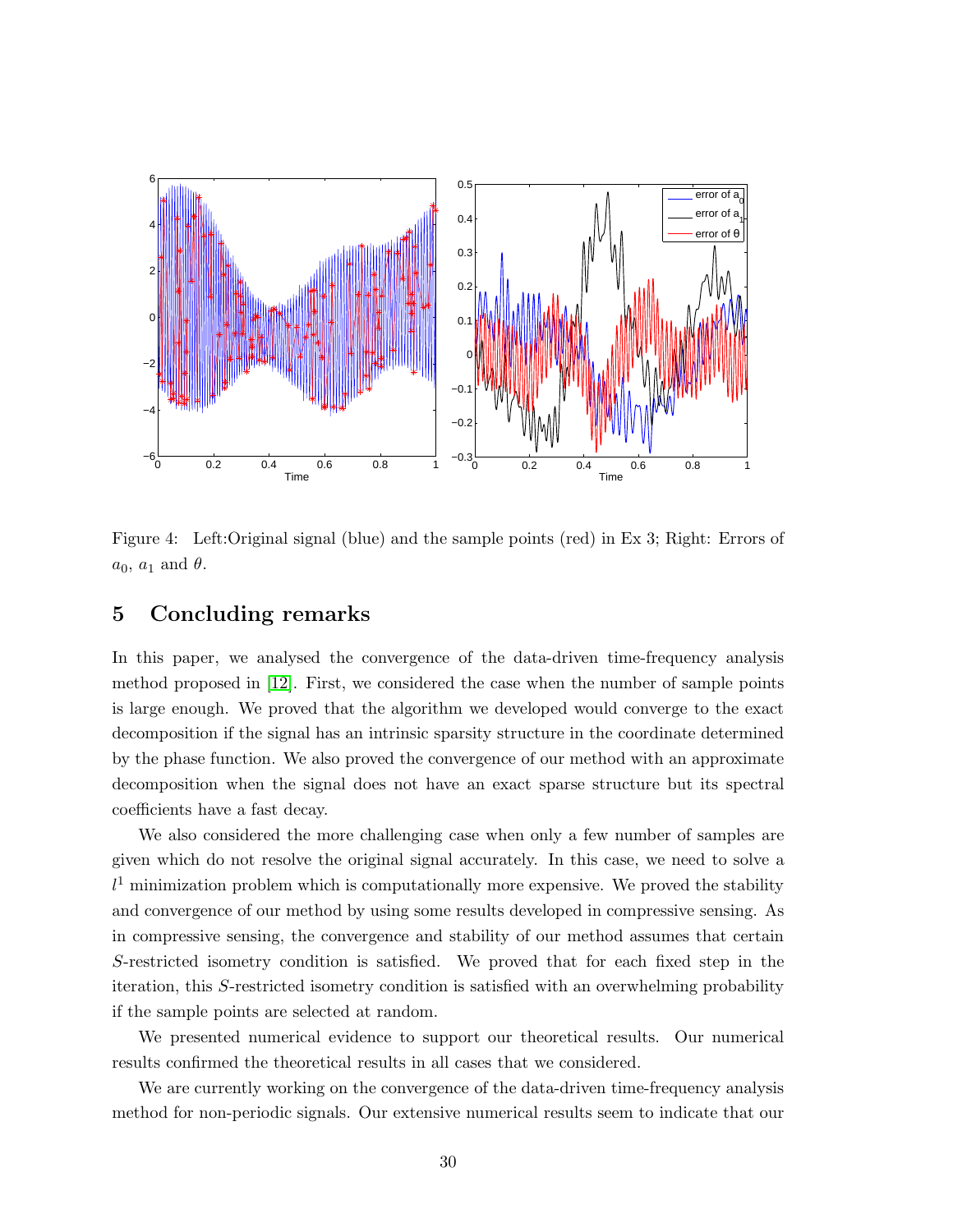method also converges for non-periodic signals. The theoretical analysis for this problem is more challenging. We will report the result in a subsequent paper.

Acknowledgments. This work was in part supported by the AFOSR MURI grant FA9550- 09-1-0613, a DOE grant DE-FG02-06ER25727, and a NSF grant DMS-0908546. The research of Dr. Z. Shi was in part supported by a NSFC Grant 11201257.

### Appendix A: Error of the envelope functions

Suppose

$$
f(t) = f_0(t) + f_1(t) \cos \theta \tag{126}
$$

is the signal we want to decompose.

Let  $a^m = f_1 \cos \Delta \theta^m$ ,  $b^m = f_1 \sin \Delta \theta^m$ , then, we have

$$
f = f_0 + a^m \cos \theta^m - b^m \sin \theta^m.
$$
 (127)

Let  $L^m = \frac{\theta^m(T) - \theta^m(0)}{2\pi}$  and  $\overline{\theta}^m = \theta^m/(2\pi L^m)$ . Then, we have

<span id="page-30-0"></span>
$$
f = f_0 + a^m \cos 2\pi L^m \overline{\theta}^m - b^m \sin 2\pi L^m \overline{\theta}^m.
$$
 (128)

Define the Fourier transform in  $\overline{\theta}$ -space as:

$$
\widehat{f}_{\theta^m} = \int_0^1 f(t)e^{-i2\pi k\overline{\theta}^m} d\overline{\theta}^m.
$$
\n(129)

Applying Fourier transform to both sides of [\(128\)](#page-30-0), we have

$$
\widehat{f}_{\theta^m}(k) = \widehat{f}_{0,\theta^m}(k) + \frac{1}{2} \left( \widehat{a}_{\theta^m}^m(k + L^m) + \widehat{a}_{\theta^m}^m(k - L) \right) - \frac{i}{2} \left( \widehat{b}_{\theta^m}^m(k + L^m) - \widehat{b}_{\theta^m}^m(k - L^m) \right). \tag{130}
$$

Then, we get

$$
\begin{aligned}\n\widehat{a}_{\theta^m}^m(k) - i \widehat{b}_{\theta^m}^m(k) &= 2 \widehat{f}_{\theta^m}(k - L^m) - 2 \widehat{f}_{0,\theta^m}(k - L^m) - \widehat{a}_{\theta^m}^m(k - 2L^m) - i \widehat{b}_{\theta^m}^m(k - 2L^m), \\
\widehat{a}_{\theta^m}^m(k) + i \widehat{b}_{\theta^m}^m(k) &= 2 \widehat{f}_{\theta^m}(k + L^m) - 2 \widehat{f}_{0,\theta^m}(k + L^m) - \widehat{a}_{\theta^m}^m(k + 2L^m) + i \widehat{b}_{\theta^m}^m(k + 2L^m).\n\end{aligned}
$$

It is easy to solve for  $\widehat{a}_{\theta^m}^m$  and  $\widehat{b}_{\theta^m}^m$  to obtain:

$$
\begin{split}\n\widehat{a}_{\theta^{m}}^{m}(k) &= \widehat{f}_{\theta^{m}}(k+L^{m}) + \widehat{f}_{\theta^{m}}(k-L^{m}) - \left[\widehat{f}_{0,\theta^{m}}(k+L^{m}) + \widehat{f}_{0,\theta^{m}}(k-L^{m})\right. \\
&\quad + \frac{1}{2} \left(\widehat{a}_{\theta^{m}}^{m}(k+2L^{m}) + \widehat{a}_{\theta^{m}}^{m}(k-2L^{m})\right) - \frac{i}{2} \left(\widehat{b}_{\theta^{m}}^{m}(k+2L^{m}) - \widehat{b}_{\theta^{m}}^{m}(k-2L^{m})\right) \right],\n\end{split}
$$
\n
$$
\begin{split}\n\widehat{b}_{\theta^{m}}^{m}(k) &= -i \left(\widehat{f}_{\theta^{m}}(k+L^{m}) - \widehat{f}_{\theta^{m}}(k-L^{m})\right) + i \left[\widehat{f}_{0,\theta^{m}}(k+L^{m}) - \widehat{f}_{0,\theta^{m}}(k-L^{m})\right. \\
&\quad + \frac{1}{2} \left(\widehat{a}_{\theta^{m}}^{m}(k+2L^{m}) - \widehat{a}_{\theta^{m}}^{m}(k-2L^{m})\right) - \frac{i}{2} \left(\widehat{b}_{\theta^{m}}^{m}(k+2L^{m}) + \widehat{b}_{\theta^{m}}^{m}(k-2L^{m})\right) \right].\n\end{split}
$$
\n(132)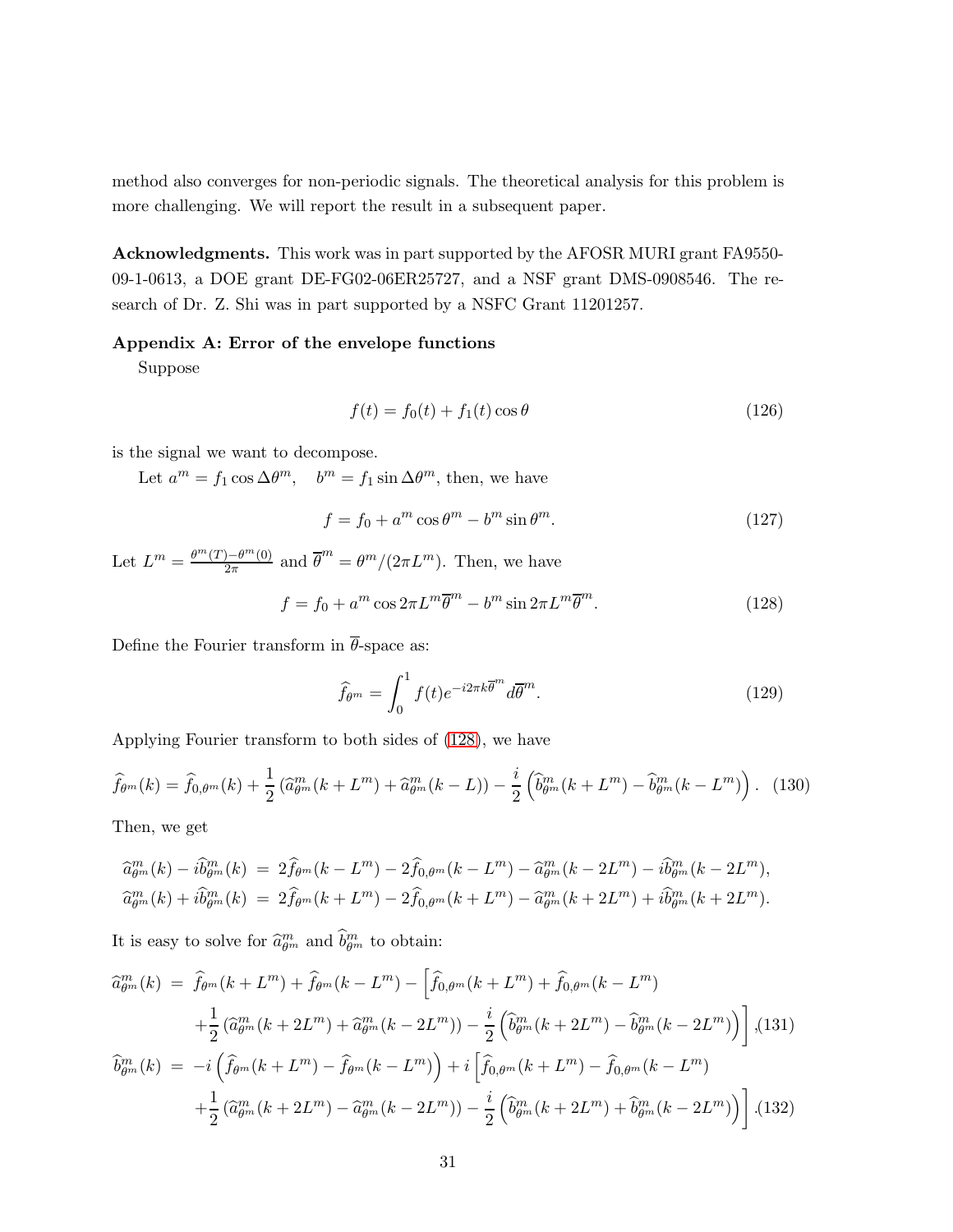In our algorithm,  $\mathcal{F}_{\theta^m}(\tilde{a}^m)$  and  $\mathcal{F}_{\theta^m}(\tilde{b}^m)$  are approximated in the following way:

$$
\widehat{a}_{\theta^m}^{m}(k) = \begin{cases} \widehat{f}_{\theta^m}(k+L^m) + \widehat{f}_{\theta^m}(k-L^m), & -L^m/2 \le k \le L^m/2, \\ 0, & \text{otherwise.} \end{cases}
$$
\n(133)

$$
\widehat{b}_{\theta^m}^{m}(k) = \begin{cases}\n-i(\widehat{f}_{\theta^m}(k+L^m) - \widehat{f}_{\theta^m}(k-L^m)), & -L^m/2 \le k \le L^m/2, \\
0, & \text{otherwise.}\n\end{cases}
$$
\n(134)

Then, we can get the error of the approximation in the spectral space:

$$
\widehat{\Delta a}_{\theta^m}^m(k) = \begin{cases}\n-\left[\widehat{f}_{0,\theta^m}(k+L^m) + \widehat{f}_{0,\theta^m}(k-L^m) + \frac{1}{2}\left(\widehat{a}_{\theta^m}^m(k+2L^m) + \widehat{a}_{\theta^m}^m(k-2L^m)\right)\right. \\
-\frac{i}{2}\left(\widehat{b}_{\theta^m}^m(k+2L^m) - \widehat{b}_{\theta^m}^m(k-2L^m)\right)\right], & |k| \le L^m/2, \\
\widehat{a}_{\theta^m}^m(k), & |k| > L^m/2.\n\end{cases}
$$

$$
\widehat{\Delta b}_{\theta^m}^m(k) = \begin{cases} i \left[ \widehat{f}_{0,\theta^m}(k+L^m) - \widehat{f}_{0,\theta^m}(k-L^m) + \frac{1}{2} \left( \widehat{a}_{\theta^m}^m(k+2L^m) - \widehat{a}_{\theta^m}^m(k-2L^m) \right) \right. \\ \left. - \frac{i}{2} \left( \widehat{b}_{\theta^m}^m(k+2L^m) + \widehat{b}_{\theta^m}^m(k-2L^m) \right) \right], & |k| \le L^m/2, \\ \left. \widehat{b}_{\theta^m}^m(k), & |k| > L^m/2. \end{cases}
$$

Thus, we have the following inequality for the  $l<sup>1</sup>$  norm of the error in the spectral space:

<span id="page-31-0"></span>
$$
|\Delta a^m| \leq \|\widehat{\Delta a}_{\theta^m}^m\|_1
$$
  
\n
$$
\leq 2 \sum_{\frac{L^m}{2} < k < \frac{3}{2} L^m} \left| \widehat{f}_{0,\theta^m}(k) \right| + \sum_{\frac{3}{2} L^m < k < \frac{5}{2} L^m} \left( |\widehat{a}_{\theta^m}^m(k)| + |\widehat{b}_{\theta^m}^m(k)| \right) + \sum_{|k| > \frac{L^m}{2}} |\widehat{a}_{\theta^m}^m(k)|. \tag{135}
$$

Similarly, we get

<span id="page-31-1"></span>
$$
|\Delta b^m| \le 2 \sum_{\frac{L^m}{2} < k < \frac{3}{2} L^m} \left| \widehat{f}_{0,\theta^m}(k) \right| + \sum_{\frac{3}{2} L^m < k < \frac{5}{2} L^m} \left( \left| \widehat{a}_{\theta^m}^m(k) \right| + \left| \widehat{b}_{\theta^m}^m(k) \right| \right) + \sum_{|k| > \frac{L^m}{2}} \left| \widehat{b}_{\theta^m}^m(k) \right| . \tag{136}
$$

In the above derivation, we assume that the Fourier transform of f in  $\theta^m$ -space can be calculated exactly. If only approximate Fourier transform is available, denoted as  $f_{\theta^m}$ , such as the signal with sparse samples we discussed in Section [3,](#page-16-1) there would be an extra term in the estimates of  $\Delta a^m$  and  $\Delta b^m$ ,

<span id="page-31-2"></span>
$$
|\Delta a^m| \leq 2 \sum_{\frac{L^m}{2} < k < \frac{3}{2} L^m} \left| \widehat{f}_{0,\theta^m}(k) \right| + \sum_{\frac{3}{2} L^m < k < \frac{5}{2} L^m} \left( |\widehat{a}_{\theta^m}^m(k)| + |\widehat{b}_{\theta^m}^m(k)| \right) + \sum_{|k| > \frac{L^m}{2}} |\widehat{a}_{\theta^m}^m(k)| + 2 \sum_{\frac{L^m}{2} < k < \frac{3}{2} L^m} \left| \widehat{f}_{\theta^m}(k) - \widehat{f}_{\theta^m}(k) \right|, \tag{137}
$$
\n
$$
|\Delta b^m| \leq 2 \sum_{\frac{L^m}{2} < k < \frac{3}{2} L^m} \left| \widehat{f}_{0,\theta^m}(k) \right| + \sum_{\frac{3}{2} L^m < k < \frac{5}{2} L^m} \left( |\widehat{a}_{\theta^m}^m(k)| + |\widehat{b}_{\theta^m}^m(k)| \right) + \sum_{|k| > \frac{L^m}{2}} \left| \widehat{b}_{\theta^m}^m(k) \right| + 2 \sum_{\frac{L^m}{2} < k < \frac{3}{2} L^m} \left| \widehat{f}_{\theta^m}(k) - \widehat{f}_{\theta^m}(k) \right|.
$$
\n(138)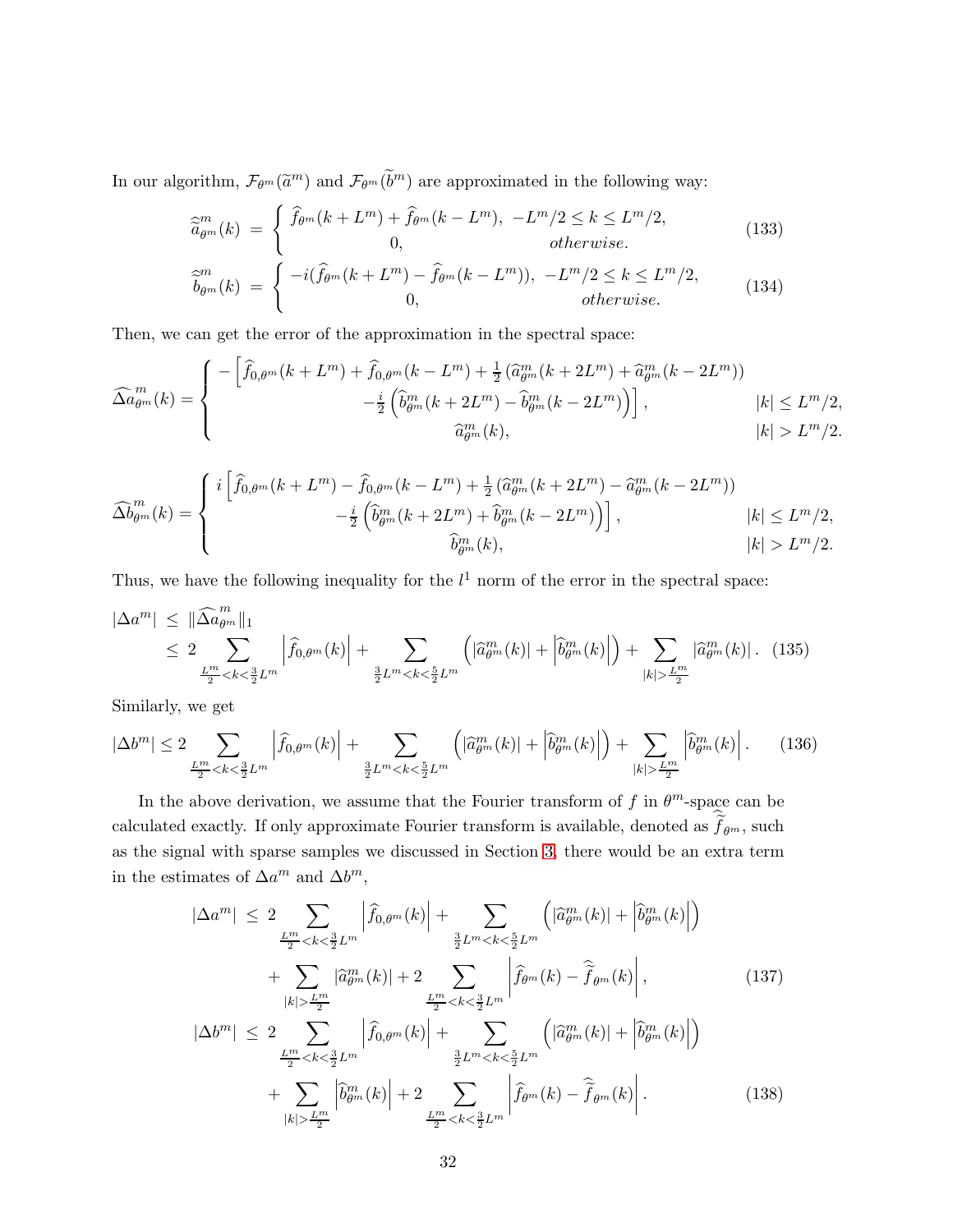Appendix B: Estimates of  $\widehat{f}_{0,\theta^m}(\omega),\ \widehat{a}^m_{\theta^m}(\omega)$  and  $\widehat{b}^m_{\theta^m}(\omega)$ in Theorem [2.1.](#page-6-1)

We first estimate  $f_0$ . We have

$$
\begin{split}\n|\widehat{f}_{0,\theta^m}(\omega)| &= \left| \int_0^1 f_0(t) e^{-i2\pi\omega \overline{\theta}^m} d\overline{\theta}^m \right| \\
&= \int_0^1 \sum_{|k| \le M_1} \widehat{f}_{0,\theta}(k) e^{i2\pi(k\overline{\theta} - \omega \overline{\theta}^m)} d\overline{\theta}^m \\
&= \sum_{|k| \le M_1} \widehat{f}_{0,\theta}(k) \int_0^1 e^{i2\pi(k\overline{\theta} - \omega \overline{\theta}^m)} d\overline{\theta}^m \\
&= \left| \sum_{|k| \le M_1} \widehat{f}_{0,\theta}(k) \int_0^1 e^{i2\pi(\alpha k - \omega) \overline{\theta}^m} e^{ik\Delta\theta^m/L} d\overline{\theta}^m \right|,\n\end{split} \tag{139}
$$

where  $\alpha = L^m/L$ . In the last equality, we have used the fact that  $\theta = 2\pi L\overline{\theta}$ ,  $\theta^m = 2\pi L^m \overline{\theta}^m$ and  $\theta = \theta^m + \Delta \theta^m$ .

Using Lemma [2.1,](#page-6-0) we obtain for any  $|\omega| > L/2$  that

$$
|\widehat{f}_{0,\theta^m}(\omega)| \leq \left| \sum_{|k| \leq M_1} \widehat{f}_{0,\theta}(k) \int_0^1 e^{i2\pi(\alpha k - \omega)\overline{\theta}^m} e^{ik\Delta\theta^m/L} d\overline{\theta}^m \right|
$$
  
\n
$$
\leq C_0 \sum_{|k| \leq M_1} \frac{QM_0^n}{|\omega - \alpha k|^n} \sum_{j=1}^n \left| \frac{k}{L} \right|^j (2\pi M_0)^{-j} ||\mathcal{F}_{\theta^m}[(\Delta\theta^m)']||_1^j
$$
  
\n
$$
\leq 2C_0 Q \left( \frac{|\omega|}{2} \right)^{-n} M_0^n M_1 \sum_{j=1}^n (M_1 \gamma/L)^j , \qquad (140)
$$

where

$$
Q = \frac{P(z, n)}{\left(\min(\overline{\theta}^m)'\right)^n}, \quad z = \frac{\|\mathcal{F}[(\overline{\theta}^m)']\|_1}{\min(\overline{\theta}^m)'}, \quad \gamma = \frac{\|\mathcal{F}[(\Delta \theta^m)']\|_1}{2\pi M_0}.
$$
 (141)

In the above derivation, we need to assume that  $L \ge 4M_1$  such that  $|\omega - \alpha k| \ge |\omega|/2$  for all  $|\omega| \ge L/2$  and  $|k| \le M_1$ .

If we further assume that  $\gamma \leq 1/4$ , we have

$$
|\widehat{f}_{0,\theta^m}(\omega)| \leq C_0 Q \left(\frac{|\omega|}{2}\right)^{-n} M_0^n M_1 \gamma. \tag{142}
$$

Next, we estimate  $\hat{a}_{\theta^m}^m$ . The method of analysis is similar to the previous one, however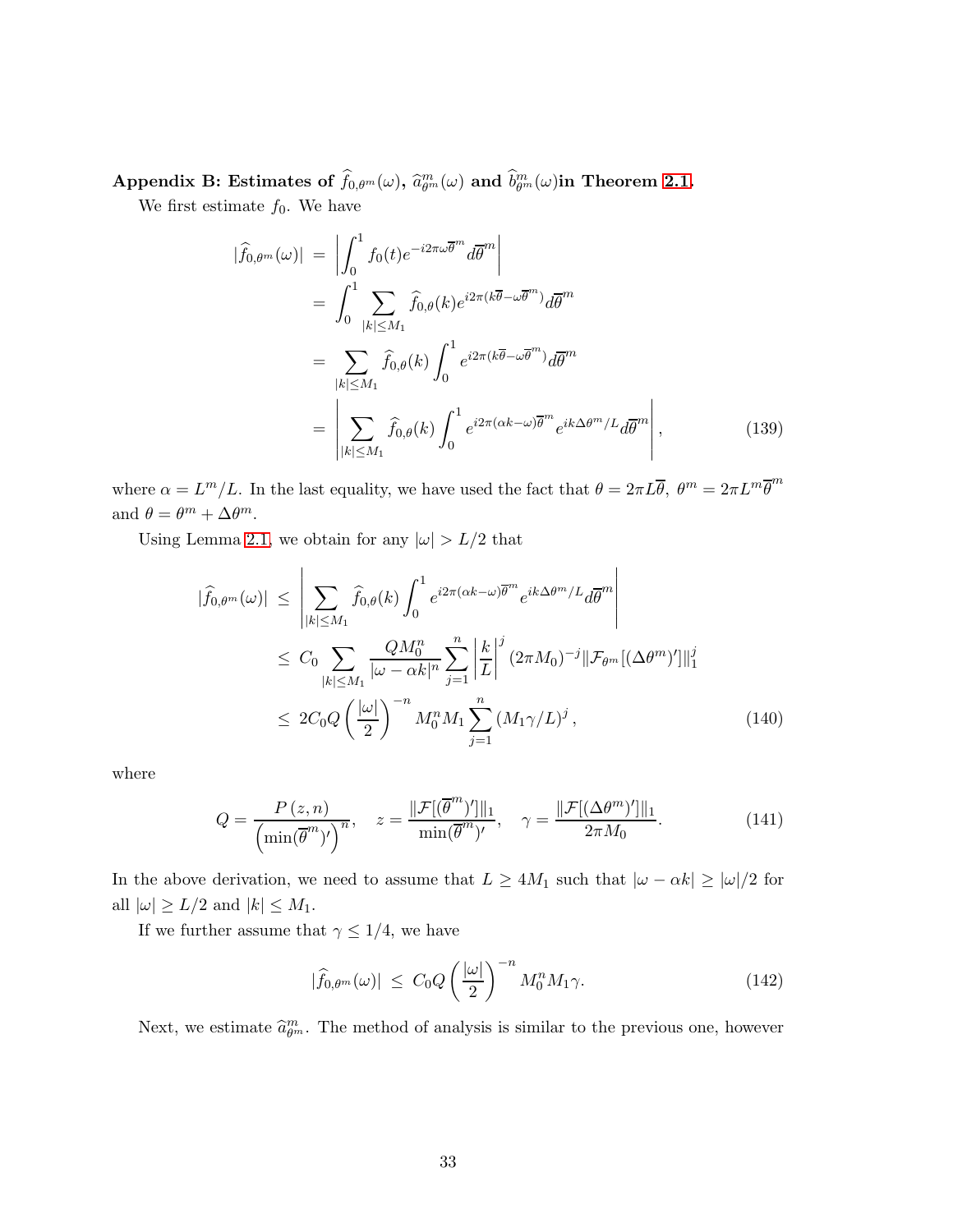the derivation is a little more complicated. We proceed as follows:

<span id="page-33-0"></span>
$$
\begin{split}\n|\widehat{a}_{\theta^{m}}^{m}(\omega)| &= \left| \int_{0}^{1} f_{1}(t) \cos \Delta \theta^{m}(t) e^{-i2\pi \omega \overline{\theta}^{m}} d\overline{\theta}^{m} \right| \\
&\leq \frac{1}{2} \left| \int_{0}^{1} \sum_{|k| \leq M_{1}} f_{1,\theta}(k) e^{i2\pi k \overline{\theta}} (e^{i\Delta \theta} + e^{-i\Delta \theta}) e^{-i2\pi \omega \overline{\theta}^{m}} d\overline{\theta}^{m} \right| \\
&\leq \frac{1}{2} \left| \sum_{|k| \leq M_{1}} f_{1,\theta}(k) \int_{0}^{1} e^{i2\pi (\alpha k - \omega) \overline{\theta}^{m}} e^{i(k+L) \Delta \theta / L} d\overline{\theta}^{m} \right| \\
&+ \frac{1}{2} \left| \sum_{|k| \leq M_{1}} f_{1,\theta}(k) \int_{0}^{1} e^{i2\pi (\alpha k - \omega) \overline{\theta}^{m}} e^{i(k-L) \Delta \theta / L} d\overline{\theta}^{m} \right|.\n\end{split} \tag{143}
$$

For the first term in the above inequality, we have that for any  $|\omega| > L/2,$ 

<span id="page-33-1"></span>
$$
\left| \sum_{|k| \le M_1} f_{1,\theta}(k) \int_0^1 e^{i2\pi (\alpha k - \omega)\overline{\theta}^m} e^{i(k+L)\Delta\theta/L} d\overline{\theta}^m \right|
$$
  
\n
$$
\le C_0 Q \sum_{|k| \le M_1} \frac{M_0^n}{|\omega - \alpha k|^n} \sum_{j=1}^n \left| 1 + \frac{k}{L} \right|^j \gamma^j
$$
  
\n
$$
\le C_0 Q \left( \frac{|\omega|}{2} \right)^{-n} M_0^n \sum_{j=1}^n 2^{j-1} \gamma^j \sum_{|k| \le M_1} \left( 1 + \left| \frac{k}{L} \right|^j \right)
$$
  
\n
$$
\le 4C_0 Q \left( \frac{|\omega|}{2} \right)^{-n} M_0^n (2M_1 + 1) \gamma.
$$
 (144)

Here we also assume that  $L \ge 4M_1$ ,  $\gamma \le 1/4$ . The definition of Q and  $\gamma$  can be found in [\(41\)](#page-9-4).

For the second term in [\(143\)](#page-33-0), we can get the same bound for  $|\omega| \ge L/2$ ,

<span id="page-33-2"></span>
$$
\left| \sum_{|k| \le M_1} f_{1,\theta}(k) \int_0^1 e^{i2\pi(\alpha k - \omega)\overline{\theta}^m} e^{i(k-L)\Delta\theta/L} d\overline{\theta}^m \right| \le 4C_0 Q \left( \frac{|\omega|}{2} \right)^{-n} M_0^n (2M_1 + 1)\gamma. \tag{145}
$$

By combining [\(143\)](#page-33-0),[\(144\)](#page-33-1) and [\(145\)](#page-33-2), we obtain a complete control of  $\hat{\overline{a}}$ ,

$$
|\widehat{a}_{\theta^m}^m(\omega)| \le 4C_0 Q \left(\frac{|\omega|}{2}\right)^{-n} M_0^n (2M_1 + 1)\gamma, \quad \forall |\omega| \ge L/2. \tag{146}
$$

Similarly, we can estimate  $\hat{b}_{\theta^m}^m$  by the same upper bound,

$$
|\widehat{b}_{\theta^m}^m(\omega)| \le 4C_0 Q \left(\frac{|\omega|}{2}\right)^{-n} M_0^n (2M_1 + 1)\gamma, \quad \forall |\omega| \ge L/2. \tag{147}
$$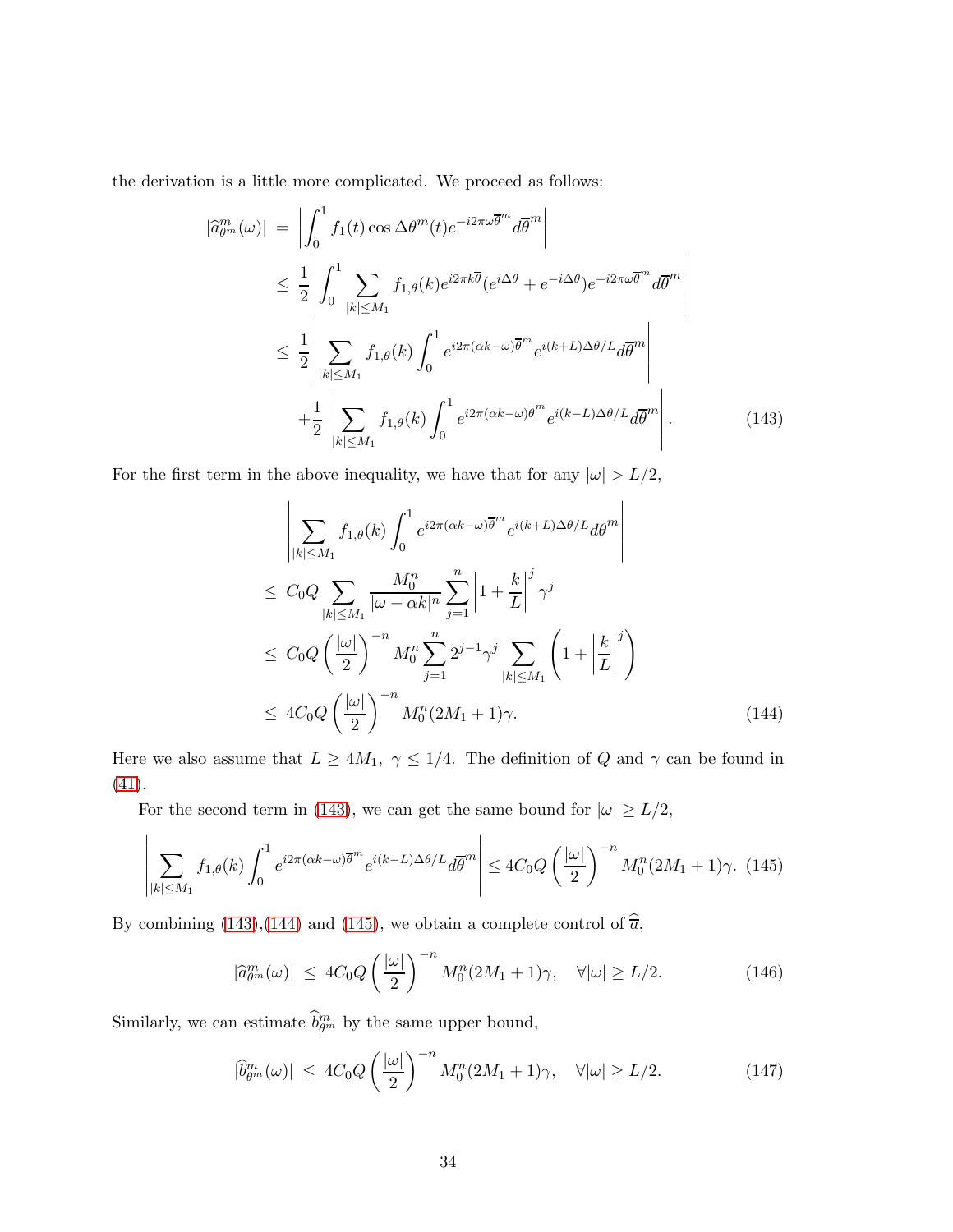# Appendix C: Proof of Lemma [3.1](#page-20-1)

*Proof.* Since  $e^{i2\pi k\phi}$  is a periodic function over [0, 1], it can be represented by Fourier series:

$$
e^{i2\pi k\phi(t)} = \sum_{l=-\infty}^{+\infty} d_l e^{i2\pi lt}, \quad t \in [0,1],
$$
\n(148)

where  $d_l = \int_0^1 e^{i2\pi k\phi(t)} e^{-i2\pi lt} dt$ . By assumption, we have  $\phi'(t) \in V_{M_0}$ . Thus, we get

$$
\phi'(t) = \sum_{j=-M_0}^{M_0} c_j e^{i2\pi j t}, \quad t \in [0,1],
$$
\n(149)

where  $c_j = \int_0^1 \overline{\theta}'(t) e^{-i2\pi jt} dt$ .

Then, we have

$$
\frac{1}{L} \sum_{m=0}^{L-1} \phi'(t_m) e^{i2\pi k\phi(t_m)} \n= \frac{1}{L} \sum_{m=0}^{L-1} \sum_{j=-M_0}^{M_0} \sum_{l=-\infty}^{+\infty} c_j d_l e^{i2\pi (l+j)t_m} \n= \frac{1}{L} \sum_{j=-M_0}^{M_0} \sum_{l=-\infty}^{+\infty} c_j d_l \sum_{m=0}^{L-1} e^{i2\pi (l+j)m/L} \n= \sum_{j=-M_0}^{M_0} \sum_{p \in \mathbb{Z}} c_j d_{pL-j} \n= \sum_{j=-M_0}^{M_0} c_j d_{-j} + \sum_{j=-M_0}^{M_0} \sum_{p \in \mathbb{Z}, p \neq 0} c_j d_{pL-j} \n= \int_0^1 \overline{\theta}'(t) e^{i2\pi k\phi(t)} dt + \sum_{j=-M_0}^{M_0} \sum_{p \in \mathbb{Z}, p \neq 0} c_j d_{pL-j} \n= \sum_{j=-M_0}^{M_0} \sum_{p \in \mathbb{Z}, p \neq 0} c_j d_{pL-j}.
$$
\n(150)

Using integration by parts, we have

$$
|d_l| = \left| \int_0^1 e^{i2\pi k\phi} e^{-i2\pi lt} dt \right|
$$
  
\n
$$
= \frac{1}{|l|^n} \left| \int_0^1 \left( \frac{d^n}{dt^n} e^{i2\pi k\phi} \right) e^{-i2\pi lt} dt \right|
$$
  
\n
$$
\leq \frac{1}{|l|^n} \int_0^1 \left| \left( \frac{d^n}{dt^n} e^{i2\pi k\phi} \right) \right| dt
$$
  
\n
$$
\leq \frac{1}{|l|^n} \max_t \left| \left( \frac{d^n}{dt^n} e^{i2\pi k\phi} \right) \right|.
$$
 (151)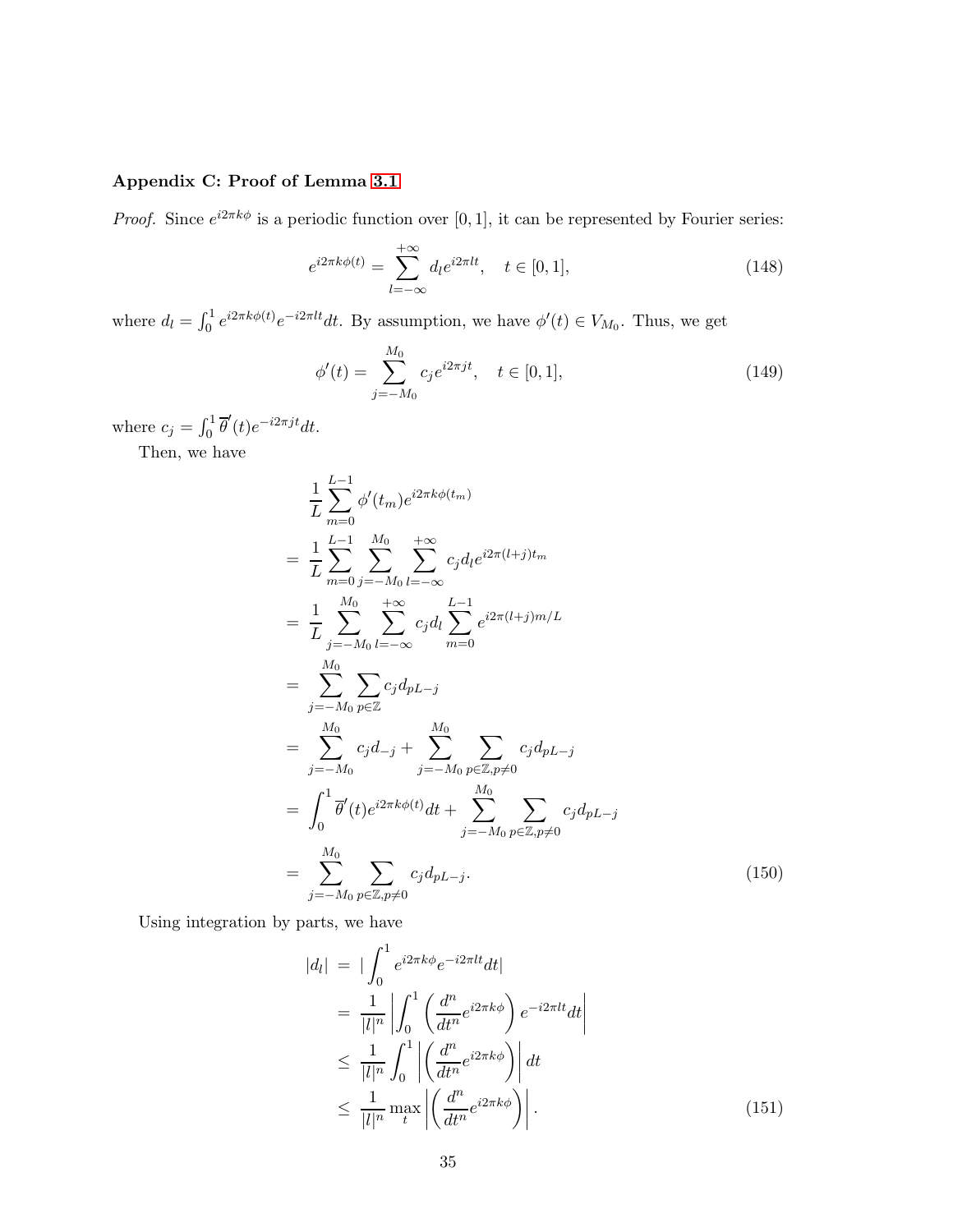Using the inequality [\(25\)](#page-7-0) in the proof of Lemma [2.1,](#page-6-0) and by a direct calculation, we can show that for any  $n > 0$ , there exists  $C(n) > 0$ , such that

$$
\max_{t} \left| \left( \frac{d^{n}}{dt^{n}} e^{i2\pi k\phi} \right) \right| \leq C(n) \sum_{j=1}^{n} |k|^{j} M_{0}^{n-j} \|\widehat{\phi}'\|_{1}^{j} = C(n) |k| M_{0}^{n-1} \|\widehat{\phi}'\|_{1} \frac{|k|^{n}}{M_{0}^{n}} \|\widehat{\phi}'\|_{1}^{n} - 1
$$
\n
$$
\leq \begin{cases} 2C(n) |k|^{n} \|\widehat{\phi}'\|_{1}^{n}, & \frac{|k|}{M_{0}} \|\widehat{\phi}'\|_{1} > 2, \\ 2C(n) (2M_{0})^{n}, & \frac{|k|}{M_{0}} \|\widehat{\phi}'\|_{1} \leq 2. \end{cases} \tag{152}
$$

As a result, we obtain

$$
|d_l| \leq \begin{cases} 2C(n) \left| \frac{k \|\hat{\phi}'\|_1}{l} \right|^n, & |k| \|\hat{\phi}'\|_1 > 2M_0, \\ 2C(n) \left| \frac{2M_0}{l} \right|^n, & |k| \|\hat{\phi}'\|_1 \leq 2M_0, \end{cases}
$$
(153)

Finally, we derive the following estimate

$$
\left| \sum_{j=-M_0}^{M_0} \sum_{p \in \mathbb{Z}, p \neq 0} c_j d_{pL-j} \right|
$$
\n
$$
\leq \sum_{p \in \mathbb{Z}, p \neq 0} \sum_{j=-M_0}^{M_0} |c_j| |d_{pL-j}|
$$
\n
$$
\leq 2 \sum_{j=-M_0}^{M_0} |c_j| \sum_{p=1}^{+\infty} \max_{j} |d_{pL-j}|
$$
\n
$$
\leq 4C(n) ||\widehat{\phi}'||_1 \sum_{p=1}^{+\infty} \max \left( \left| \frac{k ||\widehat{\phi}'||_1}{pL - M_0} \right|^n, \left| \frac{2M_0}{pL - M_0} \right|^n \right)
$$
\n
$$
\leq 4C(n) ||\widehat{\phi}'||_1 \max \left( \left| \frac{k ||\widehat{\phi}'||_1}{L} \right|^n, \left| \frac{2M_0}{L} \right|^n \right) \sum_{p=1}^{+\infty} (p - M_0/L)^{-n}
$$
\n
$$
\leq 4(1 - M_0/L)^{-n+1} \frac{C(n)}{n-1} ||\widehat{\phi}'||_1 \max \left( \left| \frac{k ||\widehat{\phi}'||_1}{L} \right|^n, \left| \frac{2M_0}{L} \right|^n \right).
$$
\n(154)

# <span id="page-35-0"></span>References

- <span id="page-35-1"></span>[1] B. Boashash, Time-Frequency Signal Analysis: Methods and Applications, Longman-Cheshire, Melbourne and John Wiley Halsted Press, New York, 1992.
- [2] A. M. Bruckstein, D. L. Donoho, M. Elad, From sparse solutions of systems of equations to sparse modeling of signals and images, SIAM Review, 51, pp. 34-81, 2009.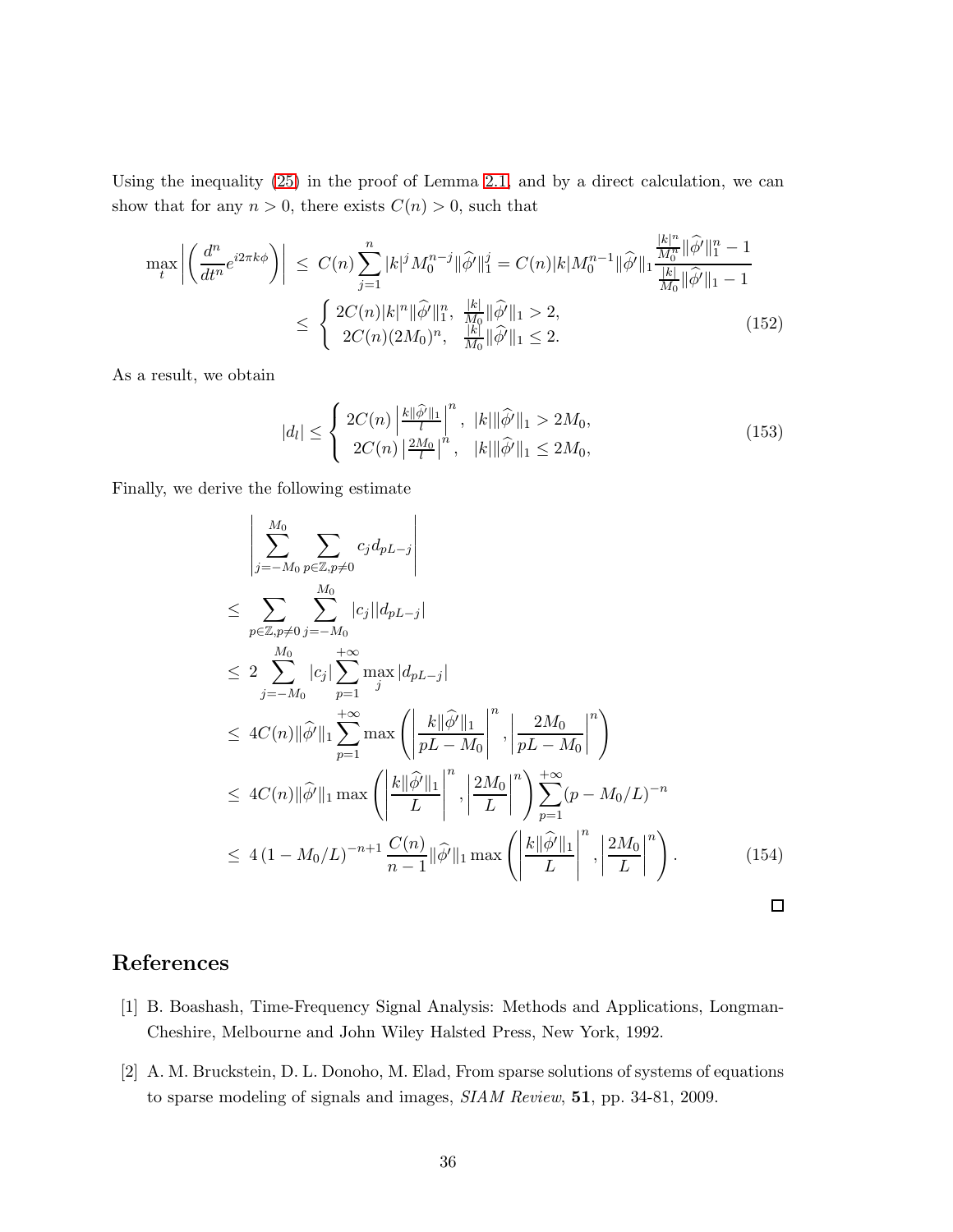- <span id="page-36-13"></span><span id="page-36-11"></span>[3] E. Candès and T. Tao, Decoding by linear programming, IEEE Trans. on Information Theory,  $52(12)$ , pp. 5406-5425, 2006.
- [4] E. Candès and T. Tao, Near optimal signal recovery from random projections: Universal encoding strategies?, IEEE Trans. on Information Theory, 52(12), pp. 5406-5425, 2006.
- <span id="page-36-9"></span>[5] E. Candès and T. Tao, Near optimal signal recovery from random projections: Universal encoding strategies?, IEEE Trans. on Information Theory,  $52(12)$ , pp. 5406-5425, 2006.
- <span id="page-36-8"></span>[6] E. Candes, J. Romberg, and T. Tao, Robust uncertainty principles: Exact signal recovery from highly incomplete frequency information, IEEE Trans. Inform. Theory, 52, pp. 489-509, 2006.
- <span id="page-36-12"></span><span id="page-36-3"></span>[7] E. Candes, J. Romberg, and T. Tao, Stable signal recovery from incomplete and inaccurate measurements, Comm. Pure and Appl. Math., 59, pp. 1207-1223, 2006.
- <span id="page-36-10"></span>[8] I. Daubechies, Ten Lectures on Wavelets, CBMS-NSF Regional Conference Series on Applied Mathematics, Vol. 61, SIAM Publications, 1992.
- <span id="page-36-1"></span>[9] D. L. Donoho, Compressed sensing, IEEE Trans. Inform. Theory, 52, pp. 1289-1306, 2006.
- <span id="page-36-4"></span>[10] P. Flandrin, Time-Frequency/Time-Scale Analysis, Academic Press, San Diego, CA, 1999.
- <span id="page-36-0"></span>[11] D. Gabor, Theory of communication, J. IEE., 93, pp. 426-457, 1946.
- <span id="page-36-7"></span>[12] T. Y. Hou and Z. Shi, Data-Drive Time-Frequency analysis, Applied and Comput. Harmonic Analysis, accepted, 2012.
- [13] N. E. Huang et al., The empirical mode decomposition and the Hilbert spectrum for nonlinear and non-stationary time series analysis, *Proc. R. Soc. Lond. A*, **454** (1998), pp. 903-995.
- <span id="page-36-6"></span><span id="page-36-2"></span>[14] D. L. Jomes and T. W. Parks, A high resolution data-adaptive time-frequency representation, IEEE Trans. Acoust. Speech Signal Process, 38, pp. 2127-2135, 1990.
- <span id="page-36-5"></span>[15] P. J. Loughlin and B. Tracer, On the amplitude - and frequency-modulation decomposition of signals, J. Acoust. Soc. Am., 100, pp. 1594-1601, 1996.
- [16] B. C. Lovell, R. C. Williamson and B. Boashash, The relationship between instantaneous frequency and time-frequency representations, IEEE Trans. Signal Process, 41, pp. 1458-1461, 1993.